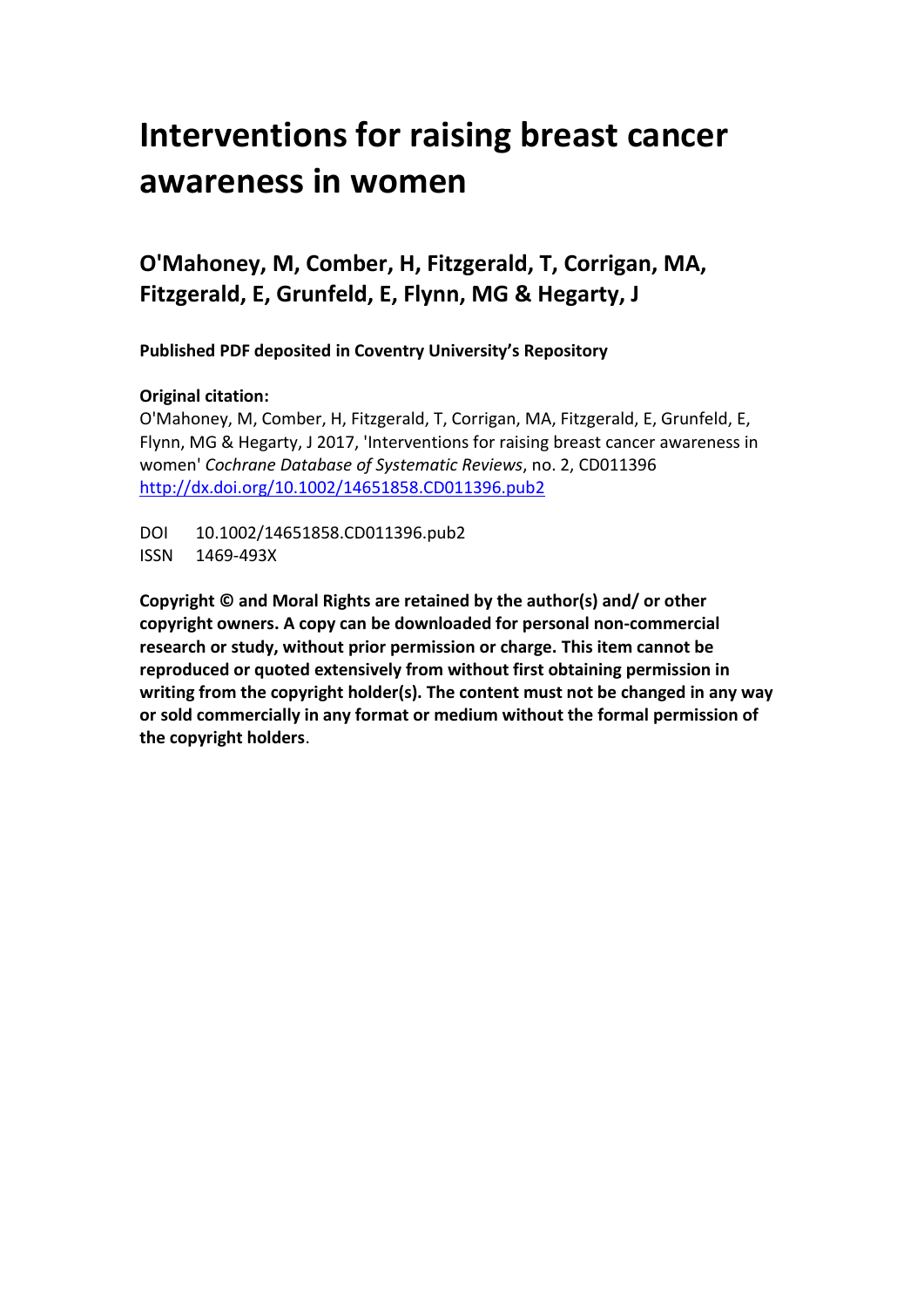

# **Interventions for raising breast cancer awareness in women (Review)**

O'Mahony M, Comber H, Fitzgerald T, Corrigan MA, Fitzgerald E, Grunfeld EA, Flynn MG, Hegarty J

O'Mahony M, Comber H, Fitzgerald T, Corrigan MA, Fitzgerald E, Grunfeld EA, Flynn MG, Hegarty J. Interventions for raising breast cancer awareness in women. Cochrane Database of Systematic Reviews 2017, Issue 2. Art. No.: CD011396. DOI: 10.1002/14651858.CD011396.pub2.

**[www.cochranelibrary.com](http://www.cochranelibrary.com)**

**Interventions for raising breast cancer awareness in women (Review)** Copyright © 2017 The Cochrane Collaboration. Published by John Wiley & Sons, Ltd.

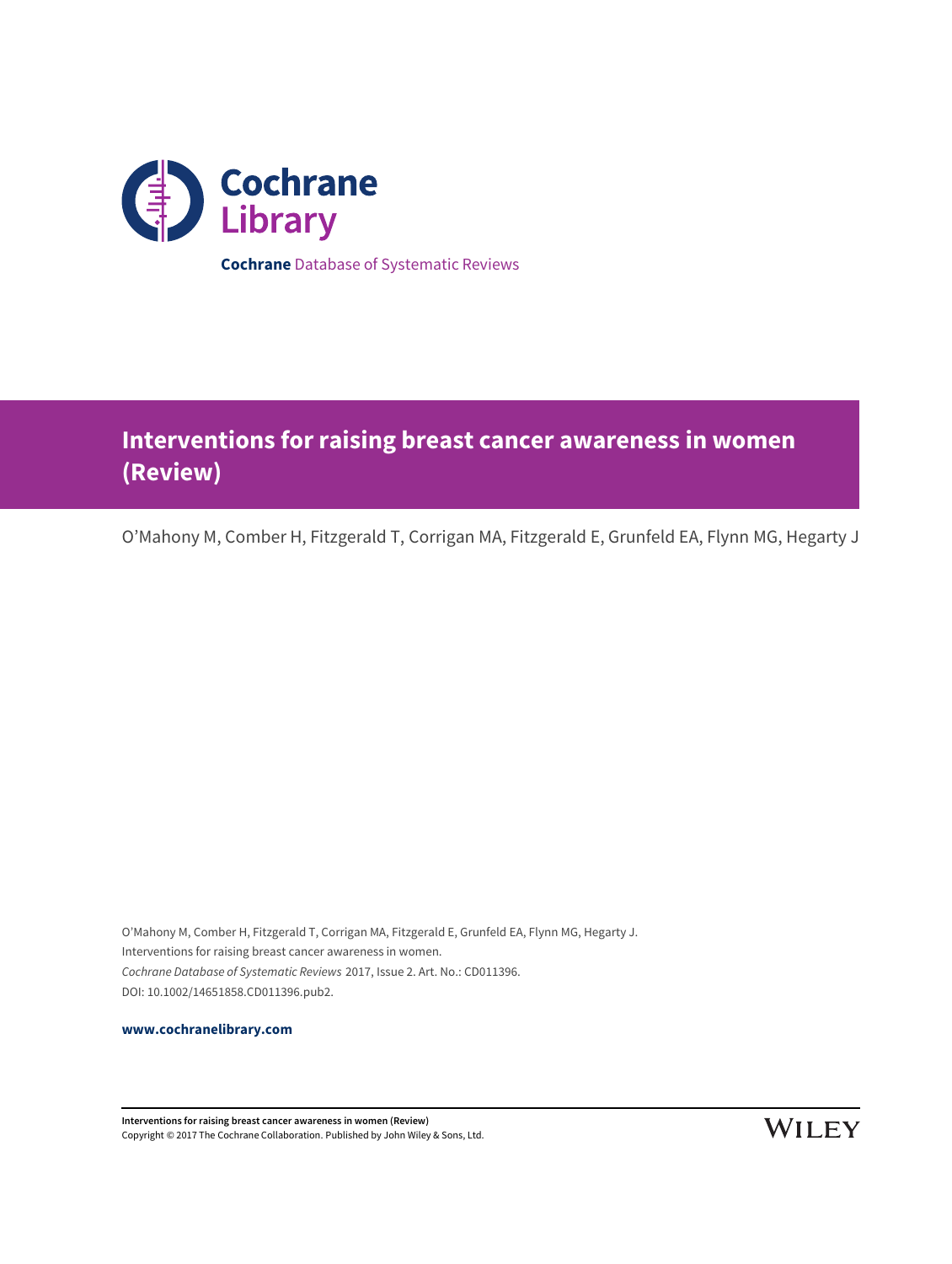## **TABLE OF CONTENTS**

| <b>HEADER</b>                                                                                                                                                                                                                                       |     |
|-----------------------------------------------------------------------------------------------------------------------------------------------------------------------------------------------------------------------------------------------------|-----|
| ABSTRACT                                                                                                                                                                                                                                            |     |
|                                                                                                                                                                                                                                                     |     |
| <b>BACKGROUND</b>                                                                                                                                                                                                                                   |     |
| <b>OBIECTIVES</b><br>and the contract of the contract of the contract of the contract of the contract of the contract of the contract of the contract of the contract of the contract of the contract of the contract of the contract of the contra | 6   |
| <b>METHODS</b><br>a constitution of the constitution of the constitution of the constitution of the constitution of the constitution                                                                                                                | 6   |
| <b>RESULTS</b><br>the contract of the contract of the contract of the contract of the contract of the contract of the contract of                                                                                                                   | 11  |
| Figure 1.<br>and the company of the company of the company of the company of the company of the company of the company of the company of the company of the company of the company of the company of the company of the company of the comp         | 12  |
| Figure 2.<br>a constitution of the constitution of the constitution of the constitution of the constitution of the constitution                                                                                                                     | 15  |
| <b>DISCUSSION</b><br><u>. In the second terms of the second terms of the second terms of the second terms of the second terms of the second</u>                                                                                                     | 19  |
| AUTHORS' CONCLUSIONS in the transition of the transition of the state of the state of the state of the state o                                                                                                                                      | 21  |
|                                                                                                                                                                                                                                                     | 2.1 |
| <b>REFERENCES</b><br>a constitution of the constitution of the constitution of the constitution of the constitution of the constitution of the constitution of the constitution of the constitution of the constitution of the constitution of the  | 22  |
|                                                                                                                                                                                                                                                     | 27  |
|                                                                                                                                                                                                                                                     | 34  |
| <b>APPENDICES</b><br>the contract of the contract of the contract of the contract of the contract of the contract of                                                                                                                                | 34  |
|                                                                                                                                                                                                                                                     | 41  |
|                                                                                                                                                                                                                                                     | 41  |
| SOURCES OF SUPPORT<br>and a constitution of the constitution of the constitution of the constitution of the constitution of the constitution of the constitution of the constitution of the constitution of the constitution of the constitution of | 42  |
|                                                                                                                                                                                                                                                     | 42  |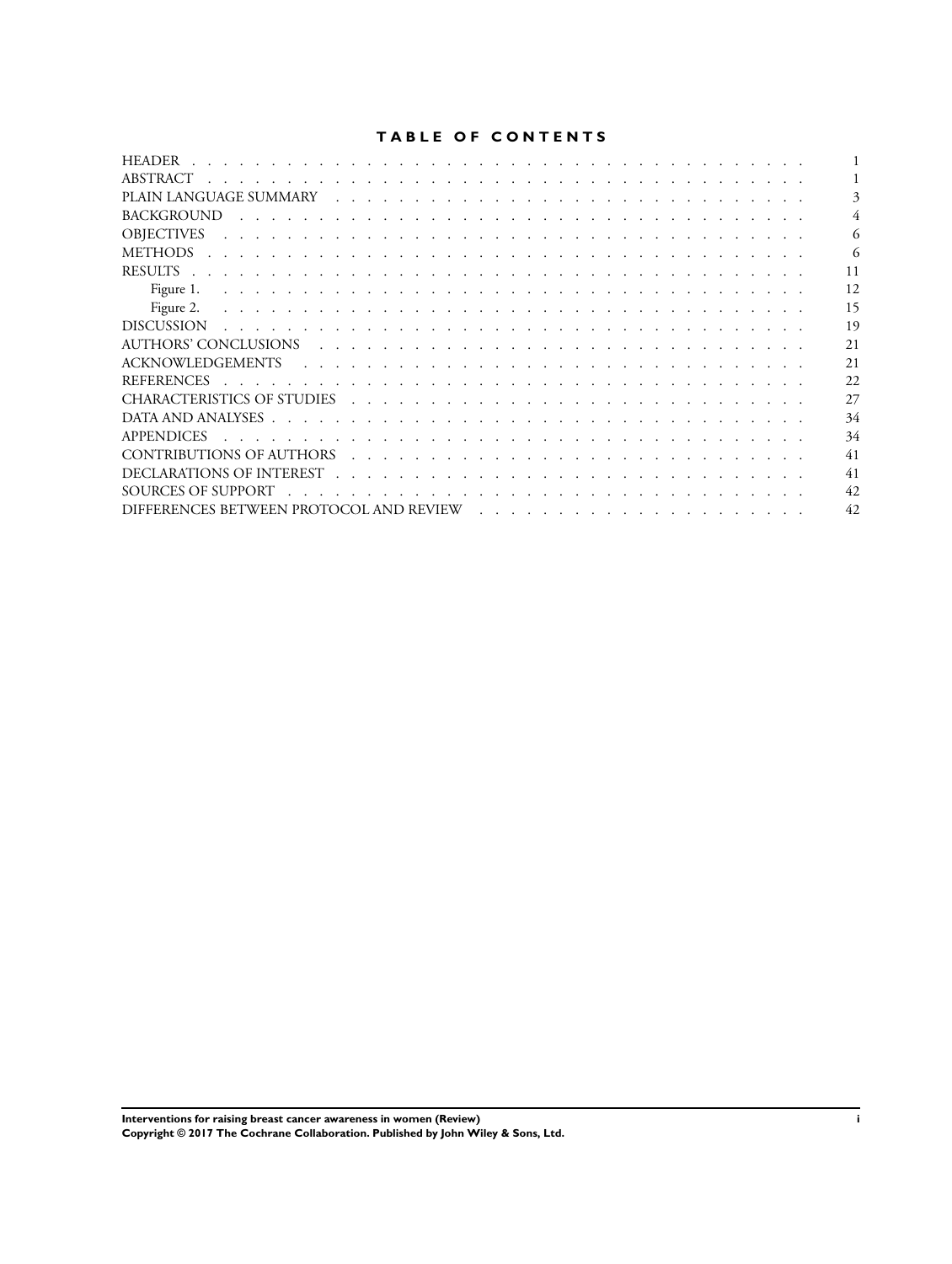**[Intervention Review]**

# **Interventions for raising breast cancer awareness in women**

Máirín O'Mahony<sup>1</sup>, Harry Comber<sup>2</sup>, Tony Fitzgerald<sup>3</sup>, Mark A Corrigan<sup>4</sup>, Eileen Fitzgerald<sup>5</sup>, Elizabeth A Grunfeld<sup>6</sup>, Maura G Flynn <sup>7</sup>, Josephine Hegarty<sup>1</sup>

<sup>1</sup> School of Nursing & Midwifery, Brookfield Health Sciences Complex, University College Cork, Cork, Ireland. <sup>2</sup>Cork Specialist Training Programme for General Practice, University College Cork, Cork, Ireland. <sup>3</sup>Department of Epidemiology and Public Health, University College Cork, Cork, Ireland. <sup>4</sup>Department of Surgery, Cork University Hospital, Cork, Ireland. <sup>5</sup>Newmarket, Cork, Ireland. <sup>6</sup>Centre for Technology Enabled Health Research (CTEHR), Coventry University, Coventry, UK. <sup>7</sup>Nursing and Midwifery, Boston Scientific Health Sciences Library, Brookfield Health Sciences Complex, University College Cork, Cork, Ireland

Contact address: Máirín O'Mahony, School of Nursing & Midwifery, Brookfield Health Sciences Complex, University College Cork, College Road, Cork, Ireland. [mairin.omahony@ucc.ie.](mailto:mairin.omahony@ucc.ie)

**Editorial group:** Cochrane Breast Cancer Group. **Publication status and date:** New, published in Issue 2, 2017. **Review content assessed as up-to-date:** 27 January 2016.

**Citation:** O'Mahony M, Comber H, Fitzgerald T, Corrigan MA, Fitzgerald E, Grunfeld EA, Flynn MG, Hegarty J. Interventions for raising breast cancer awareness in women. *Cochrane Database of Systematic Reviews* 2017, Issue 2. Art. No.: CD011396. DOI: 10.1002/14651858.CD011396.pub2.

Copyright © 2017 The Cochrane Collaboration. Published by John Wiley & Sons, Ltd.

## **A B S T R A C T**

#### **Background**

Breast cancer continues to be the most commonly diagnosed cancer in women globally. Early detection, diagnosis and treatment of breast cancer are key to better outcomes. Since many women will discover a breast cancer symptom themselves, it is important that they are breast cancer aware i.e. have the knowledge, skills and confidence to detect breast changes and present promptly to a healthcare professional.

#### **Objectives**

To assess the effectiveness of interventions for raising breast cancer awareness in women.

#### **Search methods**

We searched the Cochrane Breast Cancer Group's Specialised Register (searched 25 January 2016), Cochrane Central Register of Controlled Trials (CENTRAL; 2015, Issue 12) in the Cochrane Library (searched 27 January 2016), MEDLINE OvidSP (2008 to 27 January 2016), Embase (Embase.com, 2008 to 27 January 2016), the World Health Organization's International Clinical Trials Registry Platform (ICTRP) search portal and ClinicalTrials.gov (searched 27 Feburary 2016). We also searched the reference lists of identified articles and reviews and the grey literature for conference proceedings and published abstracts. No language restriction was applied.

#### **Selection criteria**

Randomised controlled trials (RCTs) focusing on interventions for raising women's breast cancer awareness i.e. knowledge of potential breast cancer symptoms/changes and the confidence to look at and feel their breasts, using any means of delivery, i.e. one-to-one/group/ mass media campaign(s).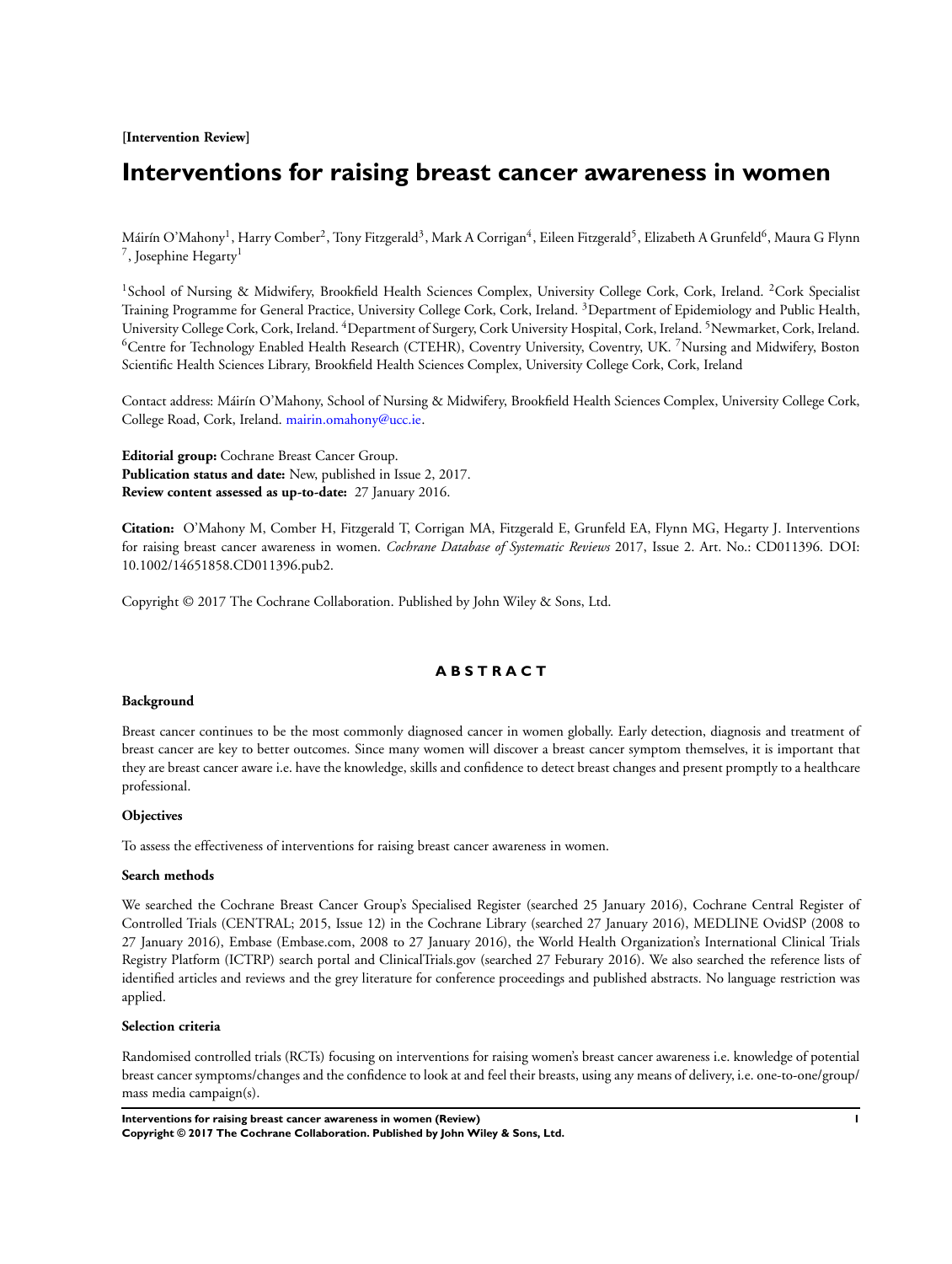#### **Data collection and analysis**

Two authors selected studies, independently extracted data and assessed risk of bias. We reported the odds ratio (OR) and 95% confidence intervals (CIs) for dichotomous outcomes and mean difference (MD) and standard deviation (SD) for continuous outcomes. Since it was not possible to combine data from included studies due to their heterogeneity, we present a narrative synthesis. We assessed the quality of evidence using GRADE methods.

#### **Main results**

We included two RCTs involving 997 women: one RCT (867 women) randomised women to receive either a written booklet and usual care (intervention group 1), a written booklet and usual care plus a verbal interaction with a radiographer or research psychologist (intervention group 2) or usual care (control group); and the second RCT (130 women) randomised women to either an educational programme (three sessions of 60 to 90 minutes) or no intervention (control group).

#### *Knowledge of breast cancer symptoms*

In the first study, knowledge of non-lump symptoms increased in intervention group 1 compared to the control group at two years postintervention, but not significantly (OR 1.1, 95% CI 0.7 to 1.6; P = 0.66; 449 women; moderate-quality evidence). Similarly, at two years postintervention, knowledge of symptoms increased in the intervention group 2 compared to the control group but not significantly (OR 1.4, 95% CI 0.9 to 2.1;  $P = 0.11$ ; 434 women; moderate-quality evidence). In the second study, women's awareness of breast cancer symptoms had increased one month post intervention in the educational group (MD 3.45, SD 5.11; 65 women; lowquality evidence) compared to the control group (MD −0.68, SD 5.93; 65 women; P < 0.001), where there was a decrease in awareness.

## *Knowledge of age-related risk*

In the first study, women's knowledge of age-related risk of breast cancer increased, but not significantly, in intervention group 1 compared to control at two years postintervention (OR 1.8; 95% CI 0.9 to 3.5;  $P < 0.08$ ; 447 women; moderate-quality evidence). Women's knowledge of risk increased significantly in intervention group 2 compared to control at two years postintervention (OR 4.8, 95% CI 2.6 to 9.0; P < 0.001; 431 women; moderate-quality evidence). In the second study, women's perceived susceptibility (how at risk they considered themselves) to breast cancer had increased significantly one month post intervention in the educational group (MD 1.31, SD 3.57; 65 women; low-quality evidence) compared to the control group (MD  $-0.55$ , SD 3.31; 65 women; P = 0.005), where a decrease in perceived susceptibility was noted.

#### *Frequency of Breast Checking*

In the first study, no significant change was noted for intervention group 1 compared to control at two years postintervention (OR 1.1, 95% CI 0.8 to 1.6;  $P = 0.54$ ; 457 women; moderate-quality evidence). Monthly breast checking increased, but not significantly, in intervention group 2 compared to control at two years postintervention (OR 1.3, 95% CI 0.9 to 1.9; P = 0.14; 445 women; moderatequality evidence). In the second study, women's breast cancer preventive behaviours increased significantly one month post intervention in the educational group (MD 1.21, SD 2.54; 65 women; low-quality evidence) compared to the control group (MD 0.15, SD 2.94; 65 women;  $P < 0.045$ ).

## *Breast Cancer Awareness*

Women's overall breast cancer awareness did not change in intervention group 1 compared to control at two years postintervention (OR 1.8, 95% CI 0.6 to 5.30; P = 0.32; 435 women; moderate-quality evidence) while overall awareness increased in the intervention group 2 compared to control at two years postintervention (OR 8.1, 95% CI 2.7 to 25.0; P < 0.001; 420 women; moderate-quality evidence). In the second study, there was a significant increase in scores on the Health Belief Model (that included the constructs of awareness and perceived susceptibility) at one month postintervention in the educational group (mean 1.21, SD 2.54; 65 women) compared to the control group (mean 0.15, SD 2.94; 65 women;  $P = 0.045$ ).

Neither study reported outcomes relating to motivation to check their breasts, confidence to seek help, time from breast symptom discovery to presentation to a healthcare professional, intentions to seek help, quality of life, adverse effects of the interventions, stages of breast cancer, survival estimates or breast cancer mortality rates.

#### **Authors' conclusions**

Based on the results of two RCTs, a brief intervention has the potential to increase women's breast cancer awareness. However, findings of this review should be interpreted with caution, as GRADE assessment identified moderate-quality evidence in only one of the two studies reviewed. In addition, the included trials were heterogeneous in terms of the interventions, population studied and outcomes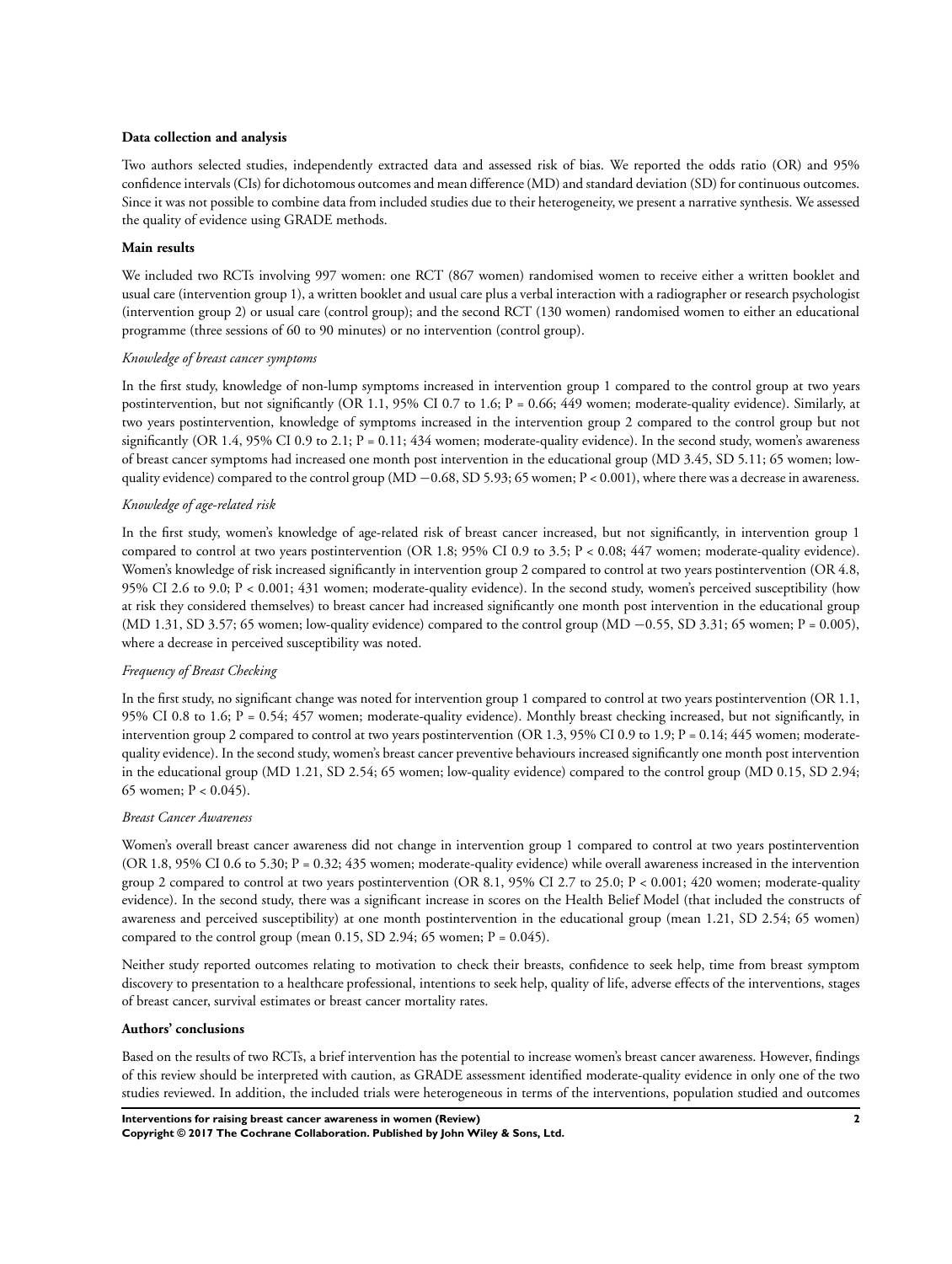measured. Therefore, current evidence cannot be generalised to the wider context. Further studies including larger samples, validated outcome measures and longitudinal approaches are warranted.

## **P L A I N L A N G U A G E S U M M A R Y**

#### **Interventions for raising breast cancer awareness in women**

#### **Review question**

We reviewed the evidence about the effect of different interventions for raising breast cancer awareness in women. We found two randomised controlled trials, the highest quality of research evidence.

#### **Background**

Breast cancer is the most commonly diagnosed cancer in women. Early detection, diagnosis and treatment of breast cancer are key to better outcomes. Since many women will discover a breast symptom themselves, it is important that they are breast cancer aware i.e. that they have the knowledge, skills and confidence to notice any breast changes and visit their doctor promptly.

#### **Study characteristics**

A search for trials investigating interventions on breast cancer awareness in women was run in January 2016. We found two trials with a total of 997 women.

The Promoting Early Presentation (PEP) study, funded by Breast Cancer UK, involved randomising 867 women to receive one of three interventions: (1) a written booklet and usual care, (2) a written booklet and usual care plus one-to-one discussion with a healthcare professional or (3) usual care only. Women were aged between 67 to 70 years and recruited into the study at breast cancer screening units in the UK.

The Zahedan University of Medical Sciences (ZUMS) study involved randomising 130 women into two groups that received either: (1) an educational programme using written and oral materials that focused on "breast cancer preventive behaviours" (e.g. having a healthy diet and positive beliefs towards breast self-examining behaviour) or (2) no intervention. Women were employed at ZUMS and aged between 35 and 39 years.

#### **Key outcomes**

Study outcomes were measured differently in the two studies. The PEP study assessed outcomes at one month, one year and two years after the intervention. The ZUMS study measured outcomes at one month after the intervention. Since the studies were very different in terms of the participants' age, interventions, outcomes and time points measured, the results are reported separately.

#### **Knowledge of breast cancer symptoms**

In PEP: women's knowledge of breast cancer symptoms seemed to somewhat improve after receiving either the written booklet or written booklet plus verbal interaction. These results improved when compared to usual care at 2 years postintervention. In ZUMS: women's awareness of breast cancer symptoms increased one month after the educational programme.

#### **Knowledge of age-related risk of breast cancer**

In PEP: knowledge of age-related risk increased for women who had received a written booklet and interacted with a healthcare professional compared to usual care at 2 years postintervention. For women who only received the booklet, there was less of a comparable increase in knowledge. In ZUMS: this study only measured if women perceived themselves to be at risk of getting breast cancer. This self-perception of risk did increase at one month following the intervention.

#### **Self-reported breast checking**

In PEP: women's reported monthly breast checking increased, but not significantly, at 2 years postintervention compared to usual care. In ZUMS: women's reported "breast cancer preventive behaviours" increased one month after the intervention. Specifically, this refers to their positive beliefs towards breast self-examining behaviour.

#### **Overall breast cancer awareness**

**Interventions for raising breast cancer awareness in women (Review) 3 Copyright © 2017 The Cochrane Collaboration. Published by John Wiley & Sons, Ltd.**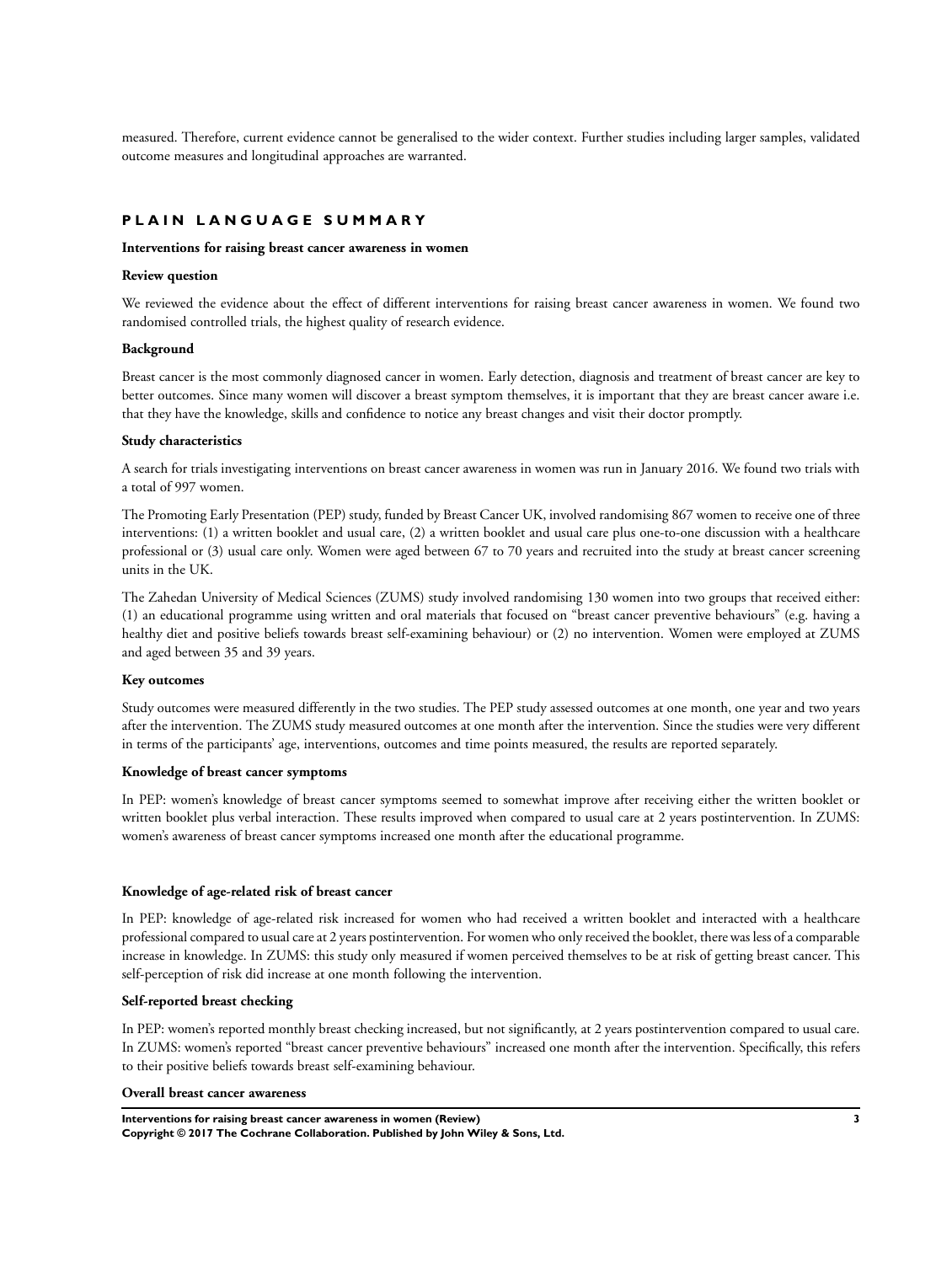In PEP: women's breast cancer awareness overall did not change after receiving a booklet alone compared to usual care at 2 years after the intervention. However, breast cancer awareness increased in women who had received a written booklet and interacted with a healthcare professional. This behaviour change was in comparison to usual care at 2 years postintervention. In ZUMS: women's "breast cancer preventive behaviours" were reported to increase at one month.

None of the studies reported on other parts of breast awareness, the intention to seek help, quality of life, adverse effects of the interventions, or breast cancer-related outcomes.

#### **Quality of the evidence**

The evidence was considered to be moderate quality in the PEP study and low quality in the ZUMS study. Neither study clearly defined 'breast cancer awareness'. The lack of high quality studies limited our ability to draw conclusions. However, the PEP study results suggest that combining written information and a one-to-one discussion had a long-term effect on increasing women's breast cancer awareness. In the future, studies should use larger samples and follow the women for a longer time.

## **B A C K G R O U N D**

#### **Description of the condition**

Although death rates are declining [\(Siegal 2013](#page-24-0)), breast cancer continues to be the most commonly diagnosed cancer in women globally [\(Bray 2012](#page-24-0)). According to World Health Organization (WHO) Global Health Estimates, worldwide over 508,000 women are estimated to have died in 2011 due to breast cancer ([WHO 2014\)](#page-24-0). Early diagnosis of breast cancer is linked to more favourable outcomes and longer survival [\(Richards 1999a;](#page-24-0) [Richards 1999b\)](#page-24-0). While screening mammography is effective in detecting some breast cancers, accuracy is dependent on breast density ([Carney 2003](#page-24-0)). Additionally, many breast tumours are initially detected by women themselves (not by mammographic screening) [\(Cancer Research UK 2014](#page-24-0)). However, some women postpone presenting to a healthcare professional (HCP) on finding a breast symptoms for a variety of reasons, including fear of a cancer diagnosis [\(O'Mahony 2011\)](#page-24-0). In an attempt to develop consistency in definitions and approaches used in early cancerdiagnosis research, [Weller 2012](#page-24-0) developed the 'Aarhus checklist' as a resource for researchers. In their paper outlining this checklist, the "patient interval" is described as (i) the "time taken to interpret bodily changes/symptoms" i.e. "appraisal interval" and (ii) the "time taken to act upon those interpretations and seek help" i.e. the "help-seeking interval" [\(Weller 2012\)](#page-24-0). To date, in relation to breast symptoms, this "patient interval" varies from one month to three months or even more ([Arndt 2002](#page-24-0); [Meechan 2002;](#page-24-0) [O'Mahony 2009;](#page-24-0) [Jones 2010](#page-24-0); [O'Mahony 2011;](#page-24-0) [Forbes 2012;](#page-24-0) [O'Mahony 2013](#page-24-0)). Postponement of help-seeking (previously referred to as 'delay') is associated in particular with women's lack

of knowledge of non-lump breast symptoms (e.g. nipple changes; [O'Mahony 2013\)](#page-24-0). This is a worrying situation given the increased emphasis on prompt presentation of breast symptoms and the associated link with better healthcare outcomes for women who are diagnosed with breast cancer earlier in the disease trajectory.

Breast screening may be carried out in a number of ways including breast self-examination (BSE), clinical breast examination and screening mammography [\(MacBride 2012](#page-24-0)). Screening mammography is described as "the most widely used and best available tool for detecting breast cancer" ([MacBride 2012](#page-24-0)). However, the efficacy of screening programmes is dependent on women's participation ([Chan 2007\)](#page-24-0). Since many women will present with a palpable breast mass [\(MacBride 2012](#page-24-0)), it is important that they have the knowledge, skills and confidence necessary to detect and seek help for breast cancer symptoms.

BSE is described as "a regular, repetitive monthly palpation to a rigorous set method performed by the woman at the same time each month" ([Thornton 2008](#page-24-0)), using a method that has been formally taught to women ([MacBride 2012](#page-24-0)). While BSE continues to be advocated for early detection of breast symptoms ([American](#page-24-0) [Cancer Society 2014\)](#page-24-0), a Cochrane Review reported lack of evidence to support the use of breast screening by BSE or clinical examination of breasts by a HCP in improving breast cancer mortality rates [\(Kösters 2003\)](#page-24-0). Nonetheless, the review highlighted the need for women to be able to identify breast changes and seek prompt medical advice should they discover changes that may be breast cancer. This is further reiterated by the [WHO 2014](#page-24-0) report, which recommends BSE as a means of "raising awareness amongst women at risk" of breast cancer. Additionally, the practice of BSE is incorporated into some breast health awareness interventions [\(Chan 2007](#page-24-0); [Kharboush 2011](#page-24-0)), and into breast health-promoting

**Interventions for raising breast cancer awareness in women (Review) 4 Copyright © 2017 The Cochrane Collaboration. Published by John Wiley & Sons, Ltd.**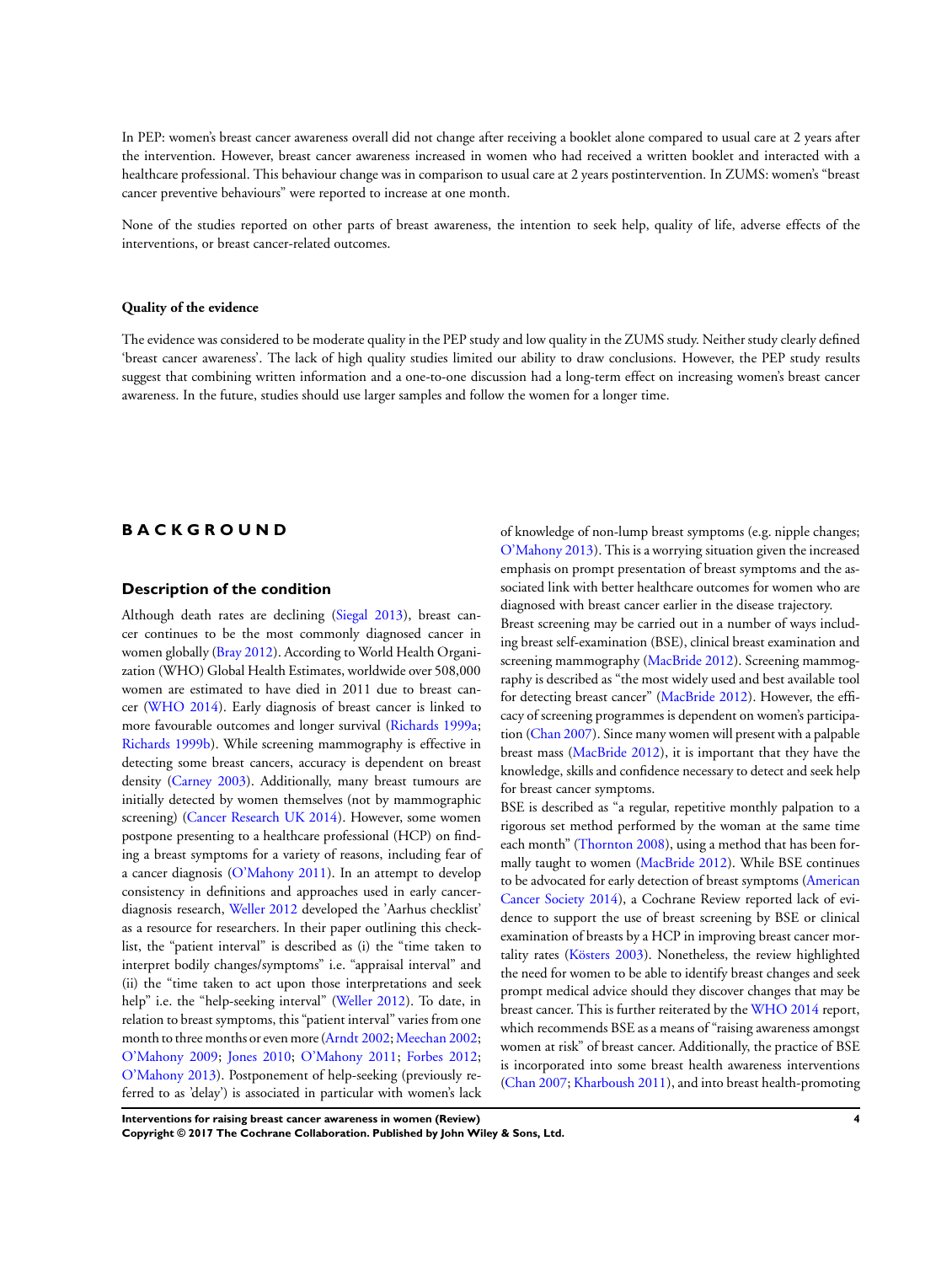strategies [\(Byrne 2009](#page-24-0)). Alternatively, the term 'breast checking' has been used as part of a measure of breast cancer awareness where women were asked to report on how frequently they checked their breasts ([Linsell 2009;](#page-24-0) [Forbes 2011a;](#page-24-0) [Forbes 2012](#page-24-0)).

Currently the term 'breast awareness' is cited in relation to breast cancer screening and early detection of breast cancer ([National](#page-24-0) [Comprehensive Cancer Network 2013;](#page-24-0) [NICE 2013](#page-24-0); [American](#page-24-0) [Cancer Society 2014;](#page-24-0) [IARC 2014](#page-24-0)). Furthermore, a recent editorial in *The Breast Journal* highlighted "a paradigm shift" from BSE to breast awareness, advocating that breast awareness become part of general breast health education ([MacBride 2012](#page-24-0)). Breast awareness involves women having confidence to 'look at and feel' their breasts so that they know what is normal for their own body and what changes to look and feel for ([Irish Cancer](#page-24-0) [Society 2013](#page-24-0); [National Comprehensive Cancer Network 2013;](#page-24-0) [NHS Breast Cancer Screening Programme 2013](#page-24-0)). In addition, breast awareness requires that women have an understanding of the implications of breast changes and consult with their healthcare provider promptly ([MacBride 2012](#page-24-0)). Therefore, the concepts of 'breast awareness' and 'breast cancer awareness' are inextricably linked. In addition BSE and, more recently, breast checking are referred to as the behavioural components of each.

Whilst breast awareness is frequently advocated, evidence suggests that women generally are not breast aware [\(Kharboush 2011](#page-24-0)). Furthermore, it is suggested that public education about cancer symptoms and the value of early detection could enhance early presentation and improve cancer outcomes [\(Robb 2009\)](#page-24-0). Thus, the need for HCPs to increase awareness of breast cancer symptoms in women is crucial. In the United Kingdom, the Promoting Early Presentation [\(PEP](#page-24-0)) intervention was developed providing older women (who are at much higher risk of developing breast cancer) with knowledge, skills, confidence and motivation to present early with breast cancer symptoms ([Linsell 2009](#page-24-0); [Forbes 2011a](#page-24-0); [Forbes](#page-24-0) [2012](#page-24-0)). However, due to the earlier median age of diagnosis for breast cancer, compared with other major cancers, it is suggested that women have a slightly higher probability of developing cancer before age 60 years ([Siegal 2011\)](#page-24-0). Currently, in Ireland 50% of women who are newly diagnosed with breast cancer are under 60 years of age (mean age of diagnosis is 59.6 years; [National Cancer](#page-24-0) [Registry Ireland 2012](#page-24-0)). A recent American study concluded that while age is not an independent predictor of delayed diagnosis of breast cancer, further research is necessary to enhance symptom recognition amongst women and healthcare providers ([Partridge](#page-24-0) [2012](#page-24-0)). Thus, more women of all ages, in particular young women, might present with breast cancer at an earlier stage. In addition, the need to reduce the health and economic burden of a breast cancer diagnosis in younger women (aged 20 to 49 years) in the United States of America has recently been highlighted [\(Ekwueme](#page-24-0) [2014](#page-24-0)). Thus, increasing breast awareness in women is necessary if these targets are to be met. A systematic review of interventions to promote cancer awareness and early presentation found limited evidence of the effectiveness of such interventions [\(Austoker](#page-24-0)

[2009](#page-24-0)). In addition, there is lack of evidence of the impact of increased breast cancer awareness on early detection of breast cancer. Therefore, a review to assess the effectiveness of interventions for raising breast cancer awareness in women is warranted.

#### **Description of the intervention**

For this Cochrane Review, we considered any intervention designed to raise awareness of breast cancer. We included the interventions of information or education, or both, specific to: (i) breast cancer (potential breast cancer symptoms/changes); and (ii) breast awareness (i.e. women having the confidence to look at and feel (palpate) their breasts so that they know what is normal for their own body and what changes to look and feel for). We extracted details relating to: (i) the format (written, verbal, online); (ii) timing (number of sessions; time between sessions and duration of follow-up period); (iii) method of delivery (one-to-one/ group/mass media campaign(s); (iv) content; and (v) theoretical underpinnings of each intervention.

## **How the intervention might work**

The development of complex health-related interventions requires a clear theoretical basis [\(Campbell 2007;](#page-24-0) [Craig 2008](#page-24-0)). Understanding of the theoretical perspectives underpinning such interventions is critical if their effectiveness and usefulness in practice are to be evaluated ([Michie 2012](#page-24-0)). Therefore, clarity surrounding the factors linked to breast cancer awareness and initiation of behavioural change is critical in terms of designing interventions to raise breast cancer awareness in women.

Currently, information and education relating to the promotion of breast cancer awareness are either specifically targeted at 'high risk' individuals who have a greater risk of developing breast cancer or they may be directed towards women in general. However, there is a need to develop more innovative strategies to promote breast health awareness and early detection of breast cancer in women [\(Byrne 2009\)](#page-24-0). It is suggested that early diagnosis of breast cancer (enhanced by raising women's breast cancer awareness) could lead to decreased morbidity or mortality rates, or both [\(Richards 2009](#page-24-0)).

#### **Why it is important to do this review**

Increasing women's awareness of breast cancer symptoms aims to increase the number of women who present early to a HCP with symptoms. Early presentation to a HCP has the potential to increase early detection of breast cancer resulting in early treatment and enhanced survival rates for women ([Richards 2009\)](#page-24-0). Conversely, as highlighted by [Kösters 2003,](#page-24-0) increased BSE may lead to unnecessary anxiety, medical consultations and costly followup screening procedures for women. It could be argued that increasing breast cancer awareness could have similar effects. How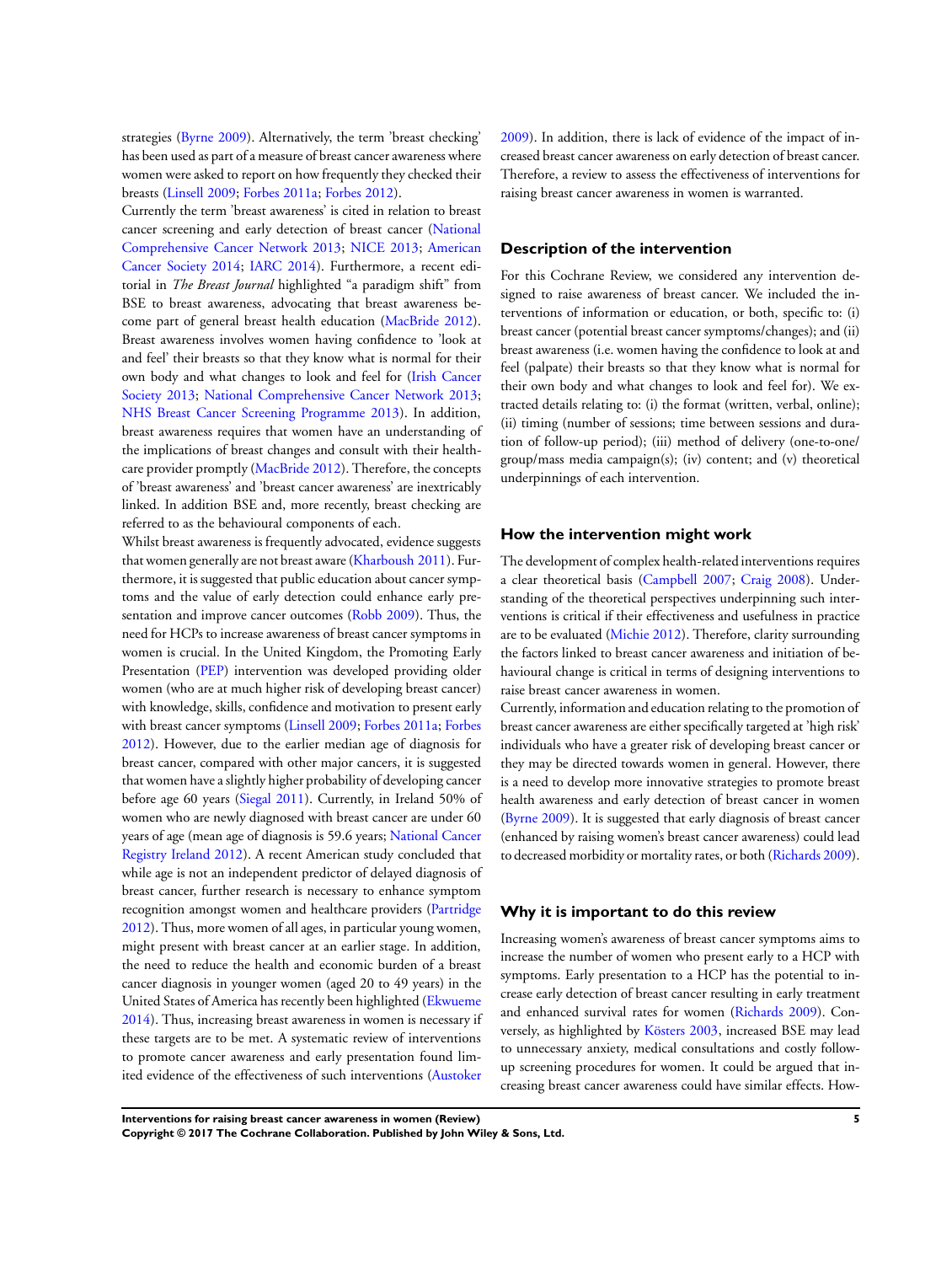ever, the benefits of early detection and prompt presentation of symptoms could outweigh these.

It is apparent that there has been no systematic review undertaken on the effects of educational interventions for raising breast cancer awareness in women. Such a review would provide clarity in relation to these interventions and on outcomes for women who are subsequently diagnosed with breast cancer. Thus, a systematic review to determine the impact of interventions for raising breast cancer awareness in women would benefit HCPs globally in their efforts to reduce the breast cancer burden through its early detection ([Bray 2012](#page-24-0)), diagnosis and treatment. Data from the review will determine the impact of increased breast cancer awareness on earlier detection, stage of cancer at diagnosis and survival outcomes. This knowledge could help to direct future strategies around the promotion of breast cancer awareness and contribute to the global effort to reduce mortality and morbidity due to breast cancer.

## **O B J E C T I V E S**

To assess the effectiveness of interventions for raising breast cancer awareness in women.

## **M E T H O D S**

#### **Criteria for considering studies for this review**

## **Types of studies**

We searched for randomised controlled trials (RCTs) and cluster RCTs of interventions for raising breast cancer awareness in women. In addition, we considered non-randomised studies provided they had (i) a control group and (ii) pre- and post-test estimate of the effectiveness of the intervention. Attention was given to the description of levels of potential confounders (e.g. age, socioeconomic status, education level, ethnicity, family history of breast cancer, previous benign disease) in the intervention and non-intervention group within studies and whether or not researchers adjusted for these.

## **Types of participants**

Women (with or without a previous breast cancer diagnosis) specifically recruited to receive an intervention to raise breast cancer awareness were eligible for inclusion. We excluded interventions aimed at raising breast cancer awareness amongst HCPs.

#### **Types of interventions**

Group or individual educational interventions specifically focusing on raising breast cancer awareness in women were eligible for inclusion. Interventions promoting breast cancer awareness for women through the provision of information on (i) breast cancer symptoms and (ii) breast awareness (i.e. women having the confidence to look at and feel (palpate) their breasts so that they know what is normal for their own body and what changes to look and feel for) were sought [\(Linsell 2009](#page-24-0); [Forbes 2011a;](#page-24-0) [Forbes 2012](#page-24-0)). Intervention in any setting (i.e. clinical/online/community) and involving one single session or a number of sessions were considered. Interventions provided in a combination of various formats including written brochures, video/audio tape, online or media campaigns, were sought.

We excluded studies in which the intervention formed part of a multi-component intervention in order to avoid confounding effects (i.e. interventions associated with knowledge of other cancers, other chronic illnesses and general lifestyle behaviours). We excluded interventions promoting uptake of breast cancer screening or BSE, exclusively.

Standard care or no intervention was eligible as the comparator.

#### **Types of outcome measures**

#### **Primary outcomes**

1. Women's knowledge of breast cancer symptoms. This was based on patient-reported knowledge and awareness scores from validated scales e.g. Breast Cancer Awareness Measure: BCAM [\(Linsell 2010](#page-24-0)). In addition, we used other measures of knowledge or awareness where reported e.g. knowledge of age-related risk.

2. Measure of confidence to check breasts i.e. engagement in self-care behaviours relating to breast awareness (i.e. women looking at and feeling/palpating their breasts so that they know what is normal for their own body and what changes to look and feel for). This was apparent in data reported by women relating to their engagement in these self-care behaviours i.e. frequency of breast checking at specific time frames.

3. Measure of breast cancer awareness overall (where available).

4. Measures of women's motivation to check their breasts, as outlined above (where available).

5. Measures of confidence to seek help when breast cancer symptoms were noticed (where available).

6. Measure of time from breast cancer symptom being noticed to presentation to a HCP (time-to-event data) indicating postponed or prompt help-seeking behaviour (where available).

7. Measure of women's intentions to seek help in the event of noticing a breast cancer symptom and their perceptions of barriers to help-seeking (where available).

**Interventions for raising breast cancer awareness in women (Review) 6 Copyright © 2017 The Cochrane Collaboration. Published by John Wiley & Sons, Ltd.**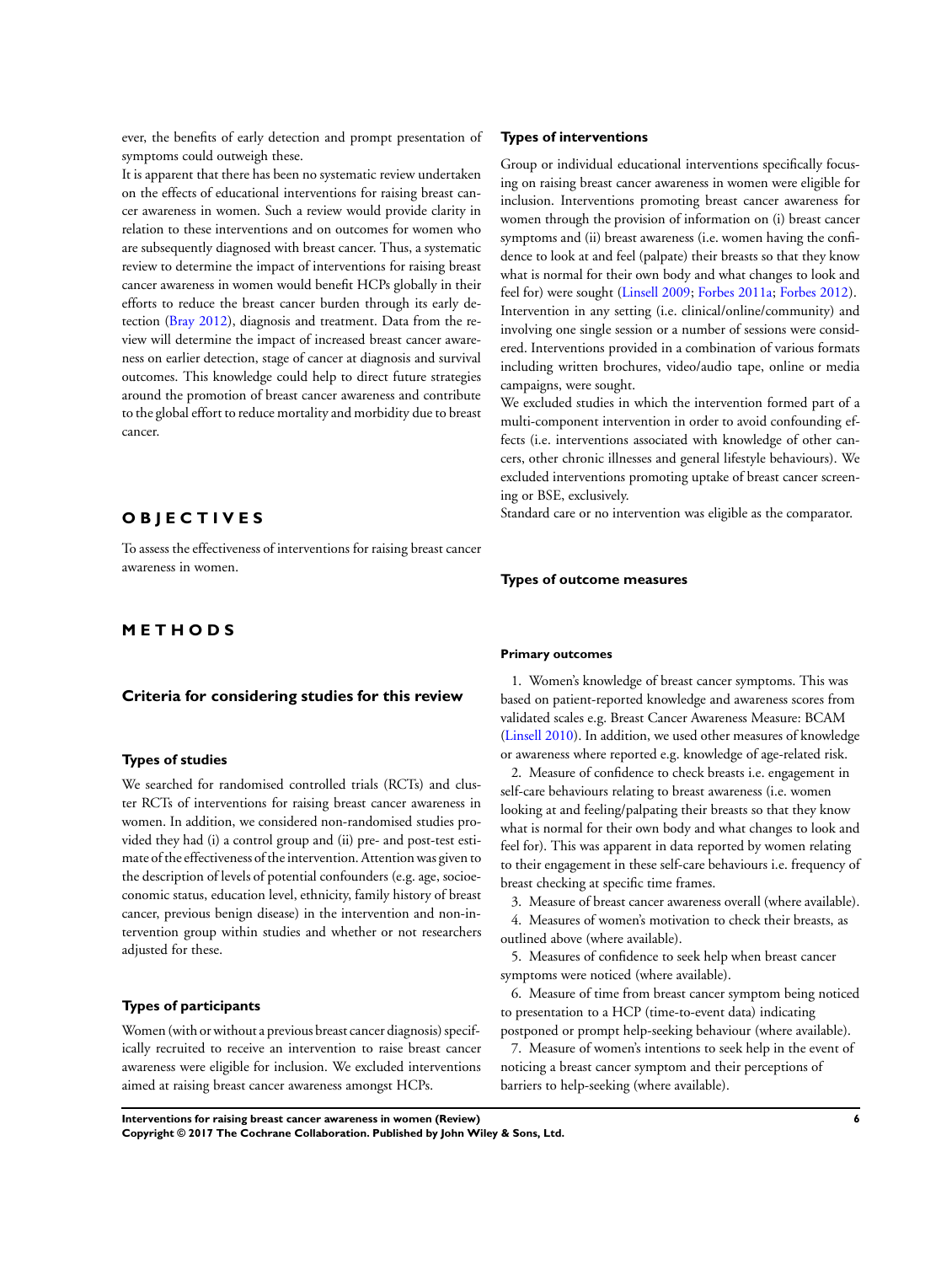#### **Secondary outcomes**

1. Quality of life (classified by scales used by the trial authors) or any measure of health status (i.e. physical, psychological, social, spiritual, existential).

2. Adverse effects of receiving the intervention on breast cancer awareness or adverse outcomes related to false positive findings of symptoms (such as increased anxiety) assessed by any validated self-report scale, or both.

3. Stage of breast cancer at diagnosis i.e. tumour, node, metastases status (where reported).

4. Survival estimates: i.e. measured either from time of intervention or time of breast cancer diagnosis (where reported).

5. Breast cancer-specific mortality and all-cause mortality (where reported).

#### **Main outcomes for assessing the quality of the evidence**

Two review authors (MOM and JH) independently assessed the quality of the evidence using the GRADE approach as outlined in Chapter 12 of the *Cochrane Handbook for Systematic Reviews of Interventions* [\(Schünemann 2011](#page-24-0)), and on the GRADE website [\(http://www.gradeworkinggroup.org/](http://www.gradeworkinggroup.org/)). We assigned ratings of 'high', 'moderate', 'low' or 'very low' to each of the following primary outcomes: knowledge of breast cancer symptoms, knowledge of age-related risk, frequency of breast checking and breast cancer awareness. The quality of the evidence for adverse events or secondary outcomes was not assessed as these were not reported in the studies reviewed.

## **Search methods for identification of studies**

#### **Electronic searches**

We searched the following databases:

1. The Cochrane Breast Cancer Group's (CBCG's) Specialised Register (searched 25 January 2016). Details of search strategies used by the CBCG for the identification of studies and procedures to code references are outlined in the CBCG's module ([http://onlinelibrary.wiley.com/o/cochrane/clabout/](http://onlinelibrary.wiley.com/o/cochrane/clabout/articles/BREASTCA/frame.html) [articles/BREASTCA/frame.html\)](http://onlinelibrary.wiley.com/o/cochrane/clabout/articles/BREASTCA/frame.html). We extracted studies coded with the key words "breast cancer", "breast cancer awareness", "breast awareness", "health education", "health promotion", "educational program", and "educational intervention" and considered those studies for inclusion.

2. Cochrane Central Register of Controlled Trials (CENTRAL; 2015, Issue 12) in the Cochrane Library (searched 27 January 2016). See [Appendix 1.](#page-36-0)

3. MEDLINE OvidSP (2008 to 27 January 2016). See [Appendix 2.](#page-36-0)

4. Embase (Embase.com, 2008 to 27 January 2006). See [Appendix 3](#page-39-0) and [Appendix 4.](#page-40-0)

5. The WHO International Clinical Trials Registry Platform (ICTRP) search portal ([apps.who.int/trialsearch/Default.aspx\)](http://apps.who.int/trialsearch/Default.aspx) for all prospectively registered and ongoing trials (searched 27 February 2016). See [Appendix 5.](#page-42-0)

6. Clinicaltrials.gov ([ClinicalTrials.gov\)](http://clinicaltrials.gov) (searched 27 February 2016). See [Appendix 6.](#page-43-0)

#### **Searching other resources**

#### **Bibliographic searching**

We sought further studies from reference lists of identified relevant studies or reviews. A copy of the full article for each reference reporting a potentially eligible study was obtained. Where this was not possible, we attempted to contact trial authors for additional information. We also performed a forwards citation search as appropriate.

#### **Grey literature**

We checked relevant grey literature (i.e. unpublished data such as reports, conference proceedings/abstracts, and doctoral theses) to enable us to retrieve as much information as possible and minimise the effects of publication bias (up to 22 March 2016).

## **Data collection and analysis**

#### **Selection of studies**

Two review authors (MOM and JH) independently assessed the titles and abstracts of each identified study for inclusion in the review and examined compliance of identified studies with the eligibility criteria. Following this initial evaluation, we retrieved the full-text articles of all potentially relevant publications. We resolved any disagreements regarding eligibility of studies by consulting a third author (MAC). Excluded studies were recorded in the ['Characteristics of excluded studies](#page-32-0)' section. We translated studies reported in a language other than English, if necessary.

#### **Data extraction and management**

Two review authors (MOM and JH) extracted data from all relevant studies using a data extraction form.

Information recorded included:

1. study details: author, date, country of origin;

2. participants: socio-demographics (age, socio-economic status, education level, ethnicity); breast cancer history (previous or family history, or both); number receiving intervention, number receiving usual care;

3. methods: study aim, design, total study duration;

**Interventions for raising breast cancer awareness in women (Review) 7 Copyright © 2017 The Cochrane Collaboration. Published by John Wiley & Sons, Ltd.**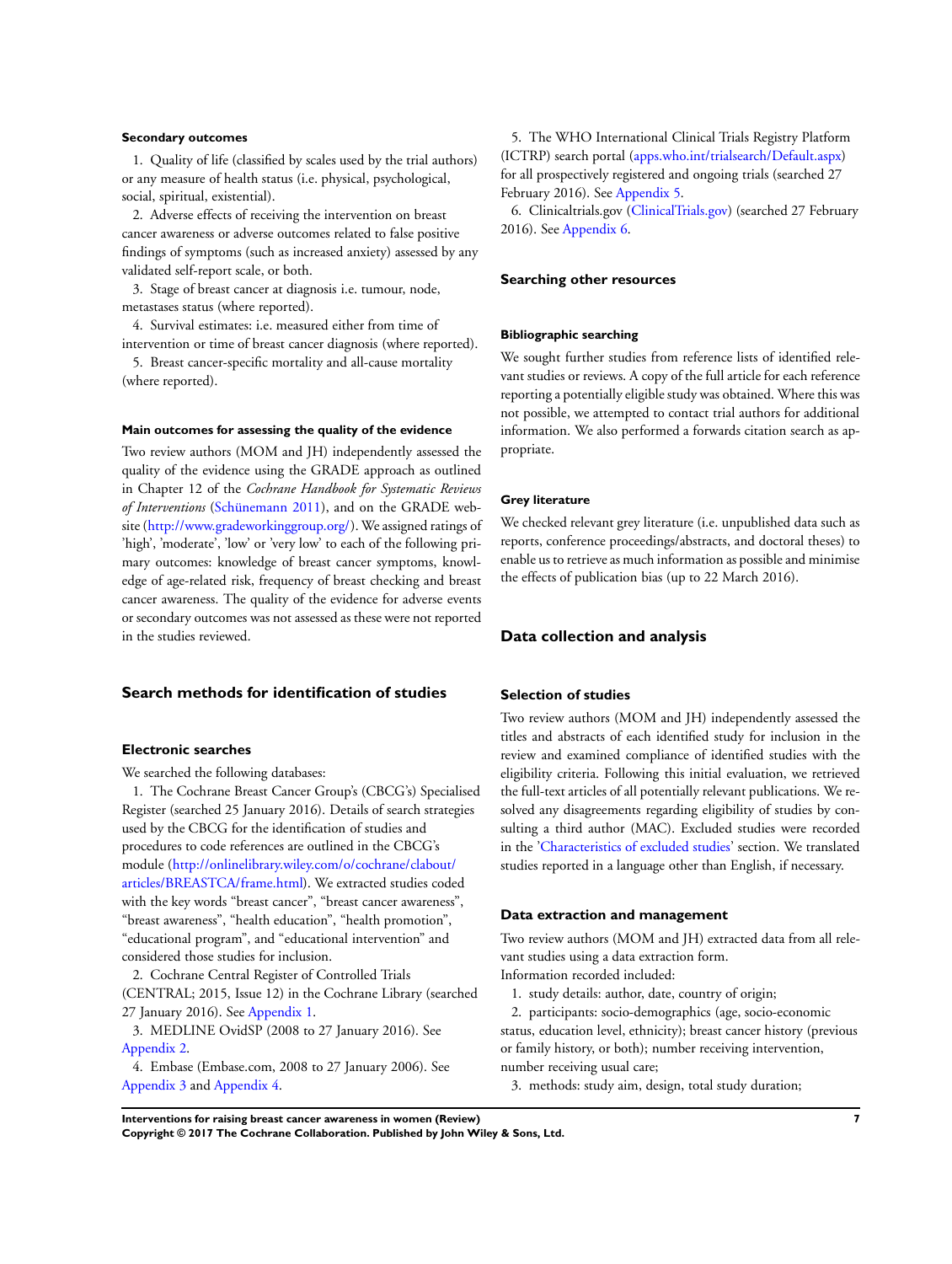4. intervention details: content, format, timing (already outlined), method of delivery and theoretical underpinnings (if any);

5. outcomes: extraction of all relevant findings related to primary and secondary outcomes as specified previously;

6. withdrawals, length and method of follow-up and the number of participants followed up;

7. miscellaneous issues.

Non-randomised studies were not identified. If identified in the review update, we intend to record the following information.

- 1. Methods used to control for confounders.
- 2. Adjusted and unadjusted outcome measures.

For RCTs, we resolved any disagreements regarding extraction of quantitative data by consulting a third author (MAC). Where necessary, we sought additional data or information from the original trial authors. Where we retrieved studies with more than one publication, our decisions regarding which version to include depended on its match with the inclusion criteria and relevance to the overall aim of the review. One additional report was included [\(Forbes 2011a](#page-24-0) relating to [PEP\)](#page-24-0).

#### **Assessment of risk of bias in included studies**

Two review authors (MOM and JH) independently assessed the risk of bias of included studies using the Cochrane 'Risk of bias' tool (Chapter 8 of [Higgins 2011\)](#page-24-0), the Cochrane EPOC Group's 'Risk of bias' criteria ([Cochrane EPOC Group 2013](#page-24-0)) and [Norris](#page-24-0) [2013](#page-24-0). As the review did not include non-randomised studies, it was not necessary to use guidance from Chapter 13 of [Higgins](#page-24-0) [2011](#page-24-0).

For assessing the risk of bias in RCTs, we considered the six bias domains of: selection bias; performance bias; detection bias; attrition bias; reporting bias; and other potential sources of bias. We assigned each risk of bias domain a judgement of 'high', 'low' or 'unclear' risk of bias. In the event of not reaching consensus, the option of consulting a third review author (MAC) was available. Where necessary, we contacted the original trial authors to seek further clarification of methods used. We summarised the results using both a 'Risk of bias' graph and a 'Risk of bias' summary. Key questions addressing each bias criterion are outlined below.

#### **Selection bias**

#### **Was the allocation sequence adequately generated?**

We scored:

• 'low risk' if a random component in the sequence generation process is described (e.g. referring to a random number table);

• 'high risk' when a non-random method is used (e.g. performed by date of admission);

• 'unclear risk' if not specified in the paper ([Cochrane EPOC](#page-24-0) [Group 2013](#page-24-0)).

#### **Was the allocation adequately concealed?**

#### We scored:

• 'low risk' if participants and investigators enrolling participants could not foresee assignment (e.g. a centralised randomisation scheme, an on-site computer system or sealed opaque envelopes were used) [\(Higgins 2011,](#page-24-0) Section 8.10; [Cochrane EPOC Group 2013](#page-24-0));

• 'high risk' if participants and investigators enrolling participants could foresee assignment. Also non-randomised studies should be scored 'high risk';

• 'unclear risk' if not specified in the paper ([Higgins 2011](#page-24-0), Section 8.10; [Cochrane EPOC Group 2013](#page-24-0)).

**For future updates, if non-randomised studies are included, we would consider the following questions:**

#### **Were baseline outcome measurements similar?**

We will score:

• 'low risk' if performance or patient outcomes were measured prior to the intervention, and no important differences were present across study groups;

• 'high risk' if important differences were present and not adjusted for in the analysis;

• 'unclear risk' if not specified in the paper ([Cochrane EPOC](#page-24-0) [Group 2013](#page-24-0)).

#### **Were baseline characteristics similar?**

• 'Low risk' if baseline characteristics of the experimental and control groups are reported and are similar.

• 'Unclear risk' if it is not clear in the paper (e.g.

characteristics were mentioned in text but no data were presented).

• 'High risk' if there is no report of characteristics in text or tables or if there are statistically significant differences between control and intervention providers ([Cochrane EPOC Group](#page-24-0) [2013](#page-24-0)).

#### **Was there adequate adjusting for confounding?**

• 'Low risk' if appropriate methods were used to adjust for confounding.

- 'Unclear risk' if the methods used to adjust for confounding were not reported.
- 'High risk' if potential confounding from the following variables were not addressed: age, socio-economic status, education level, ethnicity, family history of breast cancer,

**Interventions for raising breast cancer awareness in women (Review) 8 Copyright © 2017 The Cochrane Collaboration. Published by John Wiley & Sons, Ltd.**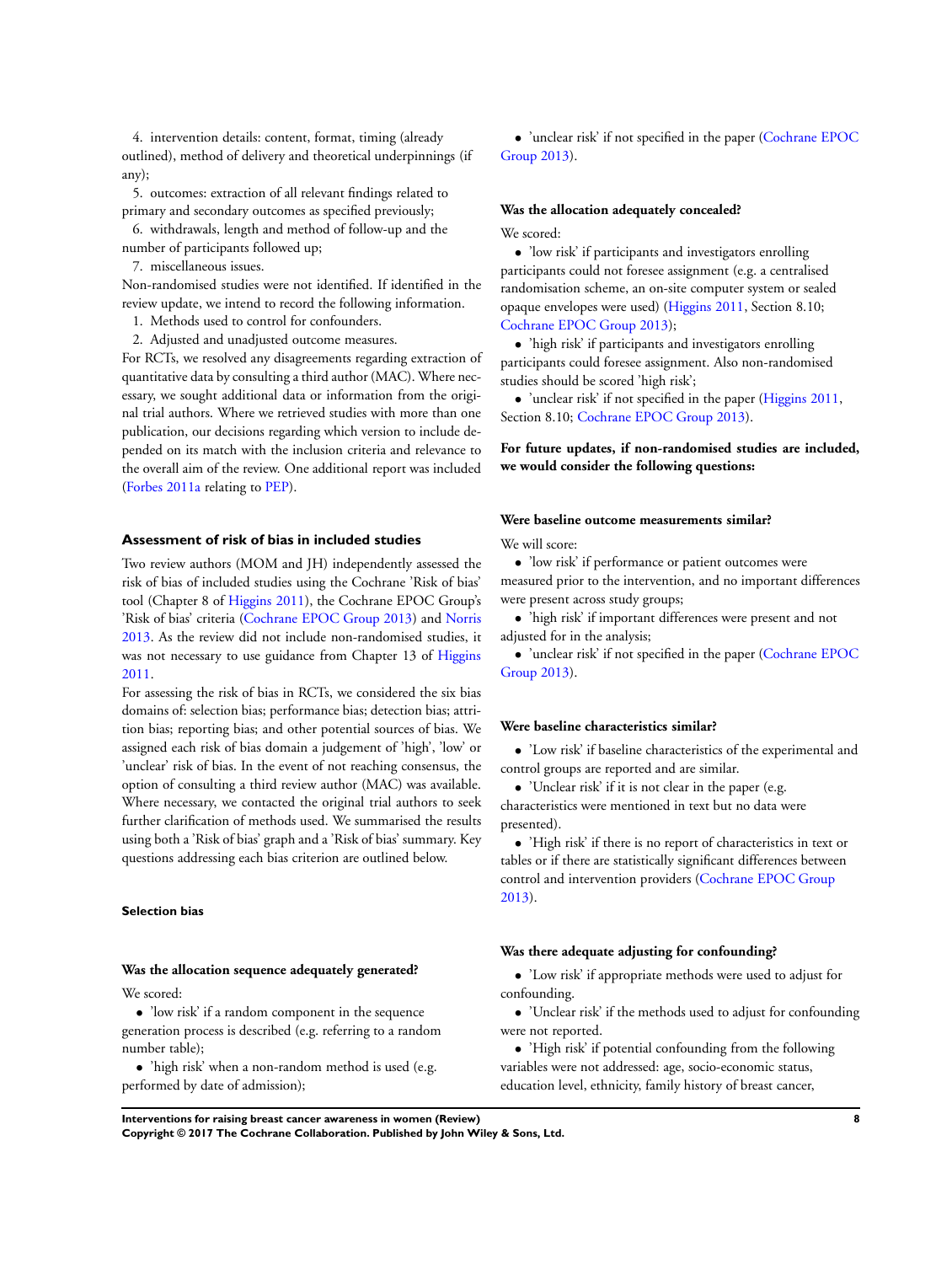previous benign disease [\(Higgins 2011,](#page-24-0) Section 13.5; [Norris](#page-24-0) [2013](#page-24-0)).

#### **Performance/detection bias**

## **Was knowledge of the allocated interventions adequately prevented during the study?**

We scored:

• 'low risk' if the trial authors state explicitly that the primary outcome variables were assessed blindly or the outcomes are objective, e.g. time-to-event data (prompt or delayed helpseeking behaviour, i.e. presentation of breast symptoms to HCP);

• 'high risk' if the outcomes were not assessed blindly;

• 'unclear risk' if not specified in the paper ([Cochrane EPOC](#page-24-0) [Group 2013](#page-24-0)).

#### **Attrition bias**

## **Were incomplete outcome data adequately addressed?**

We scored:

• 'low risk' if missing outcome measures were unlikely to bias the results (e.g. reasons for missing outcome data are unlikely to be related to true outcome, missing outcomes data are balanced in numbers across intervention groups with similar reasons for missing data across groups or missing data were imputed using appropriate methods) [\(Higgins 2011,](#page-24-0) Section 8.13);

• 'high risk' if missing outcome data was likely to bias the results;

• 'unclear risk' if it is not specified in the paper [\(Cochrane](#page-24-0) [EPOC Group 2013](#page-24-0)).

#### **Reporting bias**

## **Were reports of the study free from selective outcome reporting?**

We scored:

• 'low risk' if there is no evidence that outcomes were selectively reported (e.g. pre-specified outcomes are available in the study protocol or all relevant outcomes in the methods section are reported in the Results section);

• 'high risk' if some pre-specified outcomes were subsequently omitted from the results;

• 'unclear risk' if not specified in the paper ([Cochrane EPOC](#page-24-0) [Group 2013](#page-24-0); [Higgins 2011,](#page-24-0) Section 8.14).

## **Was the study free from selective analysis reporting?** We scored:

• 'low risk' for each outcome if there is no evidence that analyses were selectively reported (e.g. analyses were outlined in the Methods section of the protocol or paper);

• 'high risk' if there is evidence of selective analysis reporting (e.g. multiple adjusted analyses have been carried out and only one reported or 'extreme' cut points have been used for creating categorical outcomes);

• 'unclear' if not specified in the paper [\(Cochrane EPOC](#page-24-0) [Group 2013](#page-24-0); [Norris 2013\)](#page-24-0).

## **Measures of treatment effect**

We intended using [Review Manager 2014](#page-24-0) to perform all analyses. Final decisions regarding if and how to combine outcomes depended on how data were reported in the included studies.We con-sulted Section 9.2 'Types of data and effect measures' of [Higgins](#page-24-0) [2011](#page-24-0) to guide our decisions.

We predicted that the data could be:

1. dichotomous (yes/no) (i.e. increased knowledge/awareness of breast cancer symptoms; increased confidence to engage in self-care behaviours relating to breast cancer awareness, such as increased confidence or motivation to palpate breasts or frequency of breast checking; increased breast cancer awareness

overall; increased confidence to seek help; increased intention to seek help/time-to-event, such as early presentation of potential breast cancer symptoms; mortality and presence of adverse effect of the intervention);

2. continuous (e.g. changes in anxiety scales as a result of the intervention and any of the pertinent outcomes, where reported as such);

3. ordinal (e.g. tumour classification i.e. stage/size; categories on a quality of life scale such as 'mild', 'moderate' or 'severe');

4. nominal: perceptions of barriers to seeking help;

5. time-to-event: breast cancer-specific mortality and survival estimates.

We estimated the effect measurement for dichotomous outcomes using the odds ratio as the summary statistic. We planned to analyse ordinal data either as continuous data (tumour classification i.e. stage/size) or dichotomous data (cancer type: in situ yes/no or invasive yes/no). In the case of quality of life, we planned to analyse data as continuous or dichotomous depending on how trial authors report data in the included studies. In this review, data on tumour classification or quality-of-life data were not reported in the included studies.

If appropriate, we planned to determine the effect measurement for continuous data (changes in anxiety levels/decreased quality of life/economic factors, and any of the pertinent outcomes, where reported as such) using the mean difference (MD) and standard deviation SD (when outcomes are measured using the same scales). In the event of anxiety and quality of life being measured using

**Interventions for raising breast cancer awareness in women (Review) 9 Copyright © 2017 The Cochrane Collaboration. Published by John Wiley & Sons, Ltd.**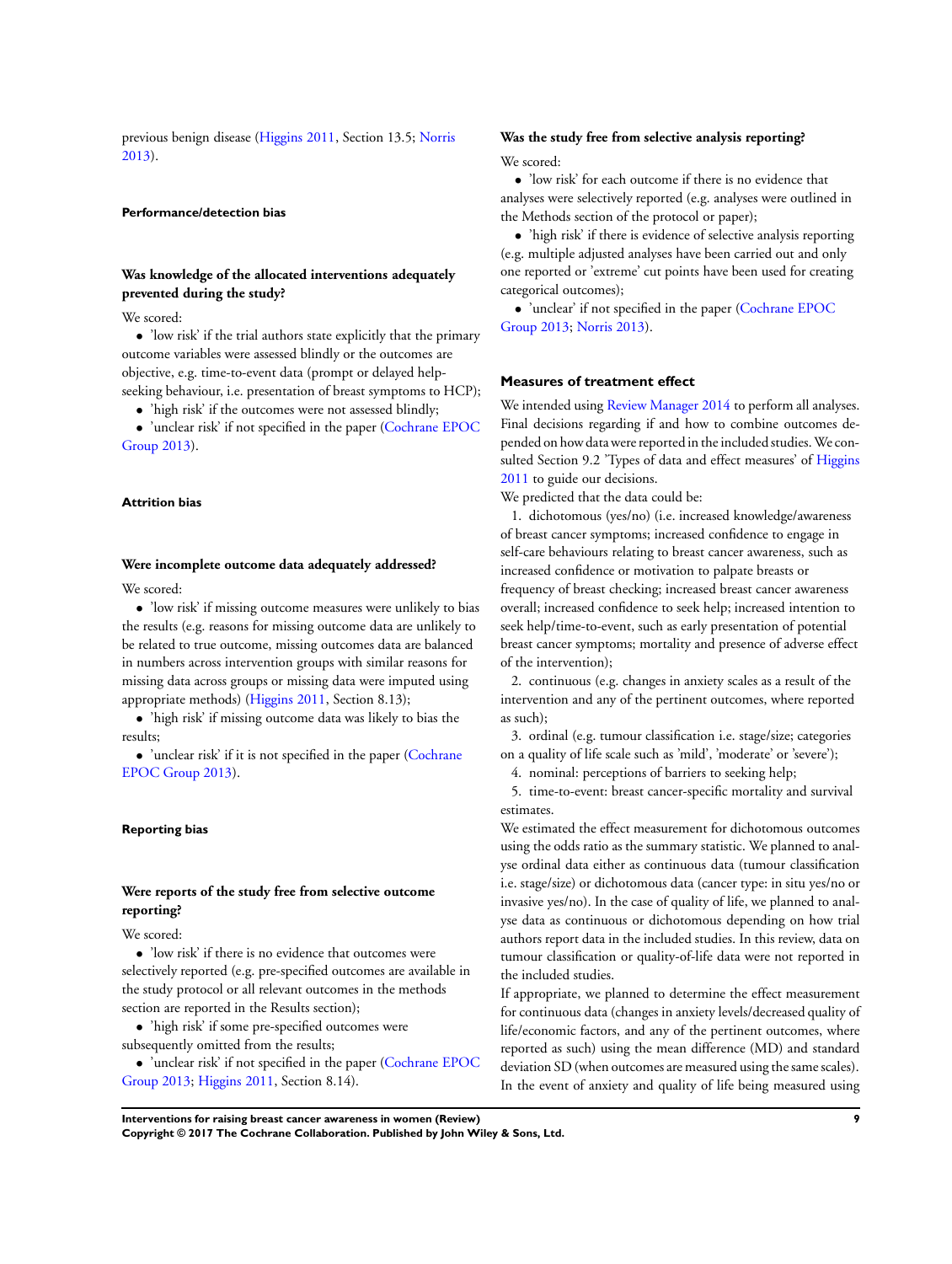different scales, we planned to calculate the standardised mean difference (SMD), where appropriate. In this review version, information related to anxiety, quality of life and economic factors were not reported in the included studies.

Time-to-event data were not reported in the included studies. Therefore, in future review updates, if such data are available, we plan to use hazard ratios as the summary statistic. We used 95% confidence intervals (CIs) throughout the review.

#### **Unit of analysis issues**

Unit of analysis regarding women's breast cancer awareness over specific time frames have been categorised as short, medium and long term i.e. six months, 12 months [\(PEP](#page-24-0)), and two years respectively [\(Forbes 2011a\)](#page-24-0). As far as possible, we identified periods of follow-up (postintervention) in a similar fashion to reflect the effects of interventions on raising breast cancer awareness within short-term ( $\leq$  one-month), medium-term ( $\leq$  one-year) and longterm ( $\leq$  two-year) time intervals.

#### **Dealing with missing data**

We sought information on missing data by contacting the trial authors. One of the [PEP](#page-24-0) trialists confirmed that missing data were not imputed but a repeated measure analysis, which included all women with a questionnaire from at least one time point, was performed.Women with missing data at a particular time point did not contribute to the point estimate at that time point. Attempts to contact the [ZUMS](#page-24-0) trialists were unsuccessful. Therefore, in this review we presented the data narratively and discussed it in the main text of the review.

#### **Assessment of heterogeneity**

Due to the diversity of outcome measures and associated reporting in the included studies, an assessment of heterogeneity was not performed. In future review updates, when reviewing comparable outcome measures, we plan to assess inconsistency in study results i.e. statistical heterogeneity (due to clinical or methodological diversity) by reviewing forest plots that display the study-specific estimates of our outcome measures along with the 95% CIs where poor overlap of results indicates the presence of statistical heterogeneity [\(Higgins 2011\)](#page-24-0). We plan to quantify inconsistency across studies using the I² statistic which describes "the percentage of variability in effect estimates that is due to heterogeneity rather than sampling error (chance)" ([Higgins 2011](#page-24-0)). It is suggested that a result greater than 50% indicates substantial heterogeneity [\(Higgins 2011\)](#page-24-0).

#### **Assessment of reporting biases**

As there were fewer than 10 included studies, we were unable to formally assess reporting bias using funnel plots. In future review

updates, we will attempt to contact the trial authors to provide information on missing data. Where this is not possible and we suspect bias, we plan to determine the impact of including such studies by testing for funnel plot asymmetry (as recommended in Section 10.4.3.1 of [Higgins 2011\)](#page-24-0). We will include outcomes and implications of results in the Discussion section, where appropriate.

## **Data synthesis**

As data were not combined in this review, in future review updates we plan to present the data using [Review Manager 2014.](#page-24-0) In the current review version, three review authors (MOM, JH and TF) extracted data, and reported the findings (as outlined in [Higgins](#page-24-0) [2011](#page-24-0)).

In future review updates, we plan to use a random-effects model. However, if we detect homogeneity across studies, we intend to use a fixed-effect model for meta-analysis [\(Higgins 2011](#page-24-0)). Randomeffects pooled estimates are proposed as follows. For dichotomous outcomes, we plan to pool odds ratios using the DerSimonian and Laird random-effects method ([DerSimonian 1986;](#page-24-0) [Higgins](#page-24-0) [2011](#page-24-0)). Regarding continuous outcomes, we plan to pool data using the inverse variance random-effects method. We plan to obtain pooled estimates of time-to-event outcomes using the random-effects inverse variance method. We propose that fixed-effect pooled estimates will be obtained using the Mantel-Haenszel method for dichotomous outcomes and inverse-variance method for continuous outcomes. Regarding time-to-event data, we plan to use the inverse variance method to pool estimates of the log(hazard ratio) [\(Higgins 2011\)](#page-24-0).

The GRADE approach (outlined in Chapter 12 of the *Cochrane Handbook for Systematic Reviews of Interventions,* [Schünemann 2011,](#page-24-0) on the GRADE website [\(http://www.gradeworkinggroup.org/](http://www.gradeworkinggroup.org/)) and in [Ryan 2016](#page-24-0)) was used to assess the quality of the evidence. We assigned ratings of 'high', 'moderate', 'low' or 'very low' to each of the following primary outcomes: breast cancer knowledge, age-related risk, breastchecking behaviour and breast cancer awareness. This involved two review authors (MOM and JH) independently assessing the evidence for each outcome using five domains. These domains relate to: (i) risk of bias of the included studies (ii) inconsistency (i.e. heterogeneity) (iii) indirectness (relevance to the review question) (iv) imprecision (i.e. wide confidence intervals) and (v) publication bias. As it was not reasonable to pool estimates, we provided a narrative account of the results of individual included studies. We were unable to prepare a 'Summary of findings' table using [GRADEpro](#page-24-0) software (as initially planned and as recommended in Chapter 1 of [Higgins 2011\)](#page-24-0).

## **Subgroup analysis and investigation of heterogeneity**

We proposed to perform subgroup analysis as necessary. It was considered that this would involve analysis of subsets of partici-

**Interventions for raising breast cancer awareness in women (Review) 10 Copyright © 2017 The Cochrane Collaboration. Published by John Wiley & Sons, Ltd.**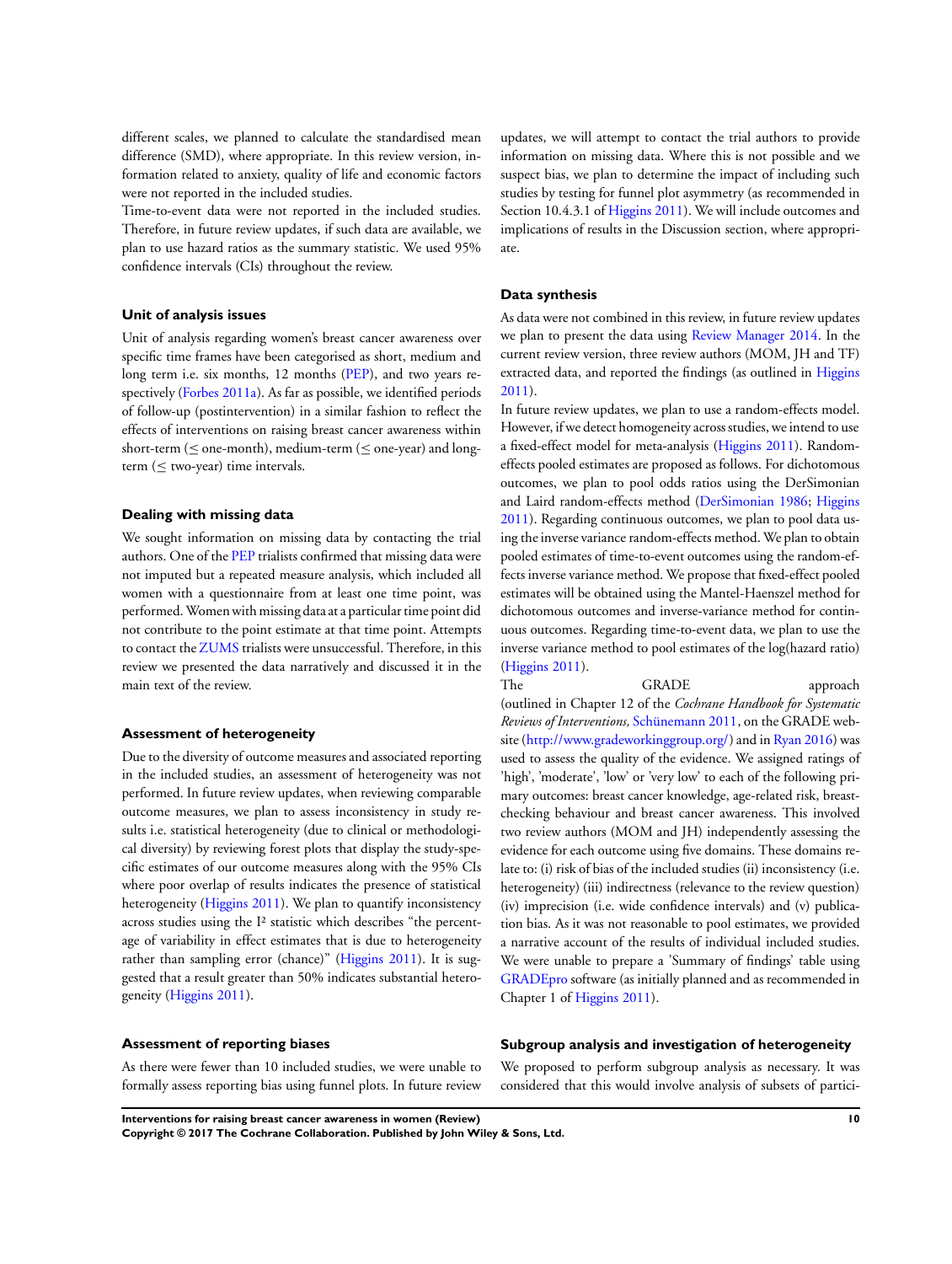pants (determined by age groups; socio-economic factors; cultural issues; previous history of breast cancer); study details (geographical location); mode of delivery of intervention (face-to-face/online/one-to-one or group session); and time point at which the outcome was assessed (i.e. ≤ one month or ≤ one year or ≤ two years) postintervention. Due to a lack of included studies, small sample size of one study ([ZUMS\)](#page-24-0) and homogeneity of samples in both studies, subgroup analysis and investigation of heterogeneity were not performed in this review.

#### **Sensitivity analysis**

We proposed to perform sensitivity analysis to assess the robustness of the review. Also, we planned to repeat the analysis excluding studies of low methodological quality. The results of sensitivity analyses were to be reported in a summary table. However owing to the small number of studies included in this review, a sensitivity analysis was not possible.

## **R E S U L T S**

#### **Description of studies**

## **Results of the search**

A total of 15,966 records were retrieved through a search of databases in the original search. One additional study, [Zeinomar](#page-24-0) [2013](#page-24-0), was located using the 'forward citation' function in Google in which another potentially eligible study, [Calderon 2010,](#page-24-0) was cited. Another cross-reference, [Williams 2013](#page-24-0), was located within one record reviewed [\(Ford 2014](#page-24-0)). Seven records were located from the grey literature search. In total 10 additional records were reviewed; [Figure 1](#page-14-0).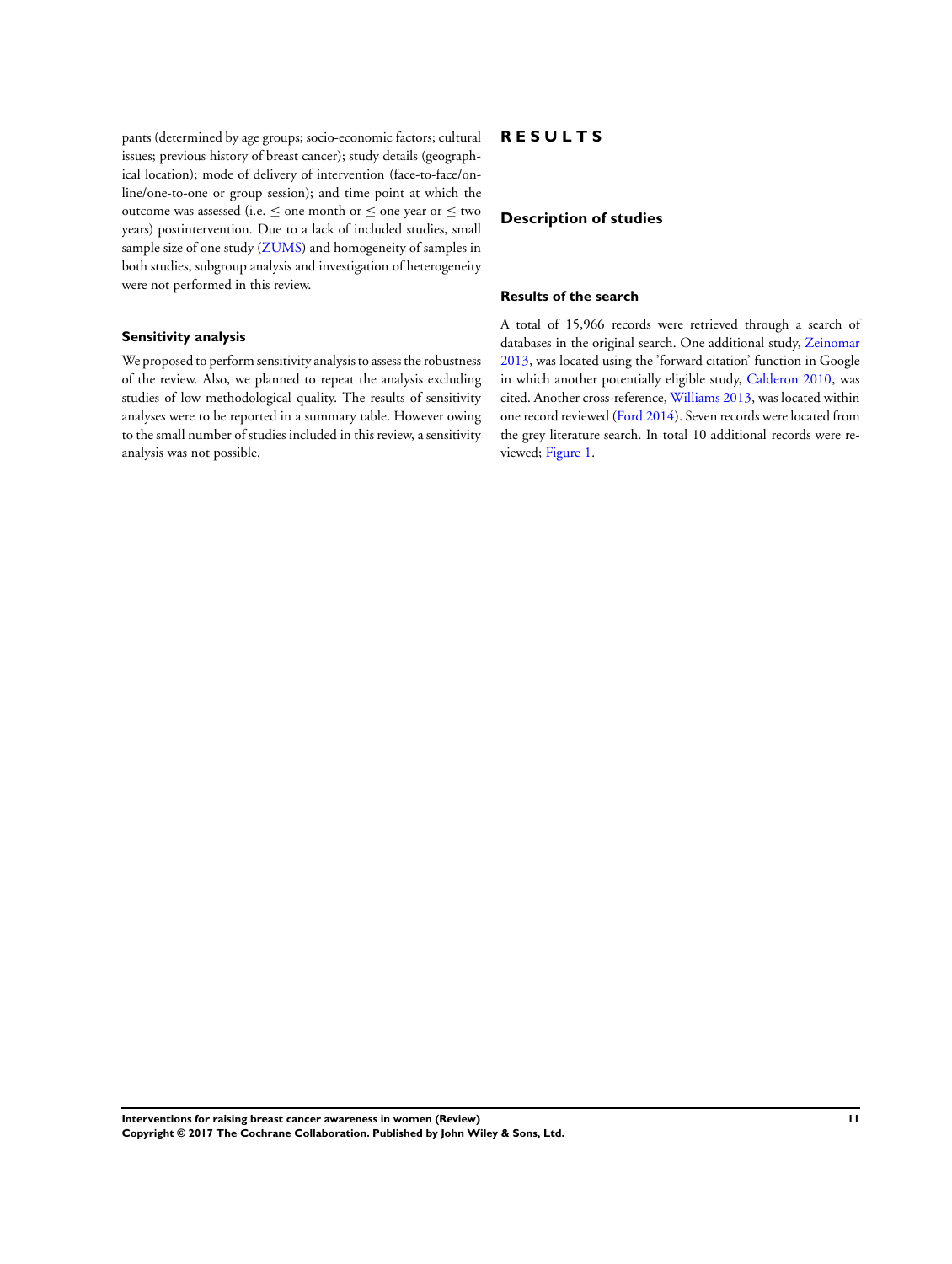<span id="page-14-0"></span>

**Figure 1. Study flow diagram.**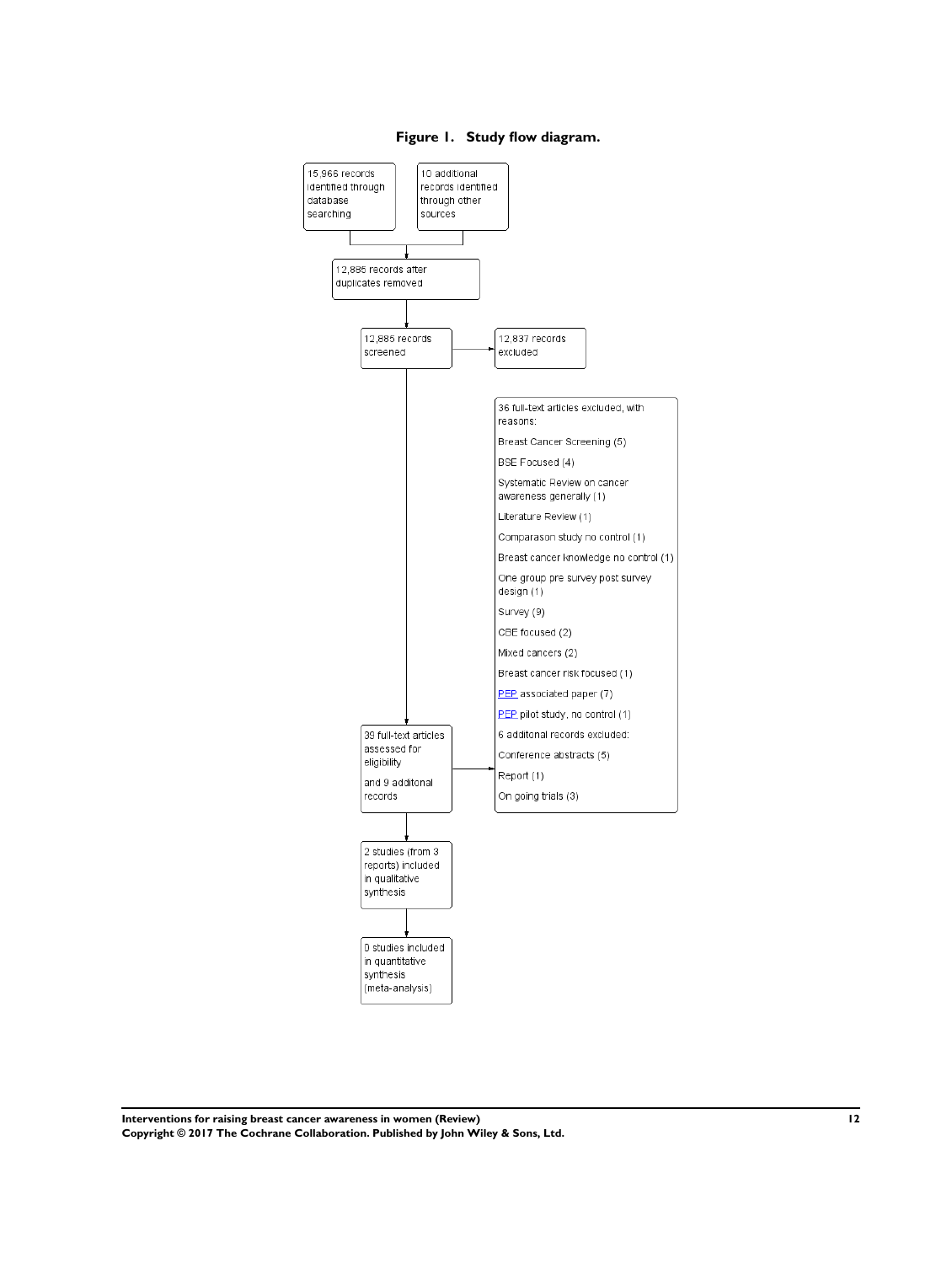After exclusion of duplicates ( $n = 3099$ ) and screening of remaining records (12,885) by title or abstract, 39 full-text papers and nine additional records were retrieved for evaluation. Two trials in three publications ([PEP:](#page-24-0) [Linsell 2009](#page-24-0) and [Forbes 2011a;](#page-24-0) [ZUMS](#page-24-0): [Eskandari-Torbaghan 2014\)](#page-24-0) met the inclusion criteria as they related specifically to the promotion of breast cancer awareness and three additional trials were deemed to be 'ongoing studies' [\(NCT02205736;](#page-24-0) [NCT01299623;](#page-24-0) [IRCT201305068742N2](#page-24-0)).

#### **Included studies**

Two studies, [PEP](#page-24-0) and [ZUMS](#page-24-0) met the inclusion criteria as they related specifically to the promotion of breast cancer awareness. [PEP](#page-24-0) was reported in two publications: [Linsell 2009](#page-24-0) and [Forbes](#page-24-0) [2011a.](#page-24-0)

The Promoting Early Presentation ([PEP\)](#page-24-0) of breast cancer symptoms study investigated the efficacy of an intervention to equip older women with the knowledge, skills, confidence and motivation to detect breast cancer symptoms and seek help promptly at one-month, one-year [\(Linsell 2009](#page-24-0)), and two-year time-points [\(Forbes 2011a\)](#page-24-0). The Zahedan University of Medical Sciences [\(ZUMS](#page-24-0)) study sought to determine the effects of an educational intervention on "breast cancer preventive behaviors" among female university medical staff, at one month postintervention.

#### **Design**

A total of 997 women were enrolled in the two RCTs [\(PEP](#page-24-0); [ZUMS](#page-24-0)). [PEP](#page-24-0) enrolled women from August 2007 to May 2008 and [ZUMS](#page-24-0) enrolled female university medical staff in 2013.

## **Sample Size**

[PEP](#page-24-0) enrolled 867 women aged 67 to 70 years and [ZUMS](#page-24-0) enrolled 130 younger women aged mean (standard deviation (SD)) 35.38 years (8.01) (intervention group) and mean (SD) 34.39 years (8.98) (control group).

#### **Setting**

Women were recruited from seven breast screening units in London and Surrey ([PEP\)](#page-24-0) and from among employees at Zahedan University of Medical Sciences [\(ZUMS\)](#page-24-0), in Iran.

#### **Participants**

[PEP](#page-24-0) included women attending their final routine appointments on the National Health Service (NHS) Breast Screening Programme in the United Kingdom. [ZUMS](#page-24-0) included a community of women employed at Zahedan University of Medical Sciences.

#### **Interventions**

The [PEP](#page-24-0) study used two types of interventions: (i) intervention 1 comprised a booklet conveying key breast cancer awareness messages, given by a radiographer to each woman who had received her final routine mammogram, in addition to the usual care; (ii) intervention 2 comprised a 10-minute one-to-one verbal interaction with a radiographer or research psychologist plus booklet plus usual care. The messages in the booklet were delivered in a positive, collaborative and motivational style, the booklet was referred to throughout and given to the woman to take home. Photographs of breast cancer signs were shown to the woman and breast checking was demonstrated and rehearsed using a silicone breast. The radiographer tailored the key messages by checking the woman's understanding and answering any questions.

The control group received the usual care i.e. the screening unit receptionist informed each woman who had received her final routine mammogram that she was no longer eligible for routine screening but advised her that she might continue to be screened every 3 years on request. The receptionist provided a card with contact details and a suggested date for contact ([PEP](#page-24-0)).

The [ZUMS](#page-24-0) study examined the effects of an educational training programme on the breast cancer preventive behaviours of female employees of Zahedan University of Medical Sciences [\(ZUMS](#page-24-0)) in Iran. The educational programme was based on the Health Belief Model (i.e. perceived susceptibility, seriousness, benefits, barriers and self-efficacy) and delivered by the researchers through lectures, questions and answers, PowerPoint presentations, videos, an educational booklet and compact disc (CD), over three 60- to 90 minute sessions. The aim of the sessions was to increase women's awareness of breast cancer symptoms, their knowledge regarding right time for mammography and to improve their practice of "breast cancer preventive behaviours" (including physical activity, healthy diet and positive beliefs towards breast self-examining behaviour, clinical examination and mammography). The control group received no intervention.

## **Time points**

Outcomes were measured at baseline, one month and one year [\(Linsell 2009\)](#page-24-0), and two years ([Forbes 2011a\)](#page-24-0); and pre- and onemonth post intervention ([ZUMS\)](#page-24-0). Different tests were used as outcome measures in each study.

Both studies are described in further details in the ['Characteristics](#page-30-0) [of included studies](#page-30-0)' table.

#### **Ongoing trials**

Three ongoing trials were identified from searches conducted on the WHO ICTRP. One trial is almost complete as confirmed with

**Interventions for raising breast cancer awareness in women (Review) 13 Copyright © 2017 The Cochrane Collaboration. Published by John Wiley & Sons, Ltd.**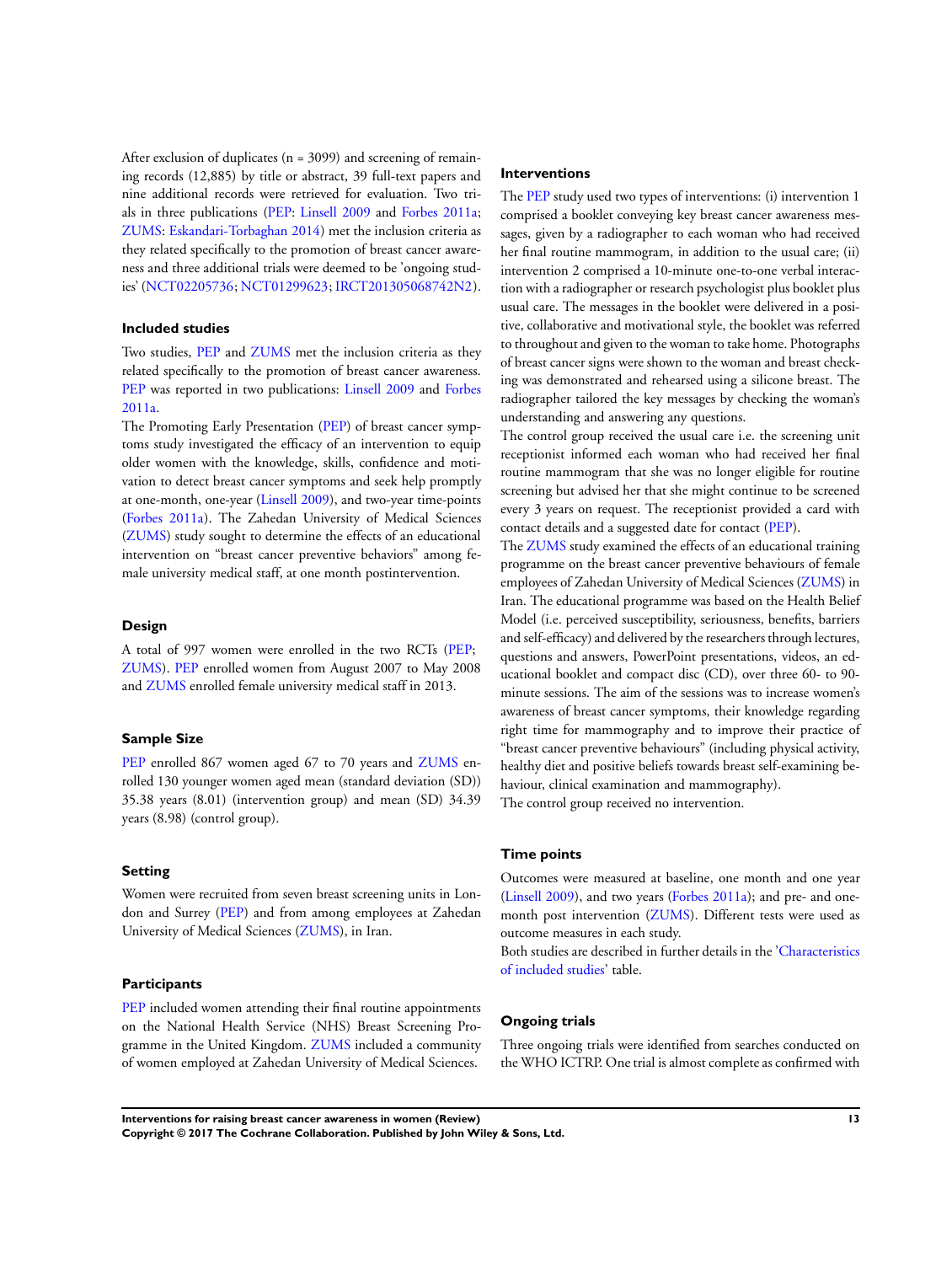the director of the study [\(NCT02205736\)](#page-24-0). Another is ongoing and recruitment is complete [\(IRCT201305068742N2\)](#page-24-0), and recruitment status of a third is unknown ([NCT01299623\)](#page-24-0). Attempts to contact the principal investigators of the preceding three trials were unsuccessful.

## **Excluded studies**

We excluded 36 full-text publications ([Reimer 2002](#page-24-0); [Pavic 2007;](#page-24-0) [Burgess 2008](#page-24-0); [Austoker 2009;](#page-24-0) [Burgess 2009](#page-24-0); [Abd El Aziz 2009;](#page-24-0) [Calderon 2010;](#page-24-0) [Forbes 2010a](#page-24-0); [Forbes 2010b;](#page-24-0) [Forbes 2011b;](#page-24-0) [Kharboush 2011;](#page-24-0) [Parsa 2011;](#page-24-0) [Forbes 2012;](#page-24-0) [Abuidris 2013;](#page-24-0) [Williams 2013;](#page-24-0) [Zeinomar 2013;](#page-24-0) [Anakwenze 2014;](#page-24-0) [Ford 2014;](#page-24-0) [Forster 2014](#page-24-0); [Ginsburg 2014;](#page-24-0) [Keating 2014](#page-24-0); [Khalili 2014;](#page-24-0) [Liu](#page-24-0) [2014](#page-24-0); [Mena 2014;](#page-24-0) [Wu 2014](#page-24-0); [Acikgoz 2015](#page-24-0); [Alipour 2015;](#page-24-0) [Al](#page-24-0) [Khasawaneh 2015](#page-24-0); [Campbell 2015;](#page-24-0) [Dey 2015;](#page-24-0) [Duman 2015;](#page-24-0) [Gupta 2015;](#page-24-0) [Hassan 2015](#page-24-0); [Livaudais-Toman 2015;](#page-24-0) [Miller 2015;](#page-24-0) [Özmen 2015](#page-24-0)).

Reasons for exclusion were interventions focused on breast cancer screening ([Reimer 2002;](#page-24-0) [Pavic 2007](#page-24-0); [Abuidris 2013](#page-24-0); [Khalili 2014;](#page-24-0) [Alipour 2015\)](#page-24-0); one cross-sectional study on breast self-examination (BSE) ([Parsa 2011](#page-24-0)); two interventions on BSE ([Kharboush](#page-24-0) [2011](#page-24-0); [Miller 2015](#page-24-0)); one intervention study on BSE with no control group [\(Abd El Aziz 2009](#page-24-0)); a systematic review on interventions for general cancer awareness ([Austoker 2009](#page-24-0)); a literature review on breast cancer awareness in Indian women [\(Gupta 2015\)](#page-24-0); a comparison study with no control group ([Calderon 2010](#page-24-0)); an educational intervention for breast cancer knowledge with no control group [\(Zeinomar 2013](#page-24-0)); a one-group pre-survey and postsurvey design study on breast cancer awareness and screening ([Wu 2014](#page-24-0)); nine cross-sectional surveys ([Anakwenze 2014](#page-24-0); [Keating 2014](#page-24-0); [Liu](#page-24-0) [2014](#page-24-0); [Mena 2014](#page-24-0); [Acikgoz 2015;](#page-24-0) [Al Khasawaneh 2015;](#page-24-0) [Dey](#page-24-0) [2015](#page-24-0); [Duman 2015;](#page-24-0) [Özmen 2015](#page-24-0)); one trial focusing on clinical breast examination (CBE) and BSE [\(Hassan 2015](#page-24-0)); one RCT focusing on CBE ([Ginsburg 2014](#page-24-0)); two studies with a mixed cancer focus [\(Williams 2013](#page-24-0); [Ford 2014\)](#page-24-0); and one intervention focusing on awareness of personal risk of breast cancer ([Livaudais-Toman](#page-24-0) [2015](#page-24-0)).

We excluded seven records associated with the [PEP](#page-24-0) study on (i) the development of the psycho-educational intervention ([Burgess](#page-24-0) [2008](#page-24-0)), (ii) a qualitative study on the involvement of users in the design of the [PEP](#page-24-0) intervention ([Forbes 2010a](#page-24-0)), (iii) a conference abstract of a paper describing the [PEP](#page-24-0) intervention ([Forbes 2010b](#page-24-0)), (iv) a conference abstract of a paper on training the trainers ([Forbes](#page-24-0) [2011b\)](#page-24-0), (v) a first report of a national pilot of the [PEP](#page-24-0) [\(Forbes](#page-24-0) [2012](#page-24-0)), (vi) an evaluation of further development of the [PEP](#page-24-0) intervention with no control group [\(Forster 2014\)](#page-24-0), and (vii) promotion of early presentation in older women in general practice with no control group [\(Campbell 2015](#page-24-0)). [Burgess 2009,](#page-24-0) a before-and-after pilot study associated with the [PEP](#page-24-0) study with no control group, was also excluded (see [Characteristics of excluded studies](#page-32-0)).

Five additional conference abstracts were identified and excluded from the review as follows: [Park 2011](#page-24-0) (screening focused); [Latha](#page-24-0) [2013](#page-24-0) (no control group); [Ersek 2014](#page-24-0) (survey); [Pakai 2014](#page-24-0) (cross-sectional survey); and [Ferguson 2015](#page-24-0) (mixed cancer focus). Also, one report identified through the grey literature search, [Eadie](#page-24-0) [2008](#page-24-0), was excluded as it referred to an exploratory study to Guide the Development of a Pilot Breast Education and Awareness Campaign.

## **Risk of bias in included studies**

As this review included RCTs, two review authors (MOM and JH) independently assessed the risk of bias of included studies using the Cochrane 'Risk of bias' tool (Chapter 8 of [Higgins 2011](#page-24-0)) and the Cochrane EPOC Group's 'Risk of bias' criteria [\(Cochrane](#page-24-0) [EPOC Group 2013\)](#page-24-0).The risk of bias in included studies has been summarised in [Figure 2](#page-17-0).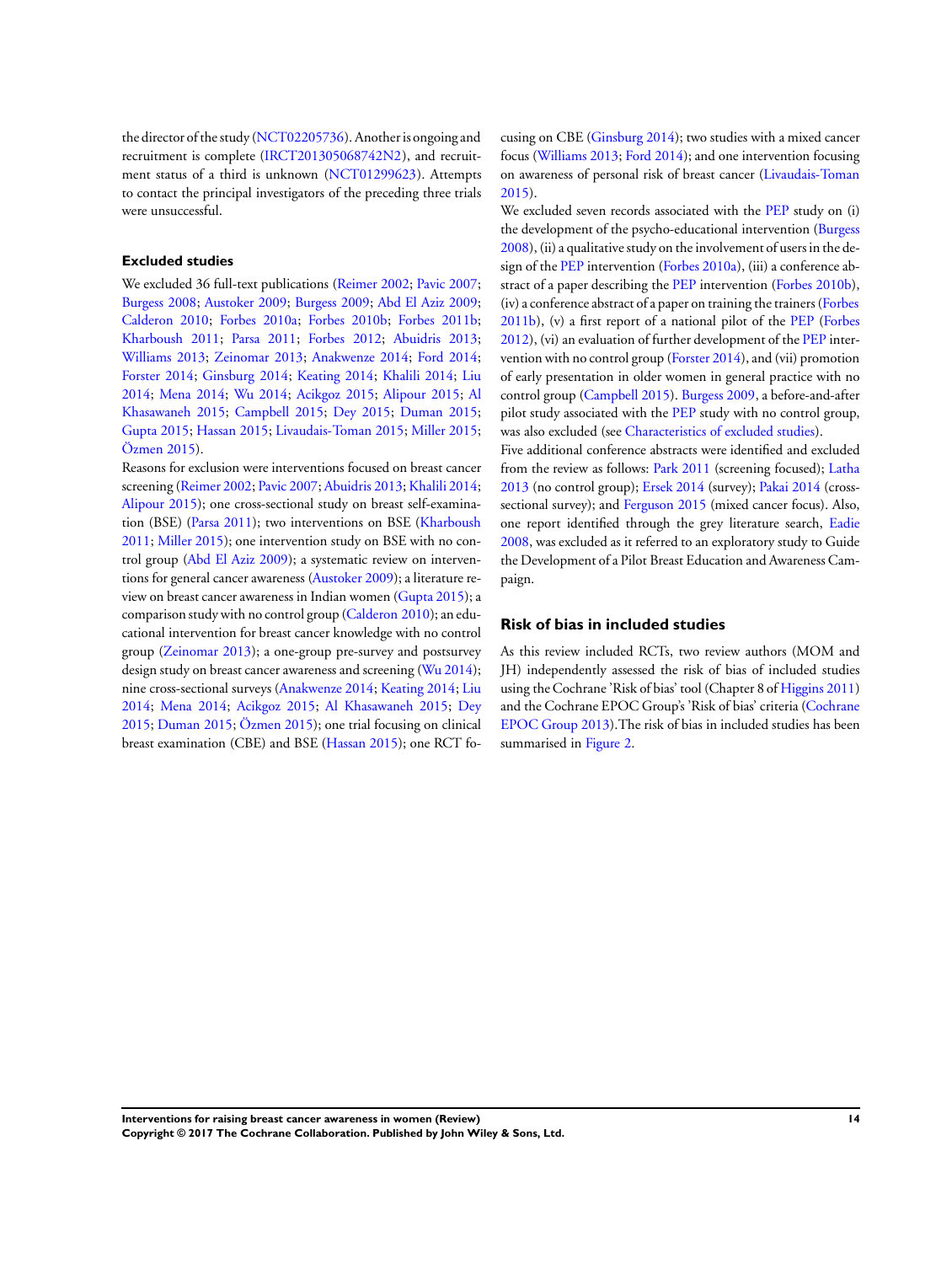

<span id="page-17-0"></span>**Figure 2. Risk of bias summary: review authors' judgements about each risk of bias item for each included study.**

## **Allocation**

Both studies used randomisation in assigning participants to the intervention and control arms; however the methods used varied. The [PEP](#page-24-0) study was at low risk of bias for sequence generation and allocation concealment. Sequence generation involved stratified block randomisation (block sizes of three, six and nine) by the radiographer and assignments were enclosed in sequentially numbered, opaque, sealed envelopes and stored by the trial coordinator before randomisation to ensure allocation concealment. The risk of bias for random sequence generation and allocation concealment in the [ZUMS](#page-24-0) study was unclear as insufficient infor-

mation was provided in the publication and attempts to contact the authors were unsuccessful.

#### **Blinding**

Blinding of participants and of personnel (performance bias) was not addressed in the publications. However, this would have been difficult to achieve due to the nature of the interventions in both studies. Blinding of participants and personnel was rated as unclear in the [ZUMS](#page-24-0) study as insufficient information was available to make a valid judgement.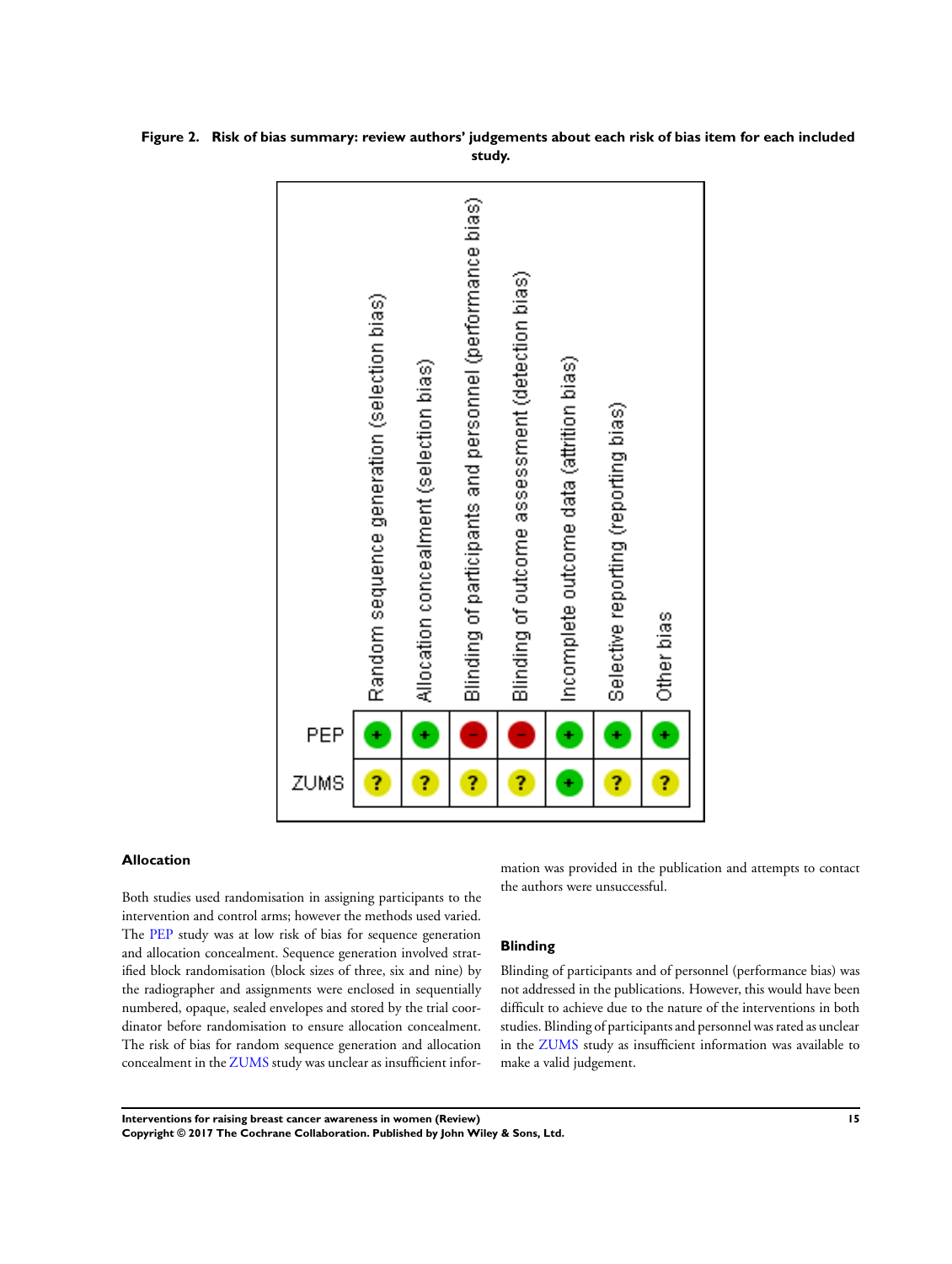In the [PEP](#page-24-0) study lack of blinding of participants and personnel (radiographers) was confirmed with the authors, therefore the potential for performance bias was rated as high.

Blinding of outcome assessment (detection bias) for the [ZUMS](#page-24-0) study was not addressed in the publication, therefore it was rated as unclear. Communication with the authors of the [PEP](#page-24-0) study confirmed lack of blinding of outcome assessors, thus we rated detection bias as high.

#### **Incomplete outcome data**

In [PEP](#page-24-0), women excluded from the targeted population and women lost to follow-up were detailed with reasons and no attrition was reported. Thus, attrition bias was low. In [ZUMS](#page-24-0), no women were excluded, lost to follow-up and no attrition was reported. Therefore this study was at low risk of attrition bias.

#### **Selective reporting**

All relevant outcomes detailed in the methods sections were adequately reported in the results section of [PEP,](#page-24-0) therefore the study was rated at low risk of reporting bias. However, detail on the meaning of "breast cancer preventive behaviours" and how the construct was measured were lacking in [ZUMS,](#page-24-0) therefore it was rated at unclear risk of bias for this domain.

#### **Other potential sources of bias**

Lack of clarity around the constructs of the Health Belief Model in [ZUMS](#page-24-0) puts it at unclear risk of bias. In addition, training of the interventionists (i.e. the main investigators) and assessment of adherence to the intervention protocol was not addressed. This augmented the risk of bias in [ZUMS](#page-24-0).

#### **Effects of interventions**

#### **Women's knowledge of breast cancer symptoms**

#### **PEP study**

[PEP](#page-24-0) assessed women's knowledge of the warning signs of breast cancer from a list  $(n = 11: two lump and nine non-lump)$  of possible symptoms. To score one point, the woman had to identify at least five non-lump symptoms, i.e. over half.

At one month postintervention, there appeared to be no difference in the proportion of women who were able to correctly identify five or more non-lump symptoms in intervention group 1 compared to the control group (OR 1.1, 95% CI 0.8 to 1.5;  $P = 0.61$ ; 496 women). After one month post-intervention, there was an increase in the proportion of women who were correctly able to identify five or more non-lump symptoms in intervention group 2 compared to the control group (OR 2.5, 95% CI 1.7 to 3.6; P < 0.001; 488 women).

At one year postintervention, there was an increase in the proportion of women who were correctly able to identify five or more non-lump symptoms in intervention group 2 compared to the control group (OR 1.7, 95% CI 1.1 to 2.4;  $P = 0.01$ ; 463 women). No difference was found at one year for intervention group 1 (OR 1.3, 95% CI 0.9 to 1.9;  $P = 0.23$ ; 469 women).

At two years postintervention, knowledge of non-lump symptoms increased in intervention group 1 compared to the control group, but not significantly (OR 1.1, 95% CI 0.7 to 1.6; P = 0.66; 449 women). At two years postintervention, knowledge of non-lump symptoms also increased in the intervention group 2 compared to the control group but not significantly (OR 1.4, 95% CI 0.9 to  $2.1$ ;  $P = 0.11$ ; 434 women).

Given that events are common for knowledge of breast cancer symptoms [PEP](#page-24-0), misinterpretation of the OR as RR will overestimate the intervention effect, as outlined in section 9.2.2.3. of the *Cochrane Handbook for Systematic Reviews of Interventions* ([Higgins](#page-24-0) [2011](#page-24-0)).

#### **ZUMS study**

Awareness of breast cancer symptoms was measured using a 16 item-questionnaire and calculated results based on scores of 2 (correct answer), 1 (no comment) or 0 (incorrect answer) pre- and one month post intervention [ZUMS](#page-24-0). Details of the questionnaire were not provided and we were unable to contact the primary author to clarify further. Regarding knowledge of breast cancer symptoms, the construct of awareness was reported. An increase in women's awareness of breast cancer symptoms was detected one month post intervention (mean difference (SD) 3.45 (5.11) in the experimental group (65 women), compared to the control group, where there was a decrease in awareness (mean difference (SD) −0.68 (5.93) (65 women), P < 0.001).

Given the different measures for this outcome, a meta-analysis was not performed. In summary, in the [PEP](#page-24-0) study women's knowledge of breast cancer symptoms increased significantly in the intervention 2 group at one month and one year postintervention. This effect was not sustained at two years. In the [ZUMS](#page-24-0) study, an increase in women's awareness of breast cancer symptoms was detected one month post intervention.

We downgraded the quality of the evidence for this outcome to moderate in the [PEP](#page-24-0) study (due to lack of blinding of participants, personnel and outcome assessors) and limited sample (i.e. older age group of women exiting the NHS screening programme in London and South East England) and to low in the [ZUMS](#page-24-0) study, due to unclear risk of bias, limited sample (female employees in one University of Medical Sciences in Iran) and small number of events.

#### **Women's knowledge of age-related risk**

**Interventions for raising breast cancer awareness in women (Review) 16**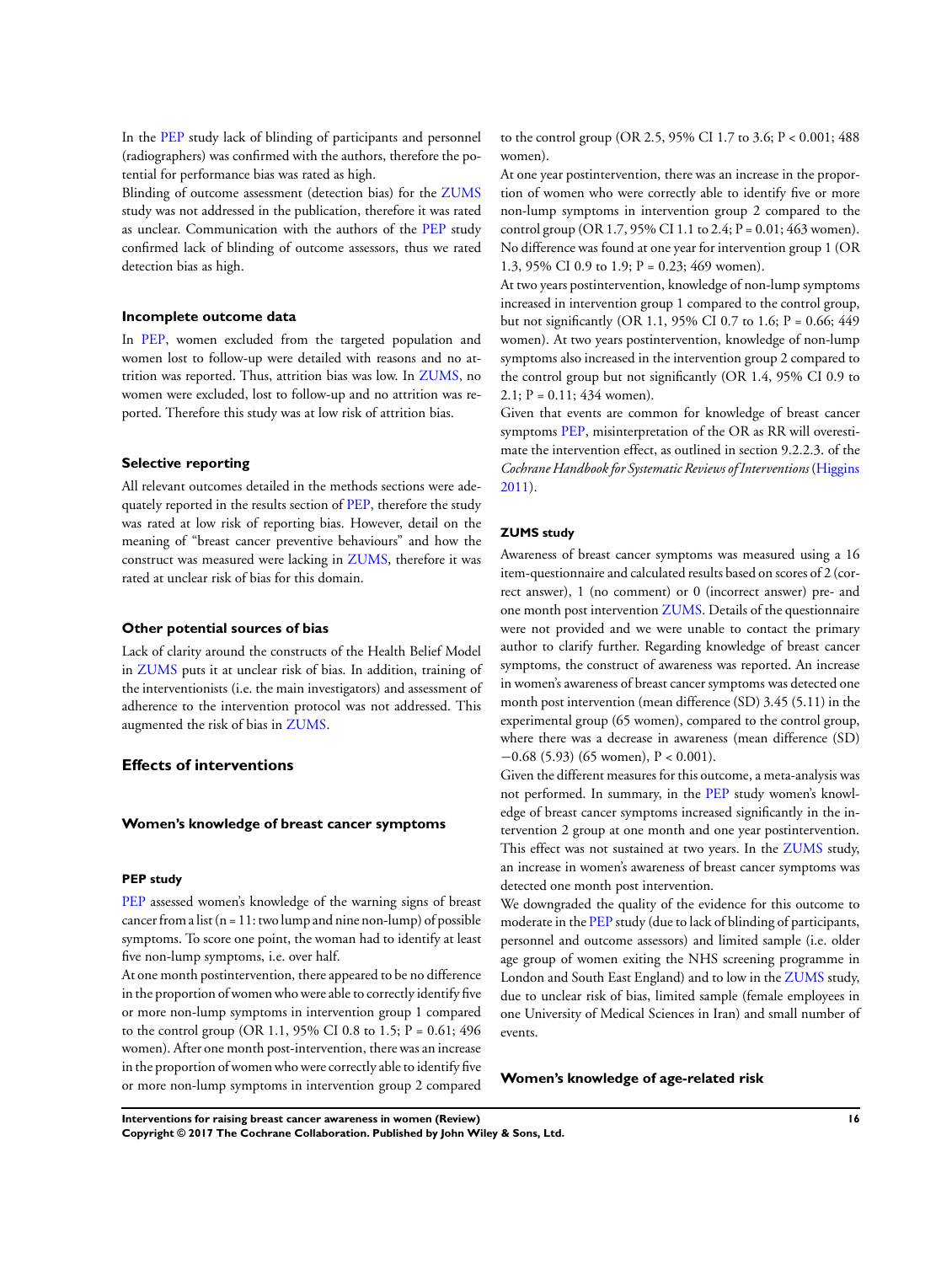#### **PEP study**

Women were questioned on their knowledge of age-related risk of getting breast cancer (i.e. that a 70-year-old woman was more likely to get breast cancer compared to a 30-year-old or a 50-yearold woman) and scored one point if they responded correctly.

At one month postintervention, the proportion of women who knew that a 70-year-old woman was at most risk of breast cancer increased in intervention group 1 compared to the control group (OR 3.2, 95% CI 1.8 to 5.8; P < 0.001; 503 women). At one month postintervention, the proportion of women who knew that a 70-year-old woman was at most risk of breast cancer increased in intervention group 2 compared to the control group (OR 9.5, 95% CI 5.1 to 17.6; P < 0.001; 499 women).

At one year postintervention, the proportion of women who knew that a 70-year-old woman was at most risk of breast cancer increased in intervention group 1 compared to the control group (OR 3.4, 95% CI 1.8 to 6.7, P < 0.001; 471 women) and in intervention group 2 compared to the control group (OR 7.4, 95% CI 3.7 to 14.7; P < 0.001; 468 women).

At two years postintervention, the proportion of women who knew that a 70-year-old woman was at most risk of breast cancer increased in intervention 1 group (OR 1.8, 95% CI 0.9 to 3.5; P < 0.08; 447 women) though not significantly compared to the control groups. The proportion of women who knew that a 70-yearold woman was at most risk of breast cancer increased significantly in intervention group 2 (OR 4.8, 95% CI 2.6 to 9.0; P < 0.001; 431 women) compared to the control group.

#### **ZUMS study**

Age-related risk as such was not investigated in the [ZUMS](#page-24-0) study. Women's attitude to their perceived susceptibility (i.e. women's considerations around their risk) of getting breast cancer was determined by their responses to a six-item, five-option Likert scale with scores for each item ranging from 4 (totally agree) to 0 (totally disagree).

An increase in women's perceptions of their susceptibility to breast cancer was detected one month post intervention (mean difference (SD) 1.31 (3.57) in the experimental group (65 women) compared to the control group, where a decrease was noted (mean difference  $(SD)$  −0.55 (3.31), 65 women), P = 0.005).

Given the different measures for this outcome, a meta-analysis was not performed. In summary, in the [PEP](#page-24-0) study, women's knowledge of breast cancer risk increased significantly in both intervention 1 and 2 groups, at one month and one year. However, this increase was only sustained at two years for intervention 2. In the [ZUMS](#page-24-0) study, women's perceived susceptibility to breast cancer increased significantly one month after the intervention.

We downgraded the quality of the evidence for this outcome to moderate in the [PEP](#page-24-0) study (due to lack of blinding of participants, personnel and outcome assessors) and limited sample (i.e. older age group of women exiting the NHS screening programme in London and South East England) and to low in the [ZUMS](#page-24-0) study, due to unclear risk of bias, limited sample (female employees in one University of Medical Sciences in Iran) and small number of events.

#### **Frequency of breast checking**

#### **PEP study**

Women's frequency of breast checking was measured in categories ranging from "rarely or never", "at least every 6 months", "at least once a month" to "at least once a week". A score of one point was allocated if the woman reported checking her breasts either at least once a month or at least once a week ([PEP\)](#page-24-0).

At baseline, almost half of the women reported checking their breasts at least once a month. At one month postintervention, there was no effect on the breast checking behaviour of intervention group 1 (booklet and usual care) compared to the control group (OR 1.2, 95% CI 0.9 to 1.6; P = 0.25; 517 women). At one month postintervention, the proportion of women checking their breasts at least monthly increased in intervention group 2 (interaction plus booklet and usual care) compared to the control group (OR 2.0, 95% CI 1.4 to 2.8; P < 0.001; 508 women).

At one year postintervention, the effects on intervention group 1 (OR 1.1, 95% CI 0.8 to 1.6; 482 women) and intervention group 2 (OR 1.3, 95% CI 0.9 to 1.8; 473 women) compared to the control group were no longer significant ( $P = 0.47$  and  $P = 0.23$ ), respectively.

At two years postintervention, the proportion of women checking their breasts at least monthly increased in intervention group 1 compared to the control group (OR 1.1, 95% CI 0.8 to 1.6; 457 women), but not significantly  $(P = 0.54)$ . At two years postintervention, the proportion of women checking their breasts at least monthly also increased in intervention group 2 compared to the control group (OR 1.3, 95% CI 0.9 to 1.9; 445 women), but not significantly ( $P = 0.14$ ). An increase in breast checking from 53.3% at baseline (285 women) to 68.6% (229 women) following the usual care was also reported in the control groups after two years [\(Forbes 2011a](#page-24-0)).

Given that events are common for frequency of checking breasts in the [PEP](#page-24-0) study, misinterpretation of the OR as RR will overestimate the intervention effect, as outlined in section 9.2.2.3. of the *Cochrane Handbook for Systematic Reviews of Interventions* ([Higgins](#page-24-0) [2011](#page-24-0)).

#### **ZUMS study**

Women's "breast cancer preventive behaviours" (which included their positive beliefs towards breast self-examining behaviour) were measured using a five-item, four-point Likert scale with scores ranging from 3 (always) to 0 (never) ([ZUMS\)](#page-24-0).

**Interventions for raising breast cancer awareness in women (Review) 17 Copyright © 2017 The Cochrane Collaboration. Published by John Wiley & Sons, Ltd.**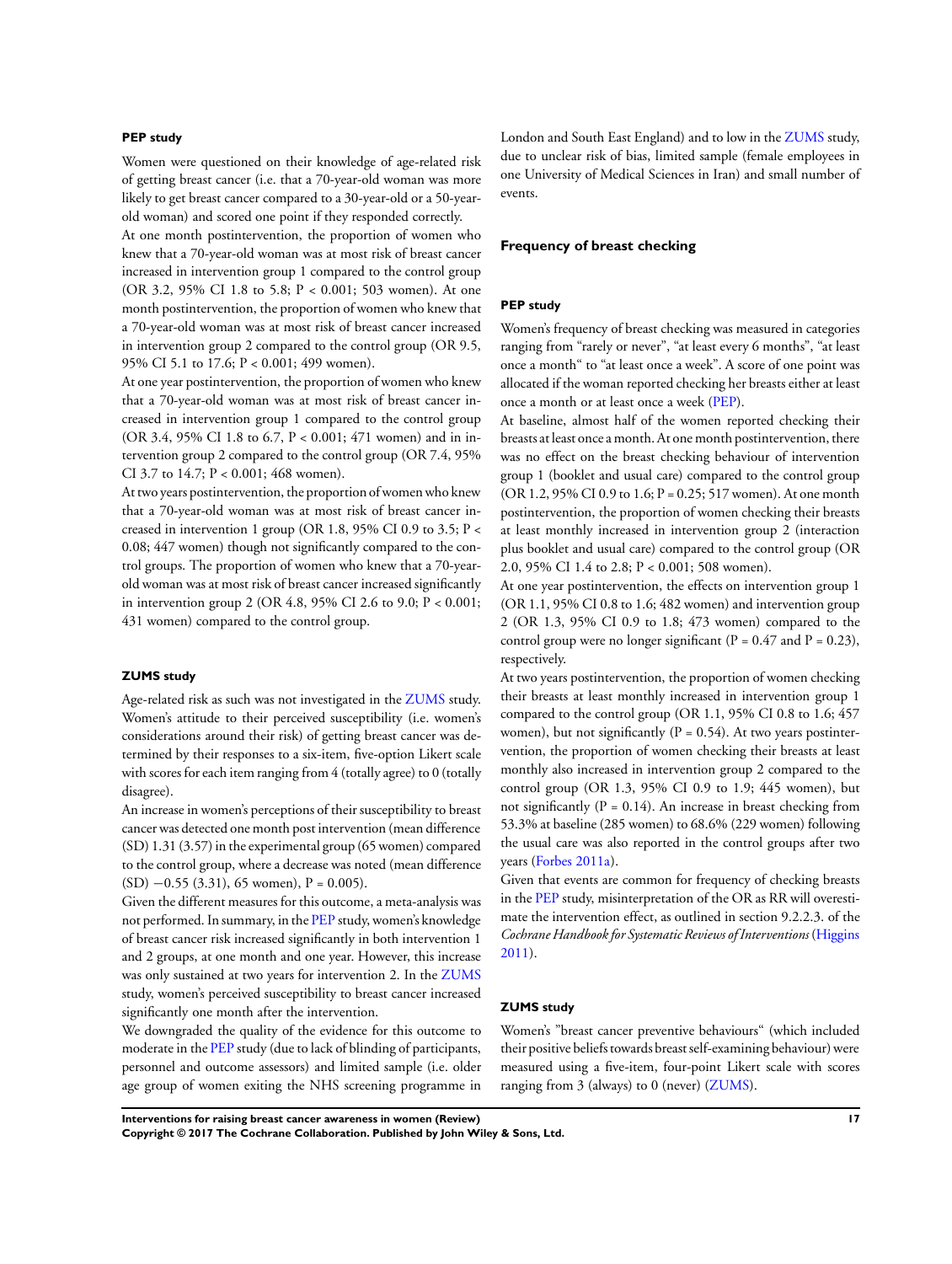One month post intervention, women's breast cancer preventive behaviours increased in the experimental group (mean difference (SD) 1.21 (2.54); 65 women) compared to the control group (mean difference (SD) 0.15 (2.94); 65 women; P = 0.045).

Meta-analysis was not done for this outcome due to heterogeneity of outcomes and outcome measures. In summary, in the [PEP](#page-24-0) study women's frequency of breast checking increased significantly after one month for intervention 2. In the [ZUMS](#page-24-0) study women's breast cancer preventive behaviours increased significantly one month post intervention.

We downgraded the quality of the evidence for this outcome to moderate in the [PEP](#page-24-0) study (due to lack of blinding of participants, personnel and outcome assessors) and limited sample (i.e. older age group of women exiting the NHS screening programme in London and South East England) and to very low in the [ZUMS](#page-24-0) study, due to unclear risk of bias, limited sample (female employees in one University of Medical Sciences in Iran), small number of events and lack of clarity in the outcome being measured.

#### **Breast cancer awareness**

#### **PEP study**

The primary outcome of interest in the [PEP](#page-24-0) study was the proportion of women achieving breast cancer awareness at one, six and 12 months following intervention 1 and intervention 2 [\(Forbes](#page-24-0) [2011a\)](#page-24-0). The breast cancer awareness score was a combination of responses to the three questions from the trial-specific questionnaire, relating to: knowledge of symptoms, knowledge of age-related risk and reported breast checking.

At one month postintervention, the proportion of women who were breast cancer aware increased in intervention group 1 compared to the control group (OR 4.4, 95% CI 1.6 to 2.0;  $P = 0.004$ ; 481 women). At one month postintervention, the proportion of women who were breast cancer aware increased in intervention group 2 compared to the control group (OR 24.0, 95% CI 7.7 to 73.7; P < 0.001; 473 women).

At one year postintervention, the proportion of women who were breast cancer aware increased in intervention group 1 compared to the control group (OR 3.5, 95% CI 1.2 to 10.5; P = 0.025; 456 women). At one year postintervention, the proportion of women who were breast cancer aware increased in intervention group 2 compared to the control group (OR 15.2, 95% CI 4.8 to 47.8; P  $< 0.001$ ; 454 women).

At two years postintervention, the effects were not sustained in intervention group 1 compared with the control group (OR 1.8, 95% CI 0.6 to 5.30; P = 0.32; 435 women). At two years postintervention, the proportion of women who were breast cancer aware increased in intervention group 2 compared to the control group (OR 8.1, 95% CI 2.7 to 25.0; P < 0.001; 420 women; [Forbes](#page-24-0) [2011a\)](#page-24-0).

#### **ZUMS study**

Breast cancer awareness per se was not reported in [ZUMS.](#page-24-0)

Meta-analysis was not done due to variability of measurements used. In summary, in the [PEP](#page-24-0) study women's breast cancer awareness increased at one month and one year following interventions 1 and 2. At two years, only the effects of intervention 2 were sustained.

We downgraded the quality of the evidence for this outcome to moderate in the [PEP](#page-24-0) study (due to lack of blinding of participants, personnel and outcome assessors) and limited sample (i.e. older age group of women exiting the NHS screening programme in London and South East England).

#### **Women's motivation to check their breasts**

This outcome was not assessed in either study.

## **Confidence to seek help when breast cancer symptoms are noticed**

This outcome was not assessed in either study.

#### **Time from breast cancer symptom being noticed to presentation to a HCP**

This outcome was not assessed in either study.

## **Women's intentions to seek help in the event of noticing a breast cancer symptom and their perceptions of barriers to help**

This outcome was not assessed in either study.

## **Quality of life**

This outcome was not assessed in either study.

## **Adverse effects of receiving the intervention on breast cancer awareness or adverse outcomes related to false positive findings of symptoms**

This outcome was not assessed in either study.

## **Stage of breast cancer at diagnosis**

This outcome was not assessed in either study.

#### **Survival estimates**

This outcome was not assessed in either study.

**Interventions for raising breast cancer awareness in women (Review) 18**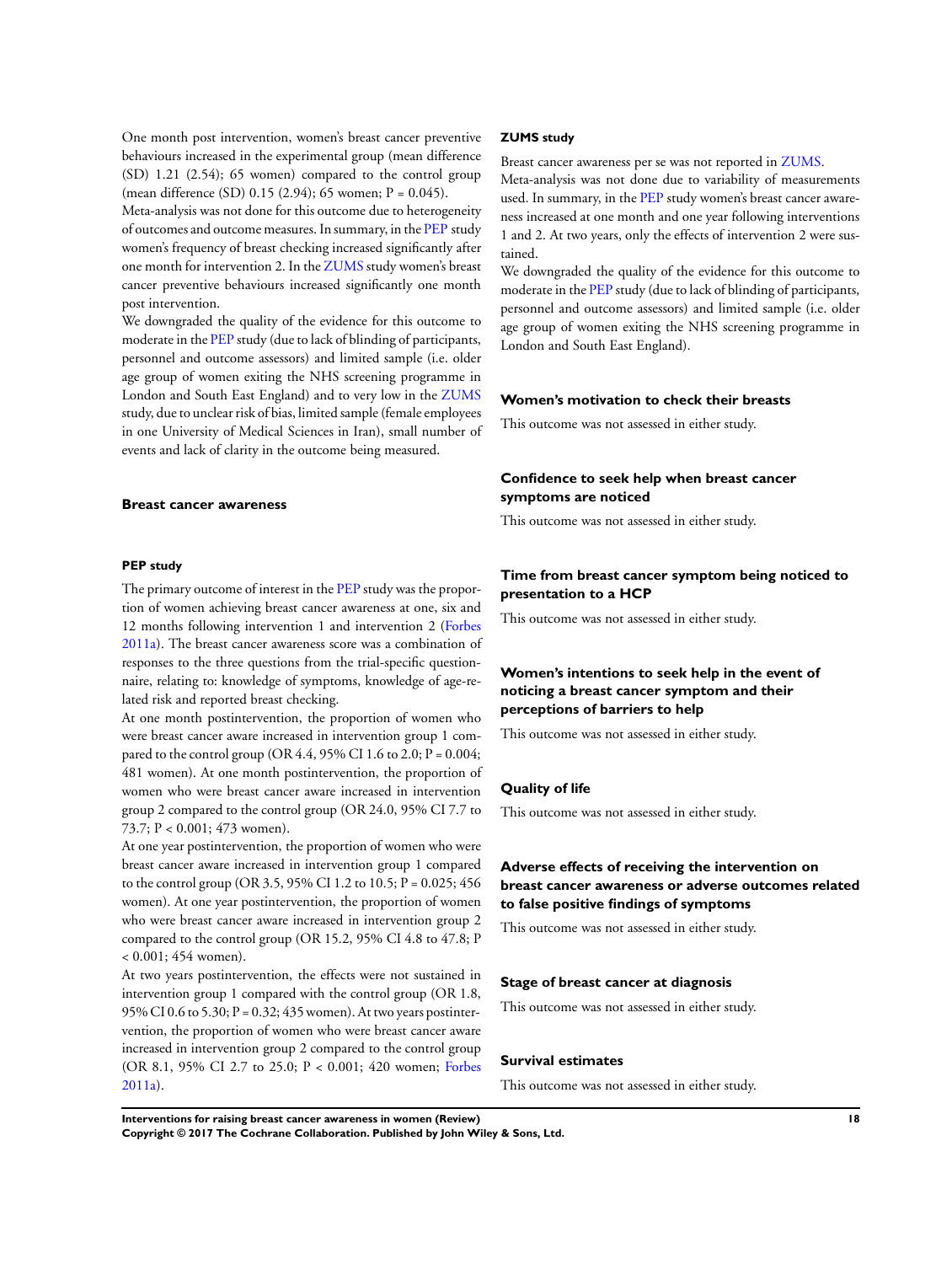## **Breast cancer-specific mortality and all-cause mortality**

This outcome was not assessed in the either study.

The quality of the evidence for adverse events or secondary outcomes was not assessed as these were not reported in the included studies.

## **D I S C U S S I O N**

#### **Summary of main results**

We included two RCTs [\(PEP](#page-24-0) and [ZUMS\)](#page-24-0) involving 997 women that investigated the effects of interventions on women's breast cancer awareness. A meta-analysis was not conducted as these two studies used different measures for the primary outcomes of women's knowledge of breast cancer symptoms and age-related risk and confidence to check their breasts. The [PEP](#page-24-0) study aimed at increasing women's breast cancer awareness (i.e. knowledge of breast cancer symptoms, knowledge of age-related risk and confidence to check breasts) at one-month, one-year and two-year time points. The researchers based their intervention on a theoretical framework for delayed presentation of breast symptoms ([Bish](#page-24-0) [2005](#page-24-0)). [ZUMS](#page-24-0) sought to improve women's "breast cancer preventive behaviours" (including physical activity, healthy diet and positive beliefs towards breast self-examination, clinical examination and mammography) one month post intervention, based on the Health Belief Model.

#### **Knowledge of breast cancer symptoms**

In one study, [PEP,](#page-24-0) women's knowledge of breast cancer symptoms increased significantly at the one-month and one-year time points, following a combination of usual care, booklet and oneto-one verbal interaction (intervention 2). In [ZUMS,](#page-24-0) an increase in women's awareness of breast cancer symptoms was detected one month post a group training programme intervention.

## **Women's knowledge of age-related risk**

Usual care and booklet (intervention 1) and a combination of usual care, booklet and one-to-one verbal interaction (intervention 2) both caused a significant increase in women's knowledge of breast cancer risk at one month and one year in the [PEP](#page-24-0) study. This increase was only sustained at two years for intervention 2. In [ZUMS](#page-24-0), women's perceived susceptibility to breast cancer increased significantly one month after a group training programme.

#### **Frequency of breast checking**

Women's reported monthly breast checking increased significantly following intervention 2 at one month in [PEP](#page-24-0). In [ZUMS](#page-24-0), women's "breast cancer preventive behaviours" (which included their positive beliefs towards breast self-examining behaviour) had increased significantly at one month postintervention.

#### **Breast cancer awareness**

The [PEP](#page-24-0) study reported that women's breast cancer awareness increased at one month and one year following interventions 1 and 2. At two years, only the effects of intervention 2 were sustained. Breast cancer awareness was not reported in the [ZUMS](#page-24-0) study.

The two trials provide evidence that educating women about breast cancer using written material or a combination of written material and a 10-minute interaction in one-to-one format or an intervention of three 60- to 90-minute sessions, has potential to increase women's knowledge of breast cancer symptoms, knowledge of age-related risks and frequency of breast checking. In one study, a combination of these outcome measurements indicated increased breast cancer awareness which was present at one year following both types of intervention but was sustained at two years only following the combination of booklet and one-to-one interaction ([PEP\)](#page-24-0). Sustainment of outcomes (knowledge of breast cancer symptoms, breast cancer susceptibility and breast cancer preventive behaviours generally) for longer than one month was not measured in the [ZUMS](#page-24-0) study, which utilised three 60- to 90 minute group presentations only.

The evidence provided from the review suggests that an educational intervention on breast cancer knowledge, using a combination of written material and verbal interaction in one-to-one format, has potential to increase women's breast cancer awareness, over time. However, due to the limited number of studies, small sample size in one study and heterogeneous nature of interventions and outcomes measured, no conclusions can be drawn from the review regarding the effects of interventions on breast cancer awareness. In addition, the term "breast cancer preventive behaviours" as used in the [ZUMS](#page-24-0) study needs to be interpreted with caution as although the practice of breast self-examination, clinical examination and clinical mammography aim to detect early breast cancer, they can never prevent breast cancer. Therefore, current evidence cannot be generalised to the wider context.

## **Overall completeness and applicability of evidence**

The overall applicability of evidence is limited and incomplete. This review identified only two RCTs that investigated the effectiveness of two educational interventions on breast cancer awareness. The overall outcome of breast cancer awareness i.e. women's knowledge of breast cancer symptoms/changes and confidence to look and feel their breasts (i.e. breast checking and breast self-

**Interventions for raising breast cancer awareness in women (Review) 19 Copyright © 2017 The Cochrane Collaboration. Published by John Wiley & Sons, Ltd.**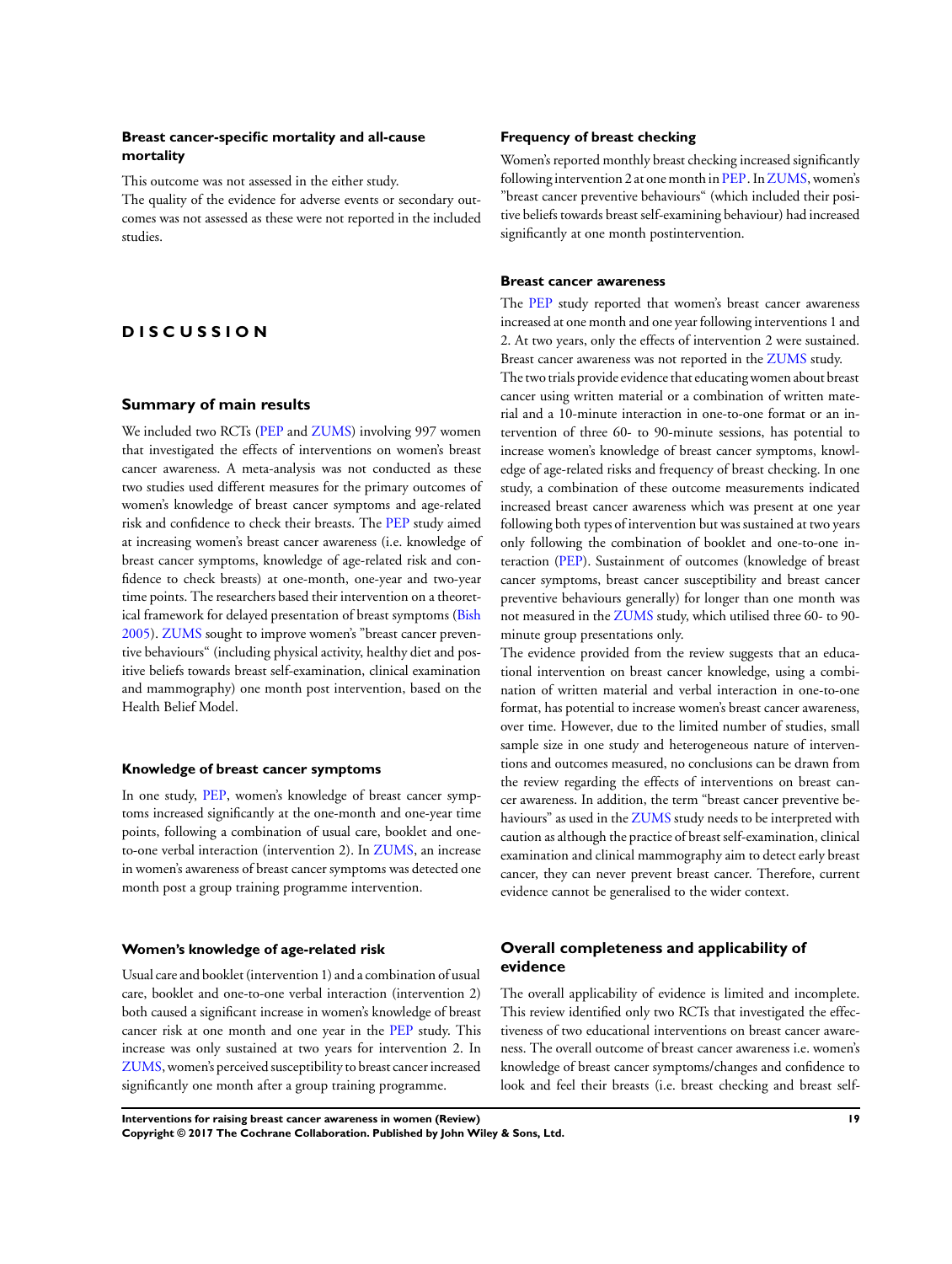examining behaviour) to identify what is normal and know what changes to look for, together with knowledge of breast cancer risk factors (or perceived susceptibility to breast cancer) were evident in both studies. However, the [PEP](#page-24-0) study measured the outcome of breast cancer awareness specifically whereas the [ZUMS](#page-24-0) study measured women's "breast cancer preventive behaviours". Neither study addressed time from noticing a breast cancer symptom to presentation to a HCP; women's intentions to seek help; quality of life; adverse effect of the intervention; breast cancer-specific mortality; and all-cause mortality. However, one preliminary evaluative study, excluded from the current review due to absence of control group data, reported no significant increase in cancer worry one month post intervention to promote breast cancer awareness [\(Burgess 2009](#page-24-0)). Finally, interventions in the current review were partly dependent on participants' ability to comprehend the written word. This limits transferability to individuals with lower literacy levels, visual impairment, learning or intellectual disabilities.

## **Quality of the evidence**

Since the outcomes of interest were defined, measured and presented in different ways, it was not possible to present the quality of the evidence for each outcome in a 'Summary of findings' table. A narrative account of the evidence within studies for each outcome was presented. Overall, we rated the evidence in the [PEP](#page-24-0) study to be moderate quality with low risk of bias. We rated the [ZUMS](#page-24-0) study to be low quality with unclear risk of bias. Both studies are heterogeneous in terms of the population, type of intervention, content, timing and outcome measurements. Nonetheless, we are moderately confident that a brief intervention can have a sustained positive effect on some of the elements of breast cancer awareness in older women. However, further trials with larger samples focusing on the key outcome measures associated with breast cancer awareness are warranted. While it must be acknowledged that blinding would have been difficult to achieve for the type of intervention under review, clear definition of the concept of interest is necessary to guide future high-quality trials. Please refer to [Figure](#page-17-0) [2](#page-17-0) for a graphic representation of the methodological quality of studies included.

#### **Potential biases in the review process**

The review was conducted in line with the *Cochrane Handbook for Systematic Reviews of Interventions* ([Higgins 2011\)](#page-24-0). We performed a comprehensive, up-to-date search in the most relevant databases. A methodological filter was not used, to ensure that no studies would be missed. Nor did we use a language restriction. The studies identified measured the first two primary outcomes of interest to the review and findings were positive in both studies in terms of increasing breast cancer awareness and breast cancer preventive behaviours, respectively. Although the number of studies

per outcome and intervention was too small to allow performance of meta-analysis, a narrative account and assessment of the quality of the findings was presented. We corresponded with the authors of both studies to clarify issues; these data were obtained for [PEP](#page-24-0), which adds to the completeness of the review. On the other hand, some additional information on the outcome measures in the [ZUMS](#page-24-0) study would have enhanced the review process.

An important limitation to the review is that it focused specifically on the concept of breast cancer awareness, a concept that lacks clarity in the literature. Initially much debate ensued over the topic of interest i.e. breast awareness or breast cancer awareness, both terms being interconnected as breast cancer awareness incorporates breast awareness. We used part of the operational definition of breast cancer awareness as outlined in the [PEP](#page-24-0) study i.e. women's knowledge of breast cancer symptoms and confidence to check breasts - their reported breast checking. Additionally, measurement of age-related risk was also an aspect of breast cancer awareness measured within the [PEP](#page-24-0) study, which we did not include in the protocol in order to broaden the focus of our search. However, it is reported as an outcome in the review as it was specifically reported in [PEP](#page-24-0) and is inherent in the concept of susceptibility in [ZUMS](#page-24-0). Similarly, the overall outcome of breast cancer awareness is reported in the [PEP](#page-24-0) study, and thus was considered important to report in this review, although this was not outlined in the protocol. Furthermore, due to our focus on the broader construct of breast cancer awareness, studies that reported knowledge of breast cancer only or breast screening in isolation were excluded from the review. However, this facilitated decisions around our inclusion and exclusion of studies which was helpful given the number of studies yielded from our searches of the databases. Subsequently, more precision around types of studies to be included in the search would enhance the review process.

## **Agreements and disagreements with other studies or reviews**

This review is the first systematic review on interventions for breast cancer awareness in women. Only two trials, one large (n = 567) UK-based study and one small (n = 130) Iranian study met the inclusion criteria. A Cochrane Review on breast self-examination included two large population-based studies (388,535 women) from Russia (1999) and Shanghai (2002) ([Kösters 2003,](#page-24-0) updated in 2007). The first searched the Cochrane Breast Cancer Group Specialised Register, the Cochrane Library and MEDLINE (October 2002). The updated review repeated this search and updated the searches in the Cochrane Library and MEDLINE (PubMed) in October 2007. This search yielded three RCTs, one of which was excluded from analysis due to early termination of the study [\(Philippines 2006](#page-24-0)). The final review found lack of evidence to support the use of breast self-examination as a screening tool for improving breast cancer mortality rates. Therefore, the promotion of breast self-examination as a single screening method can-

**Interventions for raising breast cancer awareness in women (Review) 20 Copyright © 2017 The Cochrane Collaboration. Published by John Wiley & Sons, Ltd.**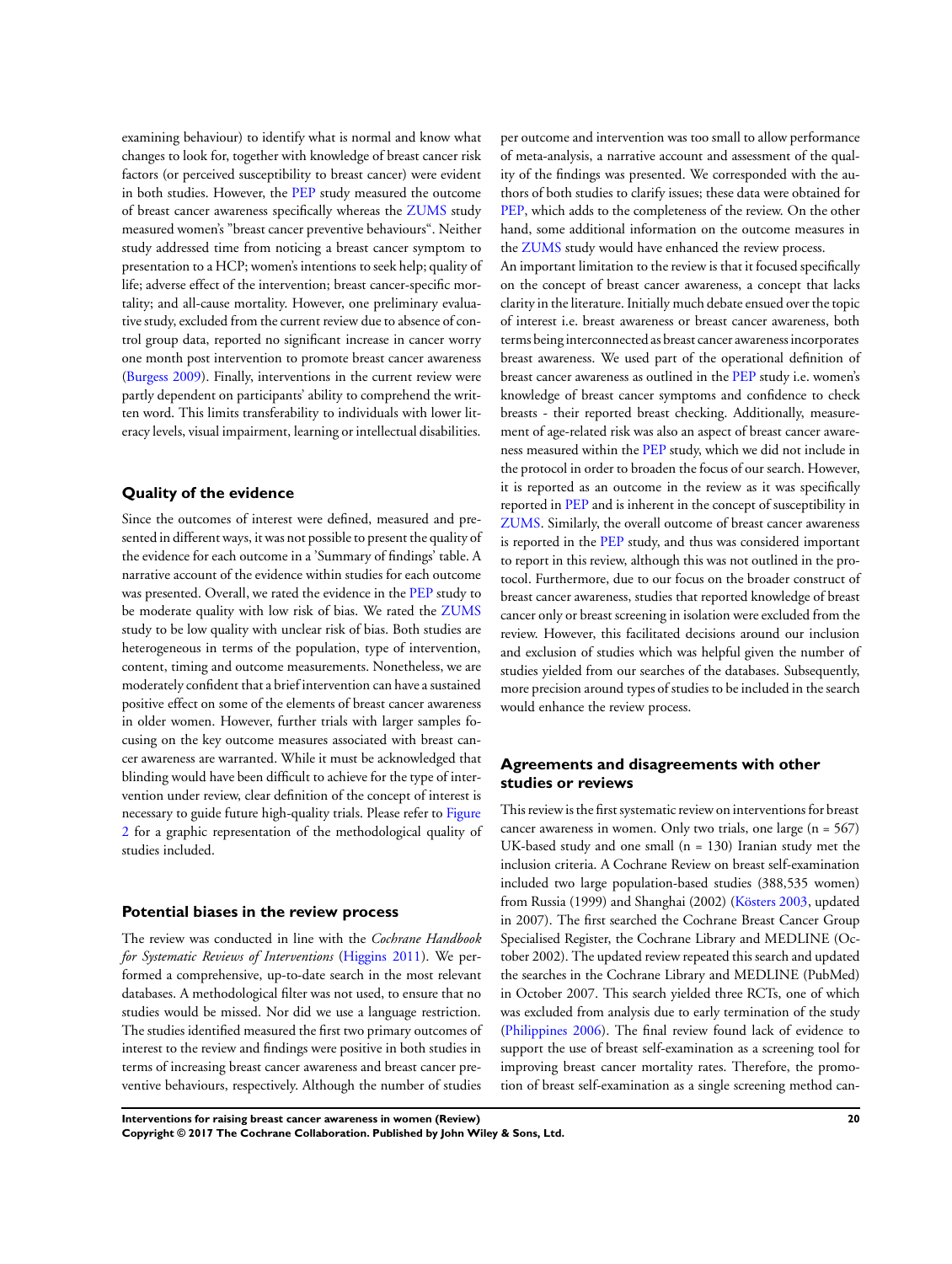not be recommended. However, the review emphasised the need for women to be able to identify breast changes and seek medical advice promptly in the event of noticing a breast change. Subsequently, there has been a paradigm shift from the concept of breast self-examination to the broader concept of breast awareness [\(MacBride 2012;](#page-24-0) [National Comprehensive Cancer Network](#page-24-0) [2013](#page-24-0); [NICE 2013;](#page-24-0) [American Cancer Society 2014](#page-24-0); [IARC 2014](#page-24-0)) and breast cancer awareness ([PEP\)](#page-24-0), hence the focus of our review. While our search identified a plethora of studies on interventions promoting screening and breast self-examination, there is a paucity of studies on interventions specifically for breast cancer awareness. A systematic review was conducted in 2009 by Austoker and colleagues, on the effectiveness of interventions to increase cancer awareness or promote early presentation [\(Austoker 2009\)](#page-24-0). The search strategy (the Cochrane Library, MEDLINE, Embase and PsycINFO from 2000 to 2008) yielded five RCTs carried out in the UK, United States and the Netherlands. One of the US studies, excluded from our review due to its focus on breast cancer screening in women ( $n = 1091$ : aged 42 to 57 years), involved an intensive intervention of tailored written information on breast cancer risk, reinforced with a newsletter at 12 months and two telephone counselling sessions ([Reimer 2002](#page-24-0)). This intervention increased the proportion of women who correctly answered a question on age-related risk of breast cancer. While important, this study focuses on only one aspect of knowledge related to breast cancer awareness. Furthermore, the main aim of the intervention was to promote breast cancer screening as opposed to breast cancer awareness. The reviewers found limited evidence that interventions lead to greater cancer awareness and earlier presentation in the short term and concluded that further research is warranted on the optimum interventions for long-term cancer awareness, which was the focus of our review in relation to breast cancer [\(Austoker](#page-24-0) [2009](#page-24-0)).

A recent structured literature review (using Cochrane methodology) on breast cancer awareness amongst women (n = 70: aged 15 to 70 years) in India, reported a search of the MEDLINE, Cochrane Library, CINAHL and SCOPUS databases up to 2014, yielding 13 eligible studies [\(Gupta 2015\)](#page-24-0). The review reported that awareness levels of risk factors for breast cancer were low amongst Indian women (within 10 studies) and HCPs i.e. nurses and students nurses (within three studies). The reviewers recommend more intensive health-promoting intervention programmes focusing on risk factors, prevention screening and management of breast cancer. While this review highlights the importance of women being knowledgeable about breast cancer risk, again it is limited in that it focuses on only one aspect of breast cancer awareness as opposed to a broader, more holistic definition of the concept, as outlined by [PEP](#page-24-0).

Heterogeneity of terminology and outcomes being assessed in these reviews makes it difficult to compare and contrast findings. Nonetheless, what can be said is that researchers need to be clear on the definitions of the concepts and outcomes being measured in studies and reviews. To date, there appears to be much confusion around the terms breast awareness, breast cancer awareness and breast screening, all of which require clarification.

## **A U T H O R S ' C O N C L U S I O N S**

#### **Implications for practice**

The aim of this review was to investigate the effectiveness of educational interventions on breast cancer awareness in women. However, the moderate quality of the evidence prevents any clear conclusions on the best design and content of an educational intervention to increase breast cancer awareness in women. Nonetheless, the evidence from one study indicates that an educational intervention on breast cancer symptoms, age-related risk and breast checking behaviour, using a combination of written material and a brief one-to-one interaction, has the potential to increase breast cancer awareness in older women, over a sustained period of time. Furthermore, the review highlights lack of clarity around terms used in the literature in relation to breast awareness/breast cancer awareness. If early detection and treatment of breast cancer is to become a reality for women, clarity around these key concepts is necessary. This is important for clinicians and policy makers who are involved in the development and implementation of strategies to promote breast cancer awareness.

## **Implications for research**

In view of the low number of studies identified, heterogeneity of interventions used, inconsistency in outcomes measured and the overall moderate quality of the evidence available, further research is necessary. Initial clarity around the concept of breast cancer awareness would facilitate the development of future interventions. Future high-quality trials are necessary to provide more robust evidence on the effectiveness of such interventions for increasing breast cancer awareness for women. Detailed description of interventions, mode of delivery, measurement tools, time to follow-up, outcome assessment and sustainability of the effect need to be provided. Additionally, attention to the adverse effects of the intervention will help identify whether further support might be needed for women. Increased focus on the long-term effects of interventions on women's help-seeking, stage of diagnosis (if relevant), quality of life and morbidity and mortality rates need to be assessed in long-term RCTs. Broadening the scope of studies to access the wider population of women is crucial. Literacy levels and cost effectiveness will need to be considered also.

## **A C K N O W L E D G E M E N T S**

**Interventions for raising breast cancer awareness in women (Review) 21 Copyright © 2017 The Cochrane Collaboration. Published by John Wiley & Sons, Ltd.**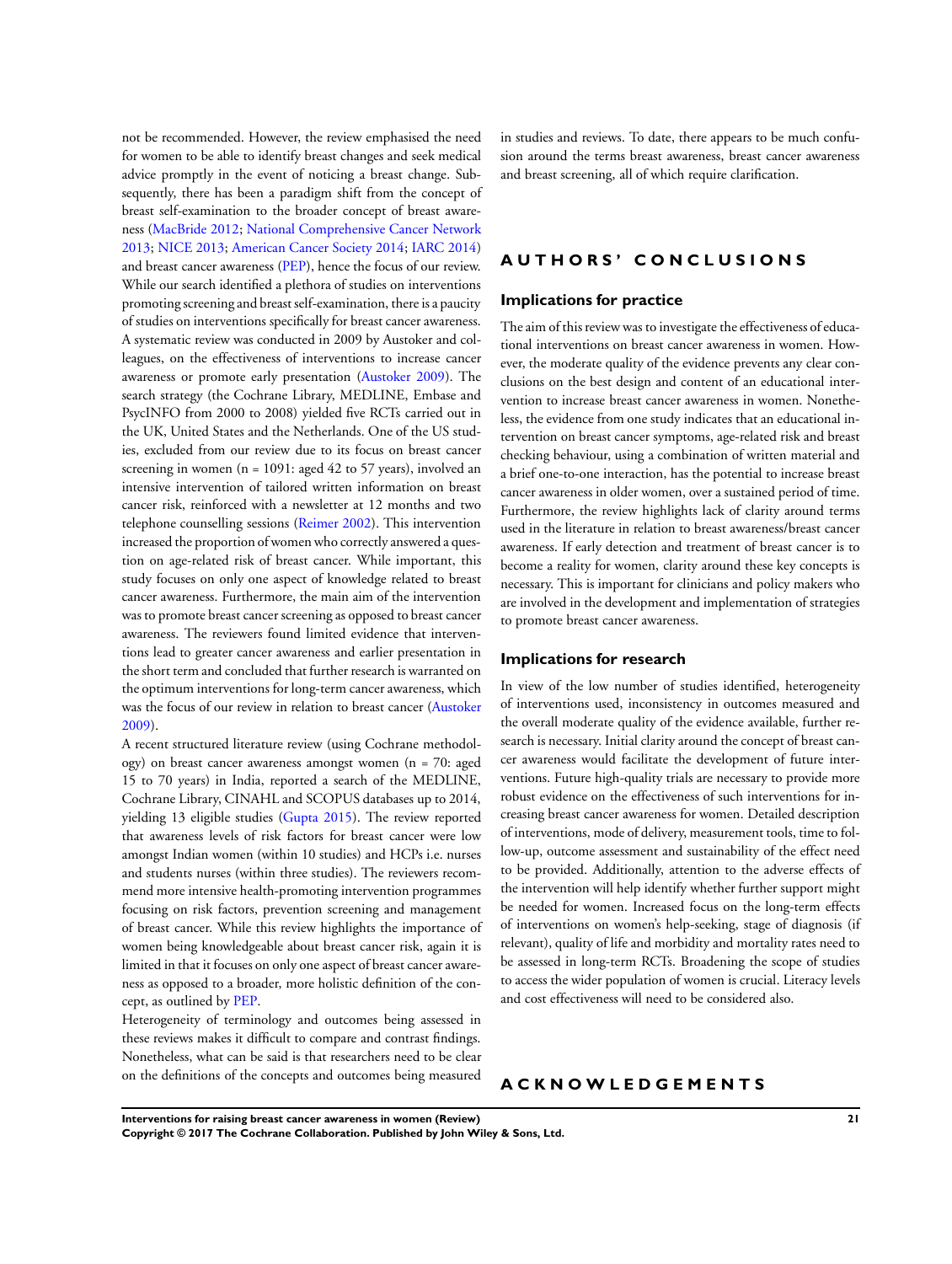<span id="page-24-0"></span>The authors would like to thank: Ava Grace Tan-Koay and Slavica Berber, Information Specialists of the Cochrane Breast Cancer Group (CBCG), for their support with the searches; Bita Mesgarpour (Assistant Professor in Pharmacoepidemiology and Drug Safety, Director of National and International Affairs National Institute for Medical Research Development (NIMAD), Ministry of Health and Medical Education in Iran), for assisting with translation of one of the papers; authors of included and excluded studies who were helpful in clarifying detail and providing additional data; and the Cochrane Breast Cancer Group, in particular Melina Willson, for support throughout the review process.

## **R E F E R E N C E S**

## **References to studies included in this review**

#### **PEP** *{published data only}*

Forbes LJ, Linsell L, Atkins L, Burgess C, Tucker L, Omar L, et al. A promoting early presentation intervention increases breast cancer awareness in older women after 2 years: a randomised controlled trial. *British Journal of Cancer* 2011; **105**(1):18–21. [4800605]

<sup>∗</sup> Linsell L, Forbes LJ, Kapari M, Burgess C, Omar L, Tucker L, et al. A randomised controlled trial of an intervention to promote early presentation of breast cancer in older women: effect on breast cancer awareness. *British Journal of Cancer* 2009;**101**(Suppl 2):S40–8. [4800606]

#### **ZUMS** *{published data only}*

<sup>∗</sup> Eskandari-Torbaghan A, Kalan-Farmanfarma K, Ansari-Moghaddam A, Zarei Z. Improving breast cancer preventive behavior among female medical staff: The use of educational intervention based on health belief model. *Malaysian Journal of Medical Sciences* 2014;**21**(5):44–50. [4800608]

#### **References to studies excluded from this review**

#### **Abd El Aziz 2009** *{published data only}*

Abd El Aziz HM, Akl OA, Ibrahim HK. Impact of A Health Education Intervention Program about Breast Cancer among Women in a Semi-urban Area in Alexandria, Egypt. *The Journal of the Egyptian Public Health Association* 2009; **84**(1-2):219–43. [4800610]

#### **Abuidris 2013** *{published data only}*

Abuidris DO, Elsheikh A, Ali M, Musa H, Elgaili E, Ahmed AO, et al. Breast-cancer screening with trained volunteers in a rural area of Sudan: A pilot study. *Lancet Oncology* 2013;**14**(4):363–70. [4800612]

#### **Acikgoz 2015** *{published data only}*

Acikgoz A, Cehreli R, Ellidokuz H. Determination of knowledge and behavior of women working at a hospital on breast cancer early detection methods, and investigation of efficiency of planned education. [Turkish]. *Meme Sagligi Dergisi / Journal of Breast Health* 2015;**11**(1):31–8. [4800614]

#### **Alipour 2015** *{published data only}*

Alipour S, Jannat F, Hosseini L. Teaching breast cancer screening via text messages as part of continuing education for working nurses: a case-control study. *Asian Pacific Journal of Cancer Prevention* 2014;**15**(14):5607–9. [4800616]

#### **Al Khasawaneh 2015** *{published data only}*

Al Khasawaneh EM, Siddiqui ST, Seshan V, Al Ajmi A, Al Farsi Y. Breast cancer awareness and early detection practices among Omani women: A pilot study. *Breast* 2015;**24**:S75. [4800618]

#### **Anakwenze 2014** *{published data only}*

Anakwenze CP, Coronado-Interis E, Aung M, Jolly PE. A theory-based intervention to improve breast cancer awareness and screening in Jamaica. *Prevention Science* 2014;**16**(4):578–85. [4800620]

#### **Austoker 2009** *{published data only}*

Austoker J, Bankhead C, Forbes LJ, Atkins L, Martin F, Robb K, et al. Interventions to promote cancer awareness and early presentation: Systematic review. *British Journal of Cancer* 2009;**101**(Suppl 2):S31–9. [4800622]

#### **Burgess 2008** *{published data only}*

Burgess CC, Bish AM, Hunter HS, Salkovskis P, Michell M, Whelehan P, et al. Promoting early presentation of breast cancer: Development of a psycho-educational intervention. *Chronic Illness* 2008;**4**(1):13–7. [4800624]

#### **Burgess 2009** *{published data only}*

Burgess CC, Linsell L, Kapari M, Omar L, Michell M, Whelehan P, et al. Promoting early presentation of breast cancer by older women: A preliminary evaluation of a oneto-one health professional-delivered intervention. *Journal of Psychosomatic Research* 2009;**67**(5):377–87. [4800626]

#### **Calderon 2010** *{published data only}*

Calderon JL, Bazargan M, Sangasubana N, Hays RD, Hardigan P, Baker RS. A comparison of two educational methods on immigrant Latinas breast cancer knowledge and screening behaviors. *Journal of Health Care for the Poor and Underserved* 2010;**21**(3 Supplement):76-90. [4800628]

**Interventions for raising breast cancer awareness in women (Review) 22 Copyright © 2017 The Cochrane Collaboration. Published by John Wiley & Sons, Ltd.**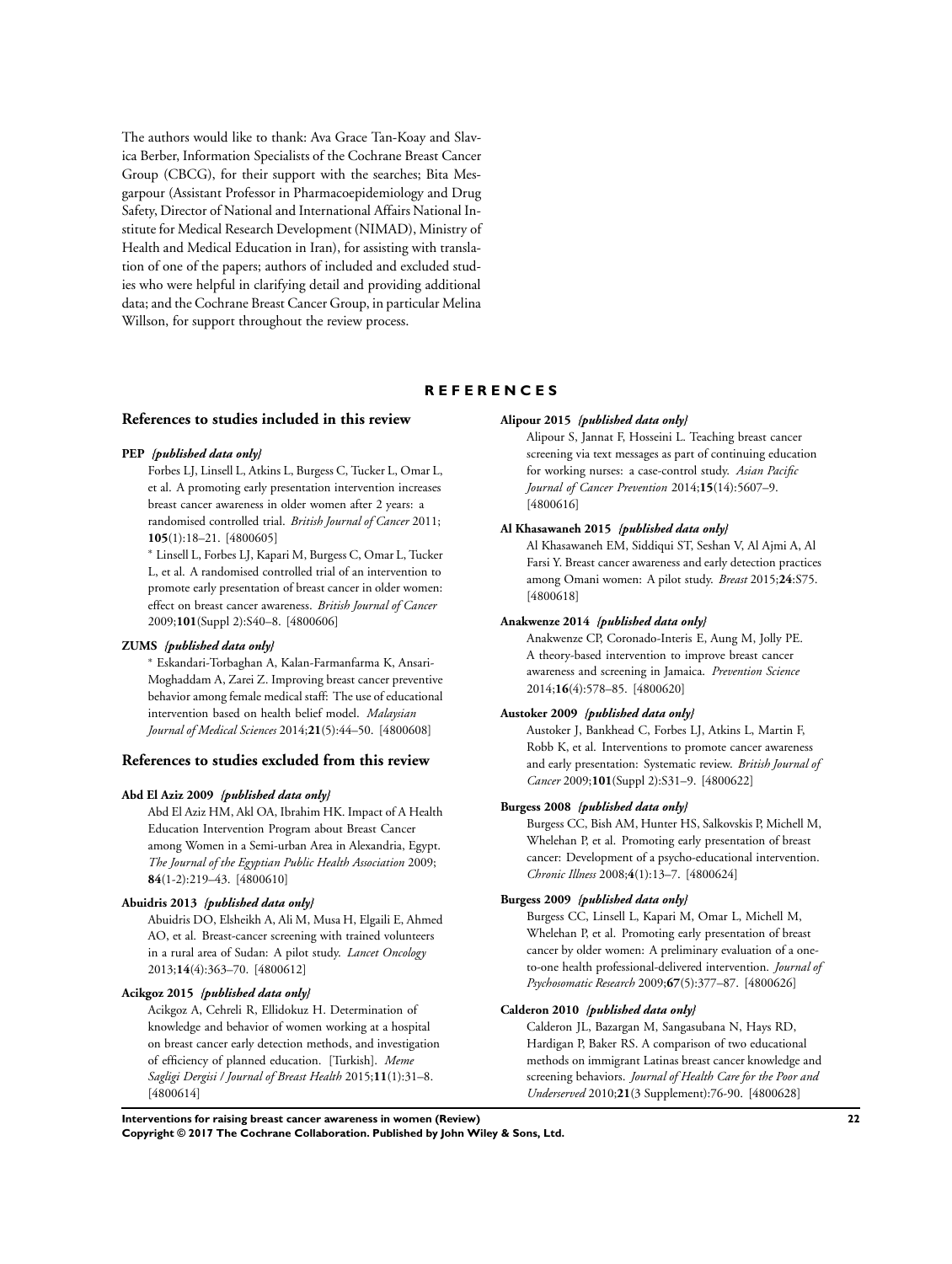#### **Campbell 2015** *{published data only}*

Campbell J, Pyer M, Rogers S, Jones J, Ramirez AJ, Forbes LJ. Promoting early presentation of breast cancer in women over 70 years old in general practice. *Journal of Public Health* 2016;**38**(3):591–8. [4800630]

#### **Dey 2015** *{published data only}*

Dey S, Mishra A, Govil J, Dhillon PK. Breast cancer awareness at the community level among women in Delhi, India. *Asian Pacific Journal of Cancer Prevention* 2015;**16** (13):5243–51. [4800632]

#### **Duman 2015** *{published data only}*

Duman NB, Yilmazel G, Pinar G, Buyukgonenc L. The risk level of breast cancer and breast cancer awareness among the Turkish women aged 65 years and older. *Uluslararasi Hematoloji-Onkoloji Dergisi* 2015;**25**(1):60–9. [4800634]

#### **Eadie 2008** *{published data only}*

Eadie D, Freeman J. Exploratory Research to Guide the Development of a Pilot Breast Education and Awareness Campaign Phase 1: Main Findings Prepared for Breakthrough Breast Cancer. Cancer Research UK 2008. [4800636]

#### **Ersek 2014** *{published data only}*

Ersek K, Nagy B. Awareness of breast cancer and its prevention. A comparative survey among Finnish and Hungarian women. Value in Health. 2014; Vol. 17:A323- A686. [4800638]

#### **Ferguson 2015** *{published data only}*

Ferguson M, Schapira MM, Wileyto EP. Targeted newsletters to promote cancer control in African Americans. Journal of General Internal Medicine. 2015; Vol. 30: S263–4. [4800640]

#### **Forbes 2010a** *{published data only}*

Forbes LJ, Nicholls CM, Linsell L, Graham J, Tompkins C, Ramirez AJ. Involving users in the design of a randomised controlled trial of an intervention to promote early presentation in breast cancer: qualitative study. *BMC Medical Research Methodology* 2010;**10**(1):110. [4800642]

#### **Forbes 2010b** *{published data only}*

Forbes LJL, Atkins L, Sellars S, Patnick J, Tucker L, Ramirez AJ. Promoting early symptomatic presentation in older women with breast cancer in the NHS breast screening programme. Breast Cancer Research. 2010; Vol. 12 (Supplement 3):1. [4800644]

## **Forbes 2011b** *{published data only}*

Forbes L, Atkins L, Jupp D, Green D, Scanlon K, Ramirez A. Evaluation of an intervention to promote breast cancer awareness and early presentation: the train the trainers breast health promotion course. Psycho-Oncology. 2011; Vol. 20 (Supplement 2) 105-300:273. [4800646]

#### **Forbes 2012** *{published data only}*

Forbes LJ, Forster AS, Dodd RH, Tucker L, Laming R, Sellars S, et al. Promoting early presentation of breast cancer in older women: implementing an evidence-based intervention in routine clinical practice. *Journal of Cancer Epidemiology* 2012;**2012**:Article ID 835167. [4800648]

#### **Ford 2014** *{published data only}*

Ford S, Meghea C, Estes T, Hamade H, Lockett M, Williams KP. Assessing the fidelity of the Kin KeeperSM prevention intervention in African American, Latina and Arab women. *Health Education Research* 2014;**29**(1): 158–65. [4800650]

#### **Forster 2014** *{published data only}*

Forster AS, Forbes LJ, Abraham C, Warburton FG, Douglas E, Ramirez AJ. Promoting early presentation of breast cancer: A preliminary evaluation of a written intervention. *Chronic Illness* 2014;**10**(1):18–30. [4800652]

#### **Ginsburg 2014** *{published data only}*

Ginsburg OM, Chowdhury M, Wu W, Chowdhury MT, Pal BC, Hasan R. An mHealth model to increase clinic attendance for breast symptoms in rural Bangladesh: can bridging the digital divide help close the cancer divide?. *Oncologist* 2014;**19**(2):177–85. [4800654]

#### **Gupta 2015** *{published data only}*

Gupta A, Shridhar K, Dhillon PK. A review of breast cancer awareness among women in India: cancer literate or awareness deficit. *European Journal of Cancer* 2015;**51**(14): 2058–66. [4800656]

#### **Hassan 2015** *{published data only}*

Hassan LM, Mahmoud N, Miller AB, Iraj H, Mohsen M, Majid J, et al. Evaluation of effect of self-examination and physical examination on breast cancer. *Breast* 2015;**24**(4): 487–90. [4800658]

#### **Keating 2014** *{published data only}*

Keating NL, Kouri EM, Ornelas HA, Méndez O, Valladares LM, Knaul FM. Evaluation of breast cancer knowledge among health promoters in Mexico before and after focused training. *Oncologist* 2014;**19**(10):1091–9. [4800660]

#### **Khalili 2014** *{published data only}*

Khalili S, Shojaiezadeh D, Azam K, Kheirkhah Rahimabad K, Kharghani Moghadam M, Khazir Z. The effectiveness of education on the health beliefs and practices related to breast cancer screening among women referred to Shahid Behtash Clinic, Lavizan Area, Tehran, using Health Belief Model. *Journal of Health and Hygiene* 2014;**5**(1):45–58. [4800662]

#### **Kharboush 2011** *{published data only}*

Kharboush IF, Ismail HM, Kandil AA, Mamdouh HM, Muhammad YY, El Sharkawy OG, et al. Raising the breast health awareness amongst women in an urban slum area in Alexandria, Egypt. *Breast Care* 2011;**6**(5):375–9. [4800664]

#### **Latha 2013** *{published data only}*

Latha S. Effectiveness of structured teaching programme on breast cancer among the at risk women of a selected hospital at mangalore. Nepal Journal of Epidemiology. Conference: International Conference on Research Methodology and Scientific Writing. 2013; Vol. 4:2. [4800666]

#### **Liu 2014** *{published data only}*

Liu MX, Li J, Geng YL, Wang YC, Li J, Chen YJ, et al. Correlation study of knowledge and behavior regarding

**Interventions for raising breast cancer awareness in women (Review) 23**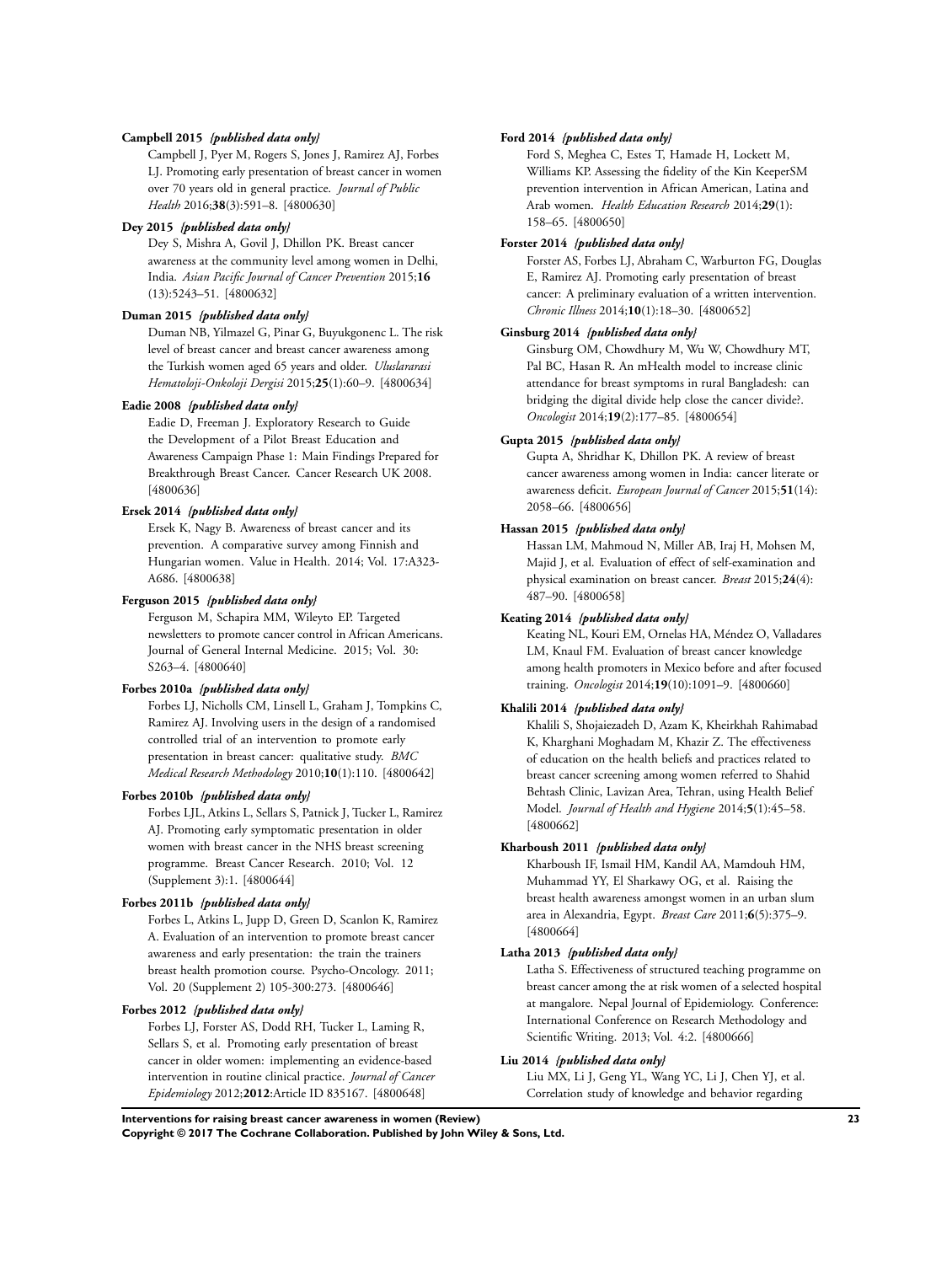breast care among female undergraduate students in China. *Asian Pacific Journal of Cancer Prevention* 2014;**15**(24): 10943–7. [4800668]

#### **Livaudais-Toman 2015** *{published data only}*

Livaudais-Toman J, Karliner LS, Tice JA, Kerlikowske K, Gregorich S, Pérez-Stable EJ, et al. Impact of a primary care based intervention on breast cancer knowledge, risk perception and concern: A randomized, controlled trial. *Breast* 2015;**24**(6):6758–66. [4800670]

#### **Mena 2014** *{published data only}*

Mena M, Wiafe-Addai B, Sauvaget C, Ali IA, Wiafe SA, Dabis F, et al. Evaluation of the impact of a breast cancer awareness program in rural Ghana: A cross-sectional survey. *International Journal of Cancer* 2014;**134**(4):913–24. [4800672]

#### **Miller 2015** *{published data only}*

Miller AB, Harirchi I, Lotfi MH, Noori M, Mirzaei M, Jafarizadea M, et al. Yazd breast cancer project profile; a community based trial for the evaluation of self-examination and physical examination of the breast cancer disease. *Iranian Journal of Medical Sciences* 2015;**40**(6):531–6. [4800674]

#### **Özmen 2015** *{published data only}*

Özmen T, Yüce S, Güler T, Ulun C, Özayd

n N, Pruthi S, et al. Barriers against mammographic screening in a socioeconomically underdeveloped population: a population-based, cross-sectional study. *Journal of Breast Health* 2016;**12**(2):72–7. [4800676]

#### **Pakai 2014** *{published data only}*

Pakai A, Farkasne Buzanczky G, Horvathne Kives Z, Olah A, Boncz I, Selleine Gyuro M, et al. Breast cancer awareness survey. Value in Health. 2014; Vol. 17 (7):A738. [4800678]

#### **Park 2011** *{published data only}*

Park K, Hong WH, Kye SY, Jung E, Kim MH, Park HG. Community-based intervention to promote breast cancer awareness and screening: The Korean experience. *BMC Public Health* 2011;**11**(1):1–10. [4800680]

## **Parsa 2011** *{published data only}*

Parsa P, Kandiah M, Parsa N. Factors associated with breast self-examination among Malaysian women teachers. *Eastern Mediterranean Health Journal* 2011;**17**(6):509–16. [4800682]

#### **Pavic 2007** *{published data only}*

Pavic D, Schnell M, Dancel R, Sultana S, Lin L, Sejpal S, et al. Comparison of three methods to increase knowledge about breast cancer and breast cancer screening in screening mammography patients. *Academic Radiology* 2007;**14**(5): 553–60. [4800684]

#### **Reimer 2002** *{published data only}*

Rimer B, Halabi S, Sugg Skinner C, Lipkus I, Strigo T, Kaplan E, et al. Effects of a mammography decision-making intervention at 12 and 24 months. *American Journal of Preventive Medicine* 2002;**22**(4):247–57. [4800686]

#### **Williams 2013** *{published data only}*

Williams KP, Roman L, Meghea CI, Penner L, Hammad A, Gardiner J. Kin KeeperSM: design and baseline characteristics of a community-based randomized controlled trial promoting cancer screening in Black, Latina, and Arab women. *Contemporary Clinical Trials* 2013;**34**(2):312–9. [4800688]

#### **Wu 2014** *{published data only}*

Wu TY, Lin C, Chen SL, Jung Y. A Community-Based Intervention to Promote Breast Cancer Awareness and Screening among Asian American Women. *International Quarterly of Community Health Education* 2014;**34**(2): 171–85. [4800690]

#### **Zeinomar 2013** *{published data only}*

Zeinomar N, Moslehi R. The effectiveness of a communitybased breast cancer education intervention in the New York state capital region. *Journal of Cancer Education* 2013;**28** (3):466–73. [4800692]

## **References to ongoing studies**

#### **IRCT201305068742N2** *{unpublished data only}*

IRCT201305068742N2. The Impact of education on preventive behavior of breast cancer [Evaluation of the effectiveness of the educational intervention on promotion of preventive behavior of breast cancer on at risk women in Tehran –]. http://apps.who.int/trialsearch/Trial2.aspx? TrialID=IRCT201305068742N2 Date first received: 12 June 2013. [4800694]

#### **NCT01299623** *{unpublished data only}*

NCT01299623. Breast Cancer Prevention Education [Disseminating Breast Cancer Prevention to African American Women]. https://clinicaltrials.gov/ct2/show/ NCT01299623 Date first received: 17 February 2011. [4800696]

#### **NCT02205736** *{unpublished data only}*

NCT02205736. Breast Health Education for Underserved Latino Women. https://clinicaltrials.gov/ct2/show/ NCT02205736 Date first received: 29 July 2014. [4800698]

#### **Additional references**

#### **American Cancer Society 2014**

American Cancer Society. Breast cancer early detection breast awareness and self-exam. http:// www.cancer.org/cancer/breastcancer/moreinformation/ breastcancerearlydetection/breast-cancer-early-detectionacs-recs-bse (accessed 31 January 2014).

#### **Arndt 2002**

Arndt V, Stürmer T, Stegmaier C, Ziegler H, Dhom G, Brenner H. Patient delay and stage of diagnosis among breast cancer patients in Germany - a population based study. *British Journal of Cancer* 2002;**86**(7):1034–40.

#### **Bish 2005**

Bish A, Ramirez A, Burgess C, Hunter M. Understanding why women delay in seeking help for breast cancer

**Interventions for raising breast cancer awareness in women (Review) 24**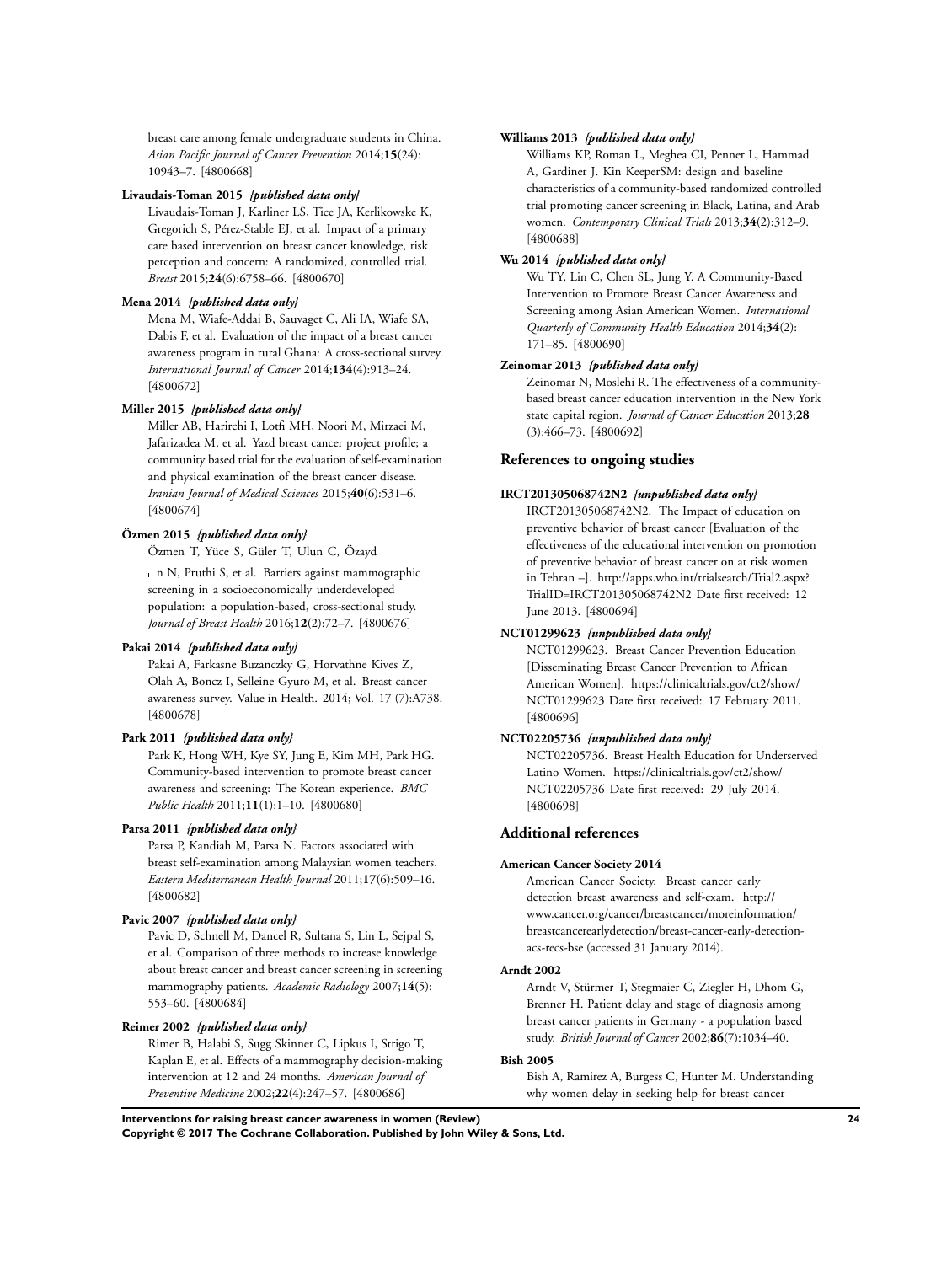symptoms. *Journal of Psychosomatic Research* 2005;**58**(4): 321–6.

#### **Bray 2012**

Bray F, Jemal A, Grey N, Ferlay J, Forman D. Global cancer transitions according to the Human Development Index (2008-2030): a population-based study. *Lancet Oncology* 2012;**13**(8):790–801.

#### **Byrne 2009**

Byrne S, Robles-Rodriguez E. Educational parties as a strategy to promote breast health awareness and screening in underserved female populations. *Oncology Nursing Forum* 2009;**36**(2):145–8.

#### **Campbell 2007**

Campbell NC, Murray E, Darbyshire J, Emery J, Farmer A, Griffiths F, et al. Designing and evaluating complex interventions to improve health care. *BMJ* 2007;**334** (7591):455–9.

#### **Cancer Research UK 2014**

Cancer Research UK. Finding breast cancer early. http: //www.cancerresearchuk.org/about-cancer/type/breastcancer/about/finding-breast-cancer-early (accessed 04 July 2014).

#### **Carney 2003**

Carney PA, Miglioretti DL, Yankaskas BC, Kerlikowske K, Rosenberg R, Rutter CM, et al. Individual and combined effects of age, breast density, and hormone replacement therapy use on the accuracy of screening mammography. *Annals of Internal Medicine* 2003;**138**(3):168–75.

#### **Chan 2007**

Chan SS, Chow DM, Loh EK, Wong DC, Cheng KK, Fung WY, et al. Using a community-based outreach program to improve breast health awareness among women in Hong Kong. *Public Health Nursing* 2007;**24**(3):265–73.

#### **Cochrane EPOC Group 2013**

Cochrane Effective Practice and Orgainisation of Care (EPOC) Group. Suggested risk of bias criteria for EPOC reviews. http://epocoslo.cochrane.org/epoc-specificresources-review-authors (accessed 03 April 2014).

#### **Craig 2008**

Craig P, Dieppe P, Macintyre S, Michie S, Nazareth I, Petticrew M, Medical Research Council Guidance. Developing and evaluating complex interventions: the new Medical Research Council guidance. *BMJ* 2008;**337**:a1655.

#### **DerSimonian 1986**

DerSimonian R, Laird N. Meta-analysis in clinical trials. *Controlled Clinical Trials* 1986;**7**(3):177–88.

#### **Ekwueme 2014**

Ekwueme DU, Guy GP Jr, Rim SH, White A, Hall IJ, Fairley TL, et al. Health and economic impact of breast cancer mortality in young women, 1970-2008. *American Journal of Preventive Medicine* 2014;**46**(1):71–9.

#### **Eskandari-Torbaghan 2014**

Eskandari-Torbaghan A, Kalan-Farmanfarma K, Ansari-Moghaddam A, Zarei Z. Improving breast cancer preventive behavior among female medical staff: The use of educational intervention based on health belief model. *Malaysian Journal of Medical Sciences* 2014;**21**(5):44–50.

#### **Forbes 2011a**

Forbes LJ, Linsell L, Atkins L, Burgess C, Tucker L, Omar L, et al. A promoting early presentation intervention increases breast cancer awareness in older women after 2 years: a randomised controlled trial. *British Journal of Cancer* 2011; **105**(1):18–21.

#### **GRADEpro [Computer program]**

McMaster University. GRADEpro. McMaster University, 2014.

#### **Higgins 2011**

Higgins JPT, Green S (editors). Cochrane Handbook for Systematic Reviews of Interventions Version 5.0.1 (updated March 2011). The Cochrane Collaboration, 2011. Available from handbook.cochrane.org.

#### **IARC 2014**

International Agency for Research on Cancer (IARC). IARC Screening Group. http://screening.iarc.fr/breastindex.php (accessed 31 January 2014).

#### **Irish Cancer Society 2013**

Irish Cancer Society. Preventing breast cancer: Becoming breast aware. http//www.cancer.ie/cancer-information/ breast-cancer/prevention (accessed 17 February 2014).

## **Jones 2010**

Jones SC, Gregory P, Nehill C, Barrie L, Luxford K, Nelson A, et al. Australian women's awareness of breast cancer symptoms and responses to potential symptoms. *Cancer Causes Control* 2010;**21**(6):945–58.

#### **Kösters 2003**

Kösters JP, Gøtzsche PC. Regular self-examination or clinical examination for early detection of breast cancer. *Cochrane Database of Systematic Reviews* 2003, Issue 2. [DOI: 10.1002/14651858.CD003373]

#### **Linsell 2009**

Linsell L, Forbes LJ, Kapari M, Burgess C, Omar L, Tucker L, et al. A randomised controlled trial of an intervention to promote early presentation of breast cancer in older women: effect on breast cancer awareness. *British Journal of Cancer* 2009;**101**(Suppl 2):S40–8.

#### **Linsell 2010**

Linsell L, Forbes LJ, Burgess C, Kapari M, Thurnham A, Ramirez AJ. Validation of a measurement tool to assess awareness of breast cancer. *European Journal of Cancer* 2010;**46**(8):1374–81.

#### **MacBride 2012**

MacBride MB, Pruthi S, Bevers T. The evolution of breast self-examination to breast awareness. *The Breast Jounal* 2012;**18**(6):641–3.

#### **Meechan 2002**

Meechan G, Collins J, Petrie K. Delay in seeking medical care for self-detected breast symptoms in New Zealand women. *New Zealand Medical Journal* 2002;**115**(1166): U257.

**Interventions for raising breast cancer awareness in women (Review) 25**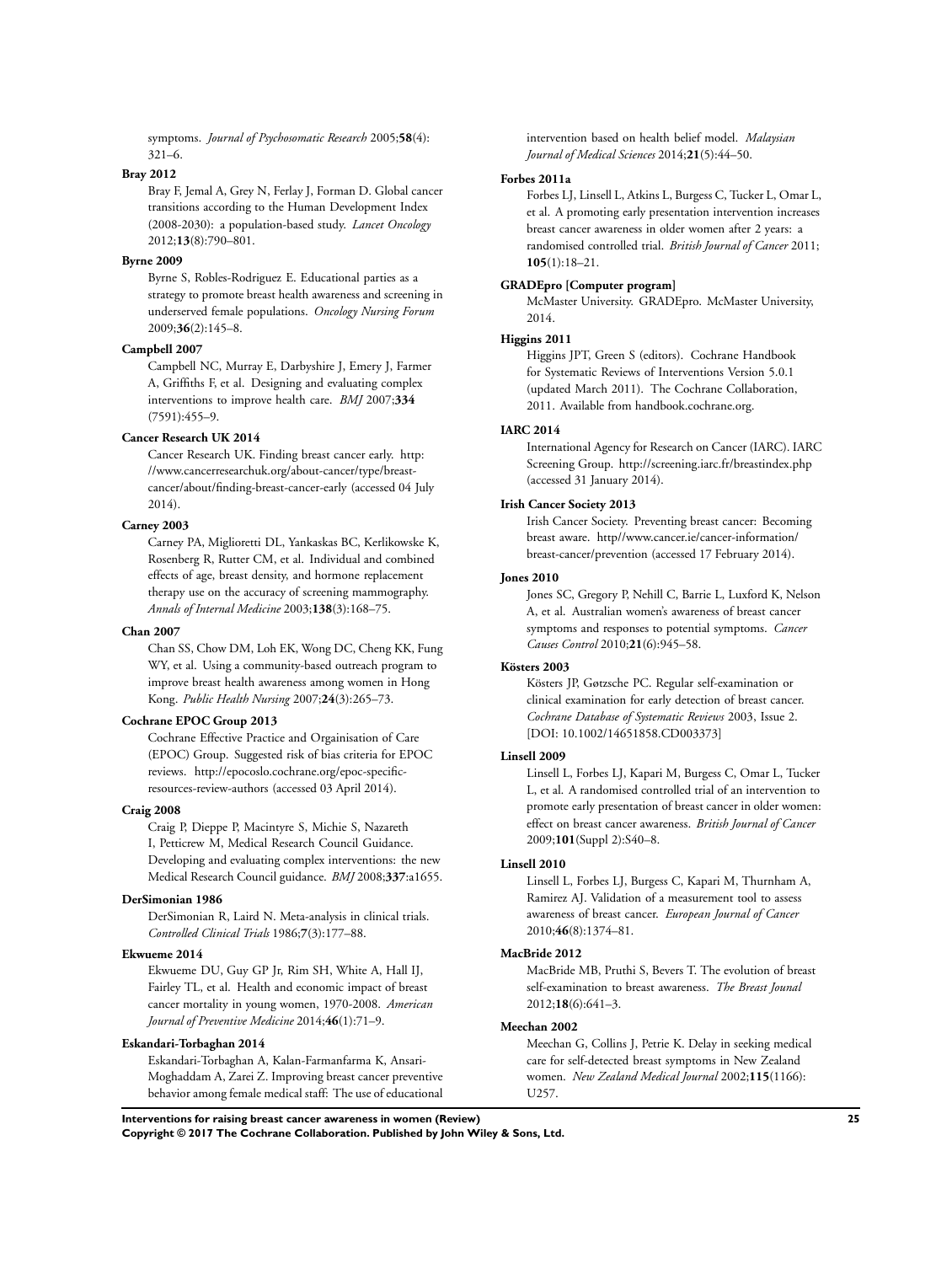#### **Michie 2012**

Michie S, Johnston M. Theories and techniques of behaviour change: Developing a cumulative science of behaviour change. *Health Psychology Review* 2012;**6**(1):1–6. [DOI: 10.1080/17437199.2012.654964]

## **National Cancer Registry Ireland 2012**

National Cancer Registry Ireland. *Breast cancer incidence, mortality, treatment and survival in Ireland: 1994-2009*. Cork, Ireland: National Cancer Registry, 2012.

## **National Comprehensive Cancer Network 2013**

National Comprehensive Cancer Network (NCCN). National Comprehensive Cancer Network (NCCN) Guidelines 2013. www.nccn.org/professionals/ physician˙gls/pdf/breast-screening.pdf (accessed 31 January 2014).

## **NHS Breast Cancer Screening Programme 2013**

National Office of NHS Cancer Screening Programmes, Public Health England. NHS Breast Cancer Screening Programme 2013. www.cancerscreening.nhs.uk/ breastscreen/breastawareness.html (accessed 02 January 2014).

## **NICE 2013**

National Institute for Health and Clinical Excellence (NICE). Familial Breast Cancer: Full Guideline. http: //publications.nice.org.uk/familial-breast-cancer-cg41/ guidance#breast-awareness-and-examination (accessed 31 January 2014).

#### **Norris 2013**

Norris SL, Moher D, Reeves BC, Shea B, Loke Y, Garner S, et al. Issues relating to selective reporting when including non-randomised studies in systematic reviews on the effects of healthcare interventions. *Research Synthesis Methods* 2013;**4**(1):36–47.

#### **O'Mahony 2009**

O'Mahony M, Hegarty J. Factors influencing women in seeking help from a Health Care Professional on self discovery of a breast symptom, in an Irish context. *Journal of Clinical Nursing* 2009;**18**(14):2020–9.

#### **O'Mahony 2011**

O'Mahony M, Hegarty J, McCarthy G. Women's help seeking behaviour for self discovered breast cancer symptoms. *European Journal of Oncology Nursing* 2011;**15**  $(5):410-8.$ 

#### **O'Mahony 2013**

O'Mahony M, McCarthy G, Corcoran P, Hegarty J. Shedding light on women's help seeking behaviour for self discovered breast symptoms. *European Journal of Oncology Nursing* 2013;**17**(5):632–9.

## **Partridge 2012**

Partridge AH, Hughes ME, Ottesen RA, Wong YN, Edge SB, Theriault RL, et al. The effect of age on delay in diagnosis and stage of breast cancer. *The Oncologist* 2012;**17**  $(6):775-82.$ 

#### **Philippines 2006**

Pisani, P, Parkin, D.M, Ngelangel, C, Esteban, D, Gibson, L, Munson, M, Reyes, M.G, Laudico. A. Outcome of screening by clinical examination of the breast in a trial in the Philippines. *International Journal of Cancer* 2006;**118** (1):149–154.

#### **Review Manager 2014 [Computer program]**

The Nordic Cochrane Centre, The Cochrane Collaboration. Review Manager (RevMan). Version 5.3. Copenhagen: The Nordic Cochrane Centre, The Cochrane Collaboration, 2014.

#### **Richards 1999a**

Richards MA, Smith P, Ramirez AJ, Fentiman IS, Rubens RD. The influence on survival of delay in the presentation and treatment of symptomatic breast cancer. *British Journal of Cancer* 1999;**79**(5-6):858–64.

#### **Richards 1999b**

Richards MA, Westcombe AM, Love SB, Littlejohns P, Ramirez AJ. Influence of delay on survival in patients with breast cancer: a systematic review. *Lancet* 1999;**353**(9159): 1119–26.

#### **Richards 2009**

Richards MA. The National Awareness and Early Diagnosis Initiative in England: assembling the evidence. *British Journal of Cancer* 2009;**101**(Suppl 2):S1–4.

#### **Robb 2009**

Robb K, Stubbings S, Ramirez A, Macleod U, Austoker J, Waller J, et al. Public awareness of cancer in Britain: a population-based survey of adults. *British Journal of Cancer* 2009;**101**(Suppl 2):S18–23.

#### **Ryan 2016**

Ryan R, Hill S. Cochrane Consumers and Communication Group: How to GRADE the quality of the evidence. cccrg.cochrane.org/author-resources. Version 1.0 June 2016 (accessed August 2016).

#### **Schünemann 2011**

Schünemann HJ, Oxman AD, Vist GE, Higgins JPT, Deeks JJ, Glasziou P, Guyatt GH. Chapter 12: Interpreting results and drawing conclusions. In: Higgins JPT, Green S editor(s). *Cochrane Handbook for Systematic Reviews of Interventions*. Version 5.1.0. The Cochrane Collaboration, 2011. Available from www.cochrane-handbook.org, [updated March 2011].

#### **Siegal 2011**

Siegel R, Ward E, Brawley O, Jemal A. Cancer statistics, 2011: the impact of eliminating socioeconomic and racial disparities on premature cancer deaths. *CA: A Cancer Journal for Clinicians* 2011;**61**(4):212–36.

#### **Siegal 2013**

Siegel R, Naishadham D, Jemal A. Cancer statistics, 2013. *CA: A Cancer Journal for Clinicians* 2013;**63**(1):11–30.

#### **Thornton 2008**

Thornton H, Pillarisetti RR. 'Breast awareness' and 'breast self-examination' are not the same. What do these terms

**Interventions for raising breast cancer awareness in women (Review) 26**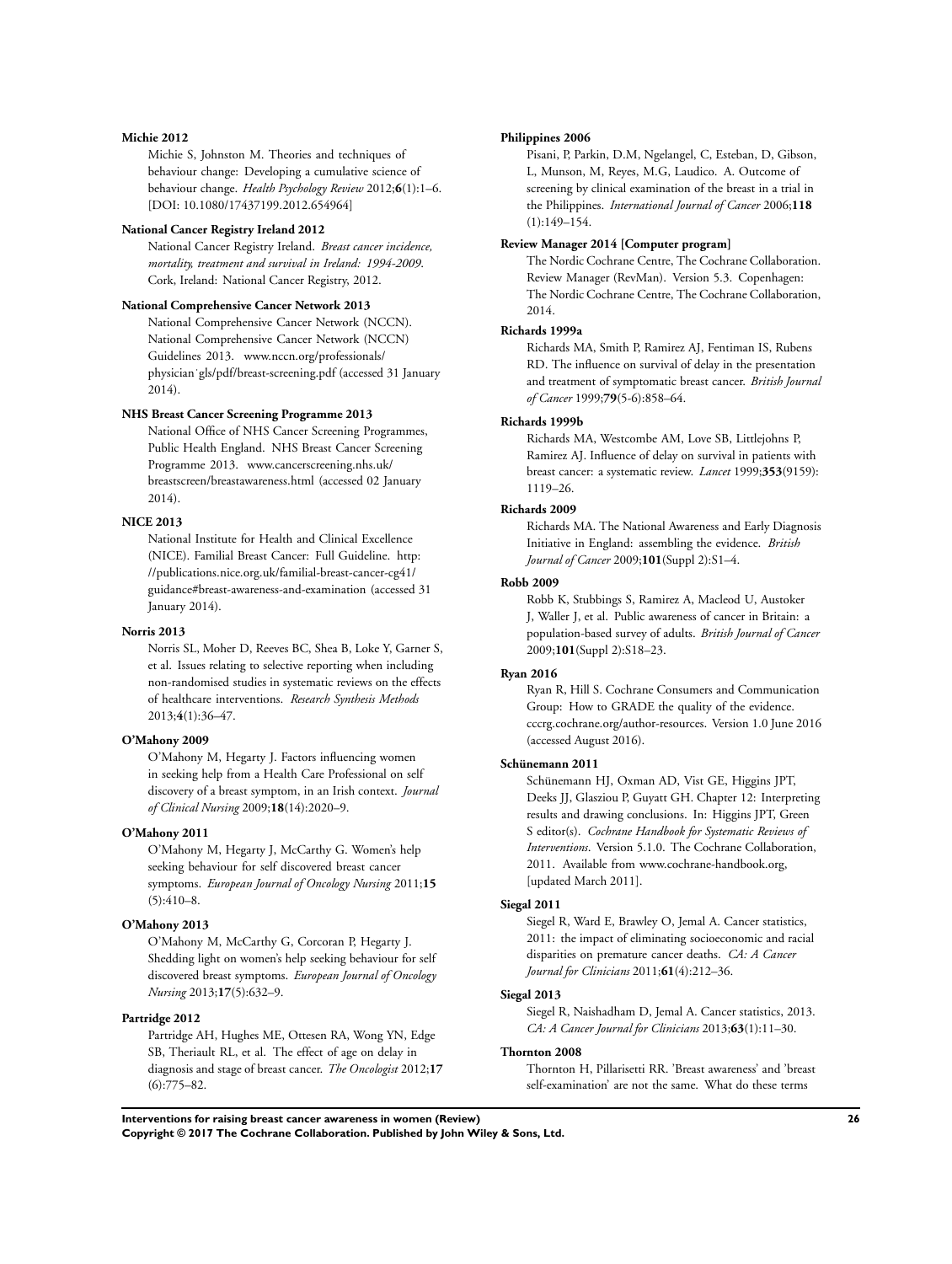mean? Why are they confused? What can we do?". *European Journal of Cancer* 2008;**44**(15):2118–21.

#### **Weller 2012**

Weller D, Vedsted P, Rubin G, Walter FM, Emery J, Scott S, et al. The Aarhus statement: improving design and reporting of studies on early cancer diagnosis. *British Journal of Cancer* 2012;**106**(7):1262–7.

## **WHO 2014**

World Health Organization. Breast cancer :prevention and control. http://www.who.int/cancer/detection/ breastcancer/en/ (accessed 31 January 2014).

∗ *Indicates the major publication for the study*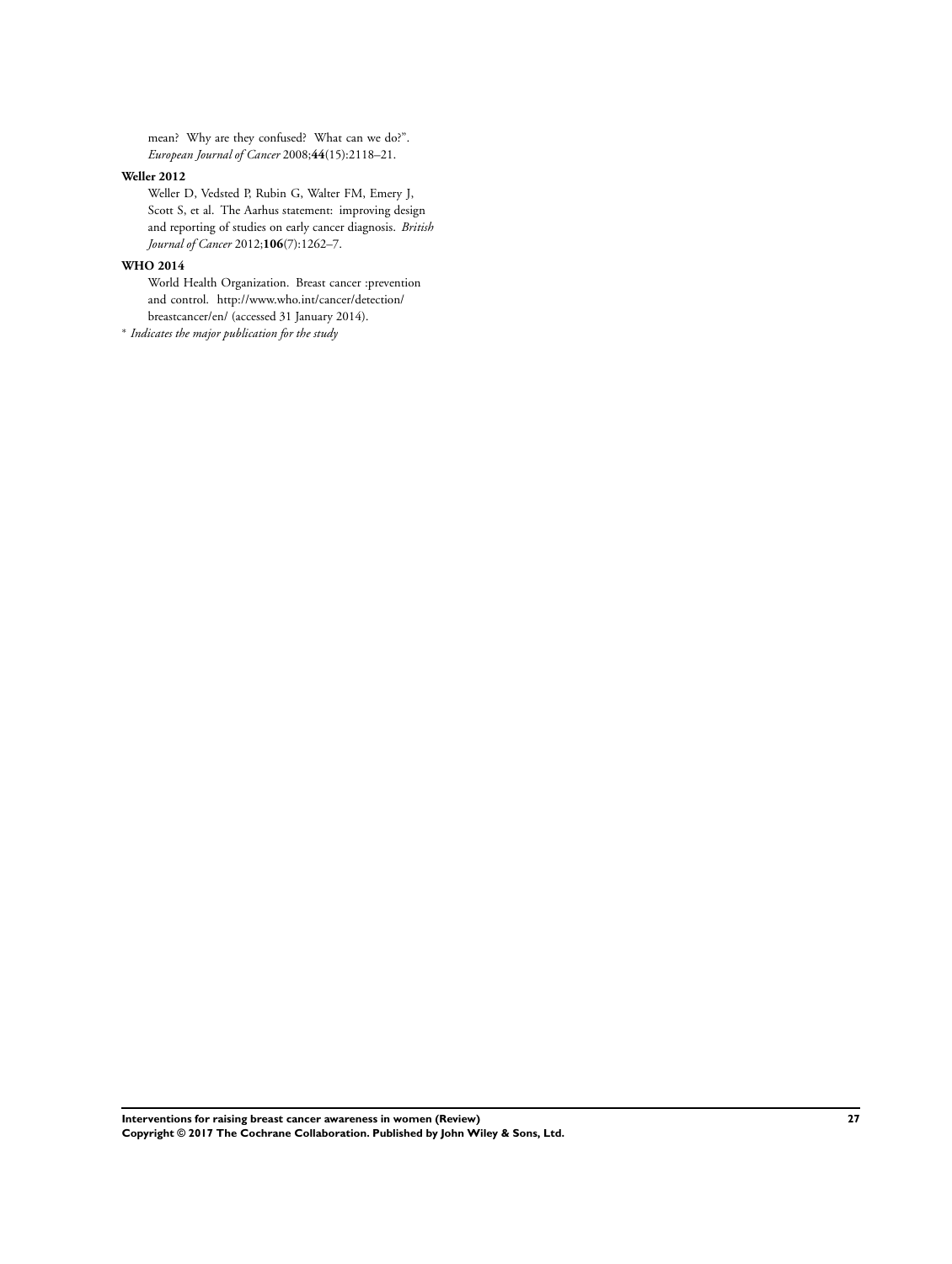## <span id="page-30-0"></span>**CHARACTERISTICS OF STUDIES**

# **Characteristics of included studies** *[ordered by study ID]*

## **[PEP](#page-24-0)**

| Methods       | Accrual: August 2007 to May 2008<br>Muticentre (breast screening units $n = 7$ ); UK-based<br>Parallel group randomised controlled trial using stratified block randomisation (block<br>sizes of three, six and nine)<br>Follow-up: one month; one year                                                                                                                                                                                                                                                                                                                                                                                                                                                                 |
|---------------|-------------------------------------------------------------------------------------------------------------------------------------------------------------------------------------------------------------------------------------------------------------------------------------------------------------------------------------------------------------------------------------------------------------------------------------------------------------------------------------------------------------------------------------------------------------------------------------------------------------------------------------------------------------------------------------------------------------------------|
| Participants  | Women aged 67 to 70 attending for final routine appointment on the UK NHS Breast<br>Screening programme                                                                                                                                                                                                                                                                                                                                                                                                                                                                                                                                                                                                                 |
| Interventions | <b>Intervention group 1 (<math>n = 287</math>)</b> : received a booklet conveying key breast cancer aware-<br>ness messages, given by a radiographer to each woman who had received her final routine<br>mammogram, in addition to the usual care<br>Intervention group $2$ ( $n = 294$ ): received a 10-min one-to-one verbal interaction with<br>a radiographer or research psychologist plus booklet plus usual care<br><b>Control group (<math>n = 286</math>):</b> received the usual care (women were informed that they were<br>no longer eligible for routine screening, advised to continue to be screened every 3 years<br>on request and given a card with contact details and a suggested date for contact) |
| Outcomes      | <b>Primary Outcomes</b><br>Knowledge of breast cancer symptoms, knowledge of age-related risk, confidence to<br>check breasts and overall breast cancer awareness<br><b>Breast cancer awareness</b><br>Women's breast cancer awareness measured using a breast cancer awareness score (a<br>combination of responses to the three questions from the trial-specific questionnaire on:<br>knowledge of symptoms, knowledge of age-related risk and reported breast checking)                                                                                                                                                                                                                                             |
| Notes         | Two-year follow-up reported by Forbes 2011a. Study funded by Cancer Research UK.                                                                                                                                                                                                                                                                                                                                                                                                                                                                                                                                                                                                                                        |

*Risk of bias*

| <b>Bias</b>                                                                            | Authors' judgement | Support for judgement                              |
|----------------------------------------------------------------------------------------|--------------------|----------------------------------------------------|
| Random sequence generation (selection Low risk<br>bias)                                |                    | Stratified block randomisation described.          |
| Allocation concealment (selection bias)                                                | Low risk           | Detail on randomisation provided.                  |
| Blinding of participants and personnel High risk<br>(performance bias)<br>All outcomes |                    | Lack of blinding of personnel & partici-<br>pants. |
| Blinding of outcome assessment (detection High risk<br>bias)<br>All outcomes           |                    | Lack of blinding of outcome assessors.             |

**Interventions for raising breast cancer awareness in women (Review) 28**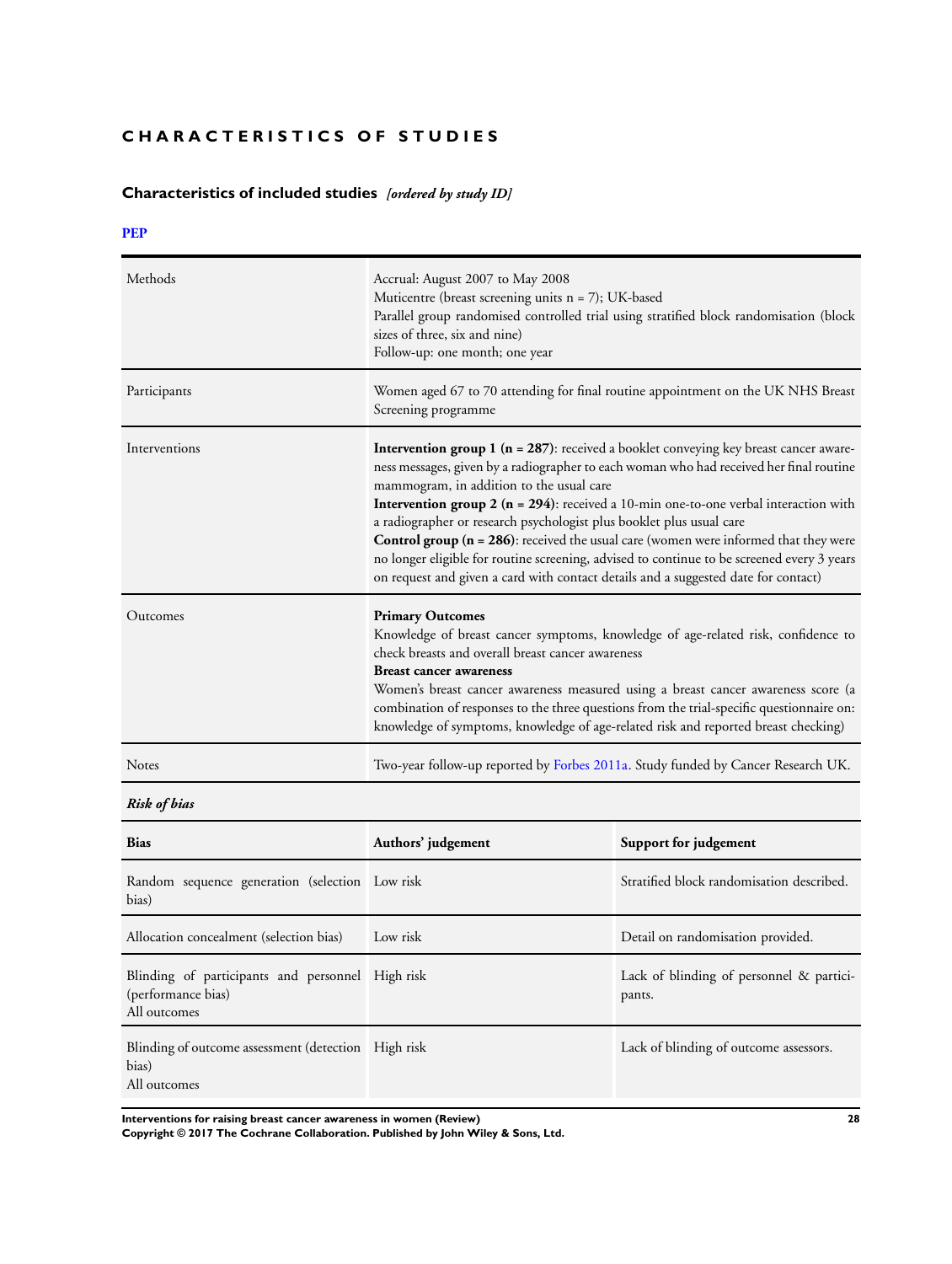## **[PEP](#page-24-0)** (*Continued)*

| Incomplete outcome data (attrition bias)<br>All outcomes | Low risk<br>Detail on attrition provided.                                                                                                                                                                                                                                                                                                                                                          |                                                                                       |
|----------------------------------------------------------|----------------------------------------------------------------------------------------------------------------------------------------------------------------------------------------------------------------------------------------------------------------------------------------------------------------------------------------------------------------------------------------------------|---------------------------------------------------------------------------------------|
| Selective reporting (reporting bias)                     | Low risk                                                                                                                                                                                                                                                                                                                                                                                           | All relevant outcomes detailed in Methods<br>section were reported in Results section |
| Other bias                                               | Low risk                                                                                                                                                                                                                                                                                                                                                                                           | No other potential sources of bias were<br>identified.                                |
| <b>ZUMS</b>                                              |                                                                                                                                                                                                                                                                                                                                                                                                    |                                                                                       |
| Methods                                                  | <b>RCT</b><br>Accrual not specified<br>Convenient sample randomised into intervention or control group; randomisation<br>method not specified<br>Follow-up: one month                                                                                                                                                                                                                              |                                                                                       |
| Participants                                             | Female employees of Zahedan University of Medical Sciences (ZUMS)<br>Mean (SD) age: Intervention group 35.38 (8.01); Control group: 34.39 (8.98)                                                                                                                                                                                                                                                   |                                                                                       |
| Interventions                                            | Intervention group $(n = 65)$<br>An educational programme of three 60- to 90-min sessions delivered by the researchers<br>through lectures, questions and answers, PowerPoint presentations, videos, an educa-<br>tional booklet and compact disc (CD) to increase women's breast cancer awareness. Ef-<br>fects were measured one month later<br>Control group $(n = 65)$<br>No intervention.     |                                                                                       |
| Outcomes                                                 | <b>Primary Outcomes</b><br>Women's awareness of breast cancer symptoms and attitudes towards breast cancer (per-<br>ceived susceptibility, perceived seriousness, perceived benefits and barriers and self-effi-<br>cacy)<br><b>Secondary Outcomes</b><br>Breast cancer preventive behaviours (i.e. breast self-examining behaviour, clinical breast<br>examination, mammography and healthy diet) |                                                                                       |
| <b>Notes</b>                                             |                                                                                                                                                                                                                                                                                                                                                                                                    |                                                                                       |
| <b>Risk of bias</b>                                      |                                                                                                                                                                                                                                                                                                                                                                                                    |                                                                                       |
| Riss                                                     | Authors' indoement                                                                                                                                                                                                                                                                                                                                                                                 | Support for indoement                                                                 |

| DIAS.                                                       | Authors judgement | <b>Support for Judgement</b>                                    |
|-------------------------------------------------------------|-------------------|-----------------------------------------------------------------|
| Random sequence generation (selection Unclear risk<br>bias) |                   | Insufficient information provided to make<br>a valid judgement. |
| Allocation concealment (selection bias)                     | Unclear risk      | Insufficient information provided to make<br>a valid judgement. |

**Interventions for raising breast cancer awareness in women (Review) 29**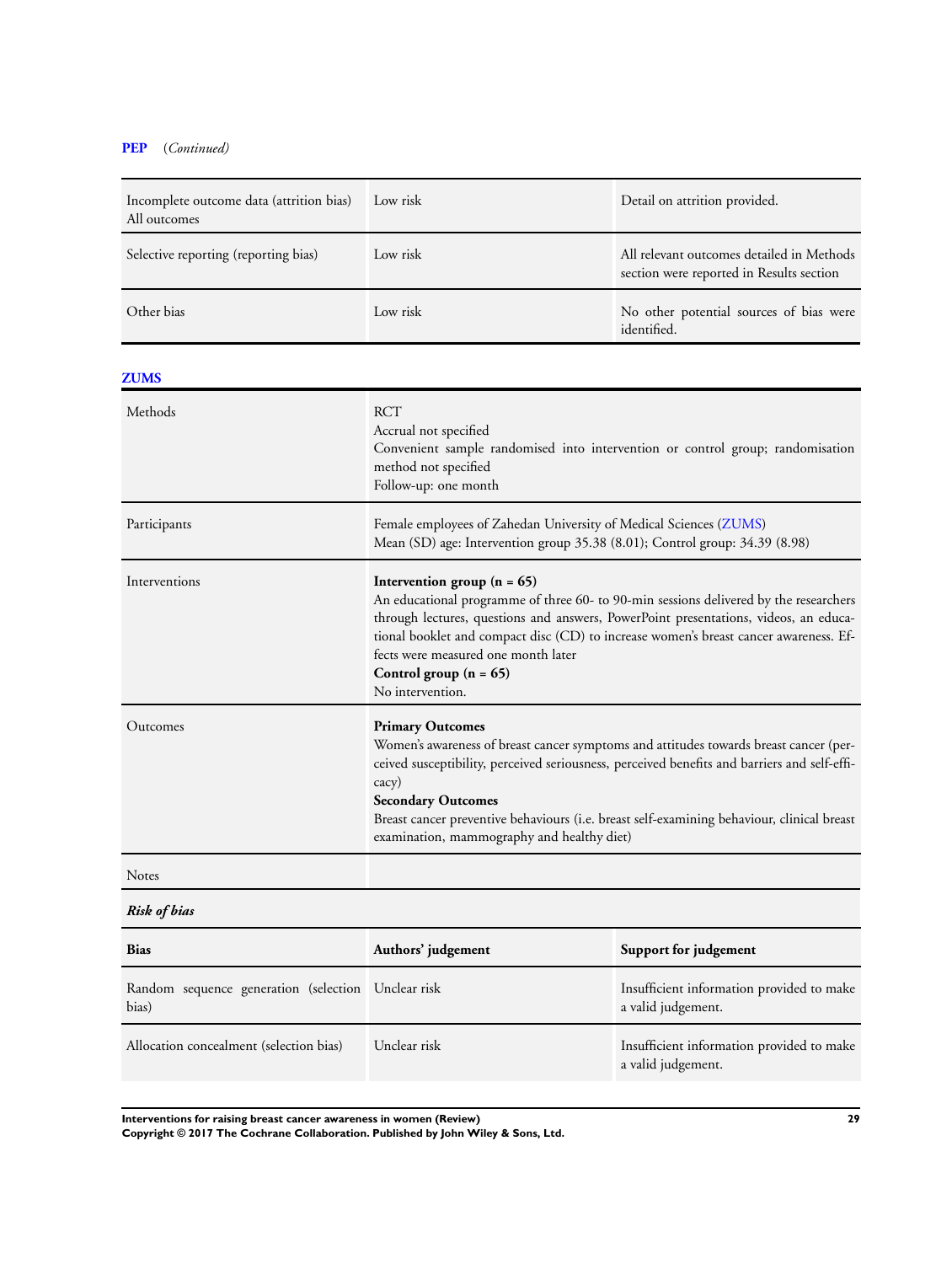## <span id="page-32-0"></span>**[ZUMS](#page-24-0)** (*Continued)*

| Blinding of participants and personnel Unclear risk<br>(performance bias)<br>All outcomes |              | Insufficient information provided to make<br>a valid judgement.                                                                                                  |
|-------------------------------------------------------------------------------------------|--------------|------------------------------------------------------------------------------------------------------------------------------------------------------------------|
| Blinding of outcome assessment (detection Unclear risk<br>bias)<br>All outcomes           |              | Insufficient information provided to make<br>a valid judgement.                                                                                                  |
| Incomplete outcome data (attrition bias)<br>All outcomes                                  | Low risk     | No women were excluded, lost to follow-<br>up and no attrition was reported                                                                                      |
| Selective reporting (reporting bias)                                                      | Unclear risk | Lack of information on the meaning of<br>breast cancer preventive behaviours and<br>how the construct was measured                                               |
| Other bias                                                                                | Unclear risk | (i) Lack of clarity around the constructs of<br>the Health Belief Model (ii) training of in-<br>terventionists and (iii) adherence to inter-<br>vention protocol |

# **Characteristics of excluded studies** *[ordered by study ID]*

| Study              | Reason for exclusion                                                                                    |
|--------------------|---------------------------------------------------------------------------------------------------------|
| Abd El Aziz 2009   | Intervention study on BSE with no control group.                                                        |
| Abuidris 2013      | A pilot study of an intervention focused on breast cancer screening                                     |
| Acikgoz 2015       | Cross-sectional study with no control group.                                                            |
| Al Khasawaneh 2015 | Cross-sectional survey.                                                                                 |
| Alipour 2015       | Breast cancer screening focused.                                                                        |
| Anakwenze 2014     | Cross-sectional survey.                                                                                 |
| Austoker 2009      | A systematic review on interventions for general cancer awareness                                       |
| Burgess 2008       | PEP associated paper: describing the development of the psycho-educational intervention                 |
| Burgess 2009       | PEP-associated paper: reports on a preliminary evaluation before and after study with no control group  |
| Calderon 2010      | Comparison study with no control group.                                                                 |
| Campbell 2015      | PEP-associated paper, promoting early presentation in older women in general practice, no control group |

**Interventions for raising breast cancer awareness in women (Review) 30**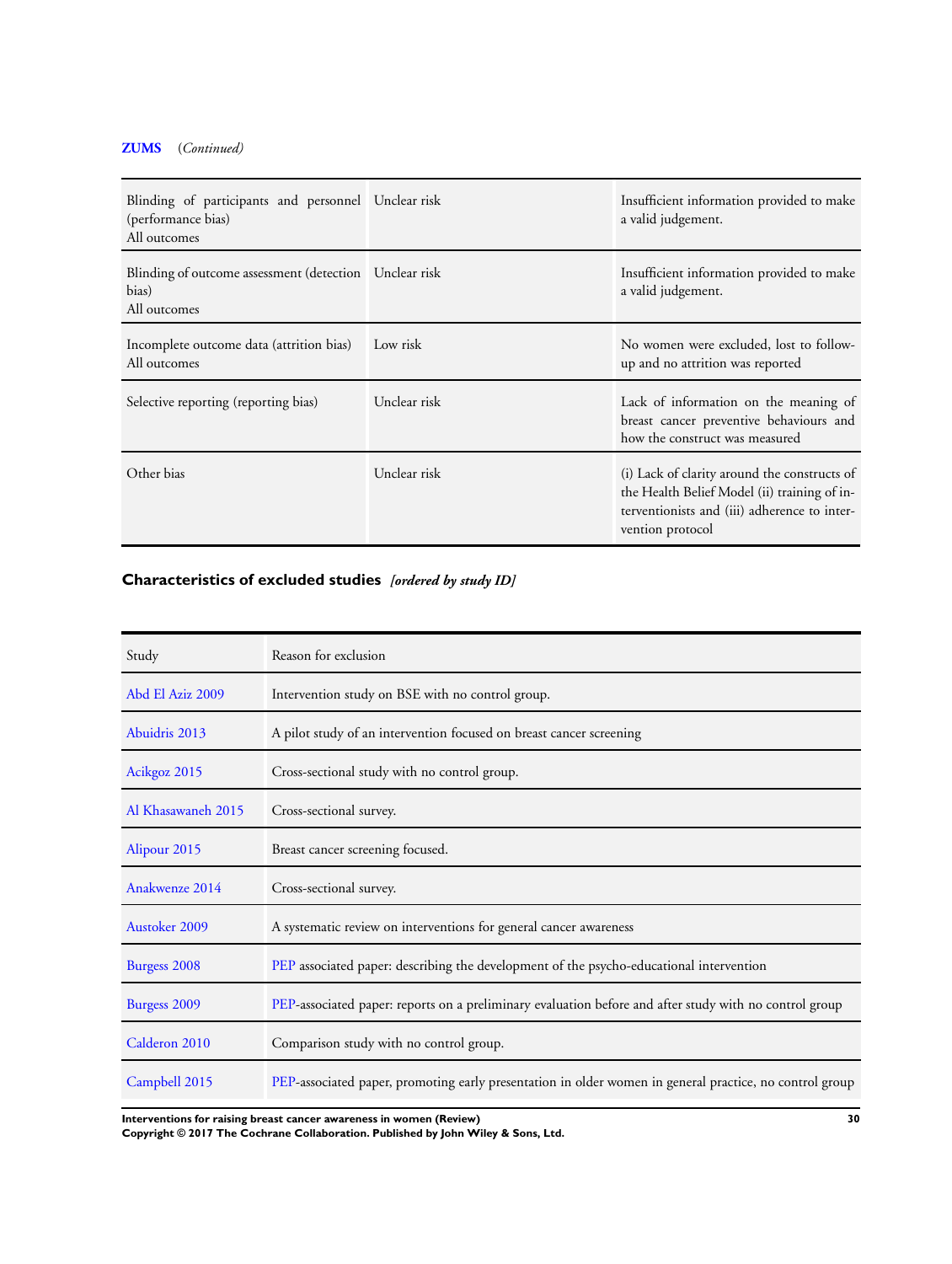| Dey 2015             | Cross-sectional survey.                                                                                                                                         |
|----------------------|-----------------------------------------------------------------------------------------------------------------------------------------------------------------|
| Duman 2015           | Cross-sectional survey.                                                                                                                                         |
| Eadie 2008           | Exploratory qualitative study.                                                                                                                                  |
| <b>Ersek 2014</b>    | Conference abstract: survey.                                                                                                                                    |
| Ferguson 2015        | Conference abstract: mixed cancer focus.                                                                                                                        |
| Forbes 2010a         | PEP-associated paper: qualitative study on the involvement of users in the design of the PEP intervention.                                                      |
| Forbes 2010b         | PEP-associated paper: promoting early symptomatic presentation in older women with breast cancer in the<br>NHS breast screening programme - conference abstract |
| Forbes 2011b         | PEP-associated paper: a report on training the trainers - conference abstract                                                                                   |
| Forbes 2012          | PEP-associated paper: a first report of a National pilot of the PEP study.                                                                                      |
| Ford 2014            | Mixed cancer focus: breast and cervical screening education.                                                                                                    |
| Forster 2014         | PEP-associated paper: evaluation of further development of PEP, no control group.                                                                               |
| Ginsburg 2014        | RCT focusing on adherence to clinical breast examination (CBE)                                                                                                  |
| Gupta 2015           | Literature review on breast cancer awareness in Indian women                                                                                                    |
| Hassan 2015          | RCT focusing on BSE and CBE.                                                                                                                                    |
| Keating 2014         | Cross-sectional survey.                                                                                                                                         |
| Khalili 2014         | Breast cancer screening focused.                                                                                                                                |
| Kharboush 2011       | Intervention to increase practice of BSE.                                                                                                                       |
| Latha 2013           | Quasi-experimental study, no control group - conference abstract                                                                                                |
| Liu 2014             | Cross-sectional survey.                                                                                                                                         |
| Livaudais-Toman 2015 | Intervention focusing on awareness of risk of breast cancer.                                                                                                    |
| <b>Mena 2014</b>     | Cross-sectional survey.                                                                                                                                         |
| Miller 2015          | Cross-sectional study on BSE.                                                                                                                                   |
| Pakai 2014           | Cross-sectional survey - conference abstract.                                                                                                                   |

**Interventions for raising breast cancer awareness in women (Review) 31 Copyright © 2017 The Cochrane Collaboration. Published by John Wiley & Sons, Ltd.**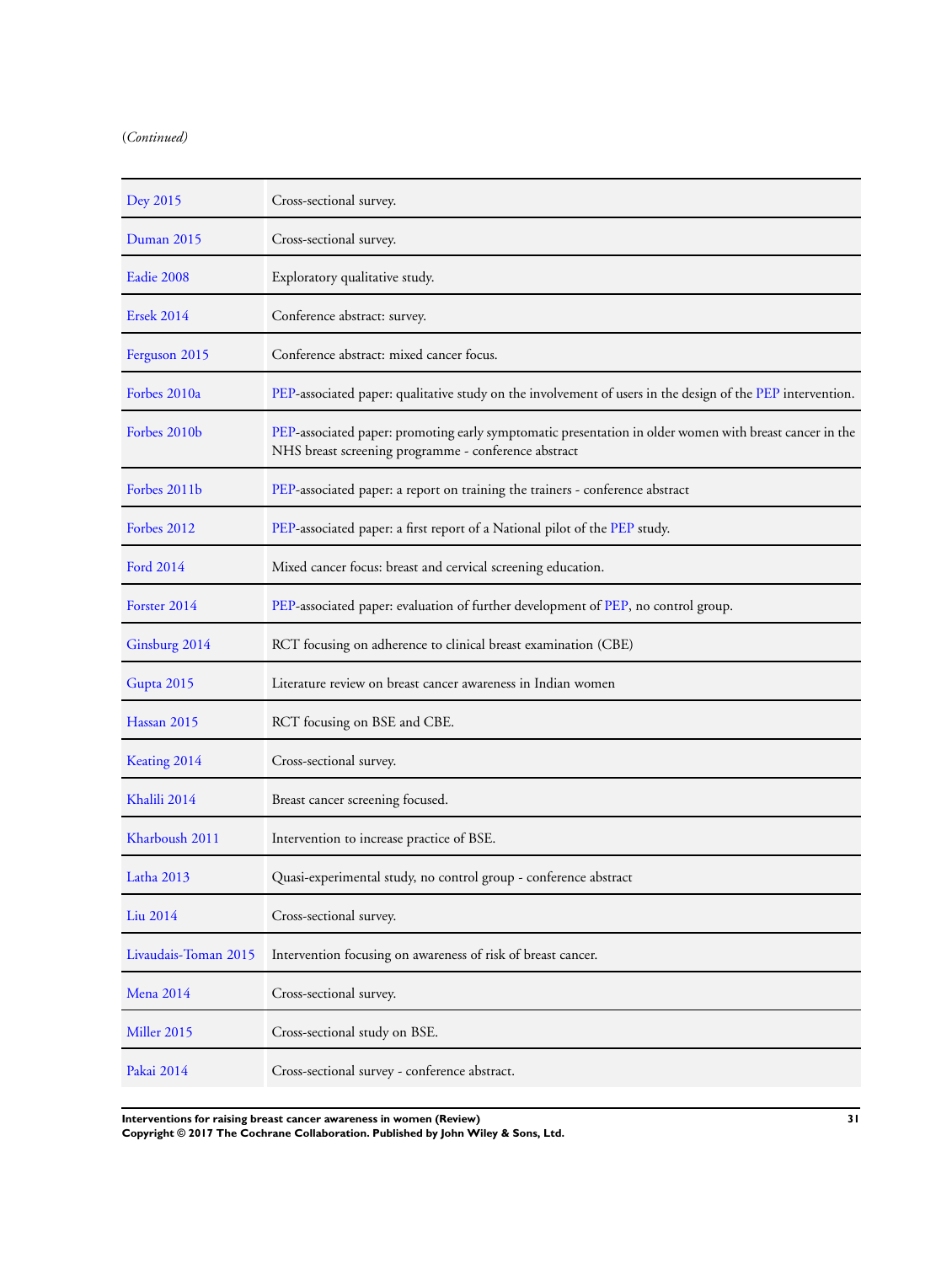| Park 2011         | Conference abstract: based on screening mammography.                                                   |
|-------------------|--------------------------------------------------------------------------------------------------------|
| Parsa 2011        | A cross-sectional study on knowledge related to BSE.                                                   |
| <b>Pavic 2007</b> | Intervention focused on breast cancer screening.                                                       |
| Reimer 2002       | RCT on breast cancer screening.                                                                        |
| Williams 2013     | Mixed cancer focus: cervical and breast cancer.                                                        |
| Wu 2014           | One-group pre-survey and post-survey design.                                                           |
| Zeinomar 2013     | An educational intervention for breast cancer knowledge and screening behaviours with no control group |
| $Öz$ men 2015     | Cross-sectional survey on screening and breast cancer awareness                                        |

## **Characteristics of ongoing studies** *[ordered by study ID]*

## **[IRCT201305068742N2](#page-24-0)**

| Trial name or title | The impact of education on preventive behavior of breast cancer                                                                                                                                                                                                                                             |
|---------------------|-------------------------------------------------------------------------------------------------------------------------------------------------------------------------------------------------------------------------------------------------------------------------------------------------------------|
| Methods             | Parallel-group, triple-blind, randomised controlled trial                                                                                                                                                                                                                                                   |
| Participants        | Women over age 30 who are not diagnosed with breast cancer                                                                                                                                                                                                                                                  |
| Interventions       | Intervention 1: intervention groups: face-to-face interviews and training (6 sessions) based on preventive<br>behaviour of breast cancer. Intervention 2: Control: face-to-face training (for moral reasons) will be provided<br>in 6 sessions on preventive behavior of breast cancer, post intervention 1 |
| Outcomes            | Promotion of preventive breast cancer behaviour and awareness of breast cancer prevention; time frame: 3<br>months postintervention                                                                                                                                                                         |
| Starting date       | 12 June 2013                                                                                                                                                                                                                                                                                                |
| Contact information | khazaie_m@yahoo.com<br>khazaee@razi.tums.ac.ir                                                                                                                                                                                                                                                              |
| <b>Notes</b>        | IRCT201305068742N2                                                                                                                                                                                                                                                                                          |

**Interventions for raising breast cancer awareness in women (Review) 32 Copyright © 2017 The Cochrane Collaboration. Published by John Wiley & Sons, Ltd.**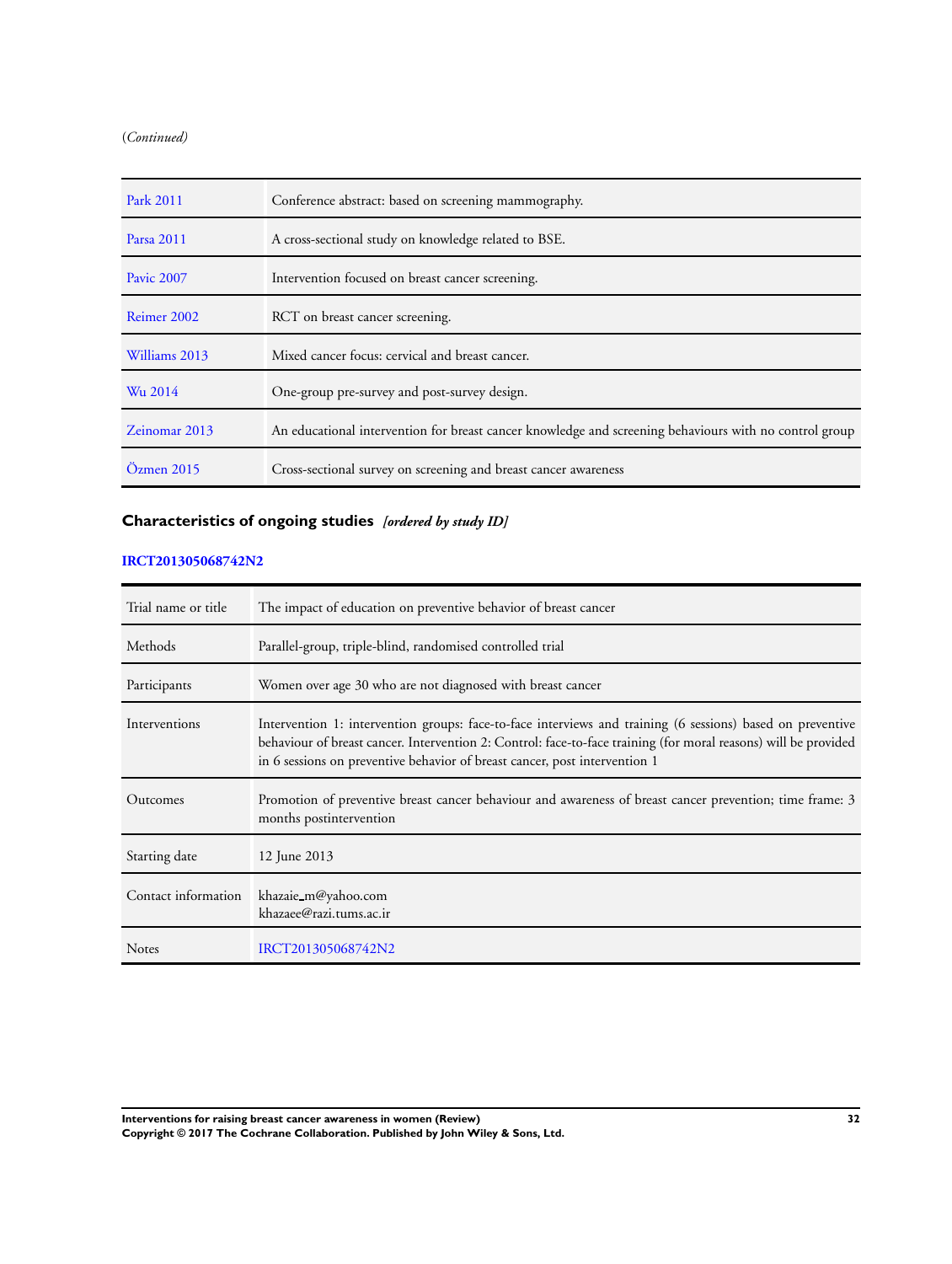| <b>NCT01299623</b>  |                                                                                                                                                                                                                                                                                                                                                                                                                                                                                                              |
|---------------------|--------------------------------------------------------------------------------------------------------------------------------------------------------------------------------------------------------------------------------------------------------------------------------------------------------------------------------------------------------------------------------------------------------------------------------------------------------------------------------------------------------------|
| Trial name or title | Disseminating Breast Cancer Prevention to African American Women                                                                                                                                                                                                                                                                                                                                                                                                                                             |
| Methods             | Parallel-group, double-blind, randomised controlled trial, 3- and 6-month follow-up, $N = 200$                                                                                                                                                                                                                                                                                                                                                                                                               |
| Participants        | African American women, aged 35 to 70.                                                                                                                                                                                                                                                                                                                                                                                                                                                                       |
| Interventions       | Active Comparator: Evidential Group Participants received education about breast cancer prevention and<br>specific information about African American women and breast cancer risk<br>Active Comparator: Non-Evidential Group Participants in this group received general information about<br>breast cancer prevention without anything specific to African American women                                                                                                                                  |
| Outcomes            | Primary Outcome: women's knowledge about breast cancer prevention; communication about breast cancer<br>prevention with HCP; the extent to which participants distrust medical research<br>Secondary Outcomes: assessment of the relationship between participants' education and primary outcomes;<br>assessment of the relationship between participants' family history and the primary outcomes; assessment of<br>the relationship between participants' beliefs about research and the primary outcomes |
| Starting date       | 17 February 2011                                                                                                                                                                                                                                                                                                                                                                                                                                                                                             |
| Contact information | Benita L Weathers, MPH weathers@mail.med.upenn.edu                                                                                                                                                                                                                                                                                                                                                                                                                                                           |
| <b>Notes</b>        | NCT01299623                                                                                                                                                                                                                                                                                                                                                                                                                                                                                                  |

## **[NCT02205736](#page-24-0)**

| Trial name or title | A Cross Sectional Study of a Breast Health Education Program for Under-served Latino Women in Union<br>and Mecklenburg County |
|---------------------|-------------------------------------------------------------------------------------------------------------------------------|
| Methods             | Intervention Model: Single Group Assignment, $N = 250$ approximately                                                          |
| Participants        | Latino women 18 years and over.                                                                                               |
| Interventions       | Small group breast health educational sessions for Latino women in home setting                                               |
| Outcomes            | Change in baseline of breast cancer health literacy; time frame: one year                                                     |
| Starting date       | Registered on 20 July 2014                                                                                                    |
| Contact information | Daniel Carrizosa, MD, Carolinas Healthcare System, Levine Cancer Institute                                                    |
| <b>Notes</b>        | NCT02205736                                                                                                                   |

**Interventions for raising breast cancer awareness in women (Review) 33 Copyright © 2017 The Cochrane Collaboration. Published by John Wiley & Sons, Ltd.**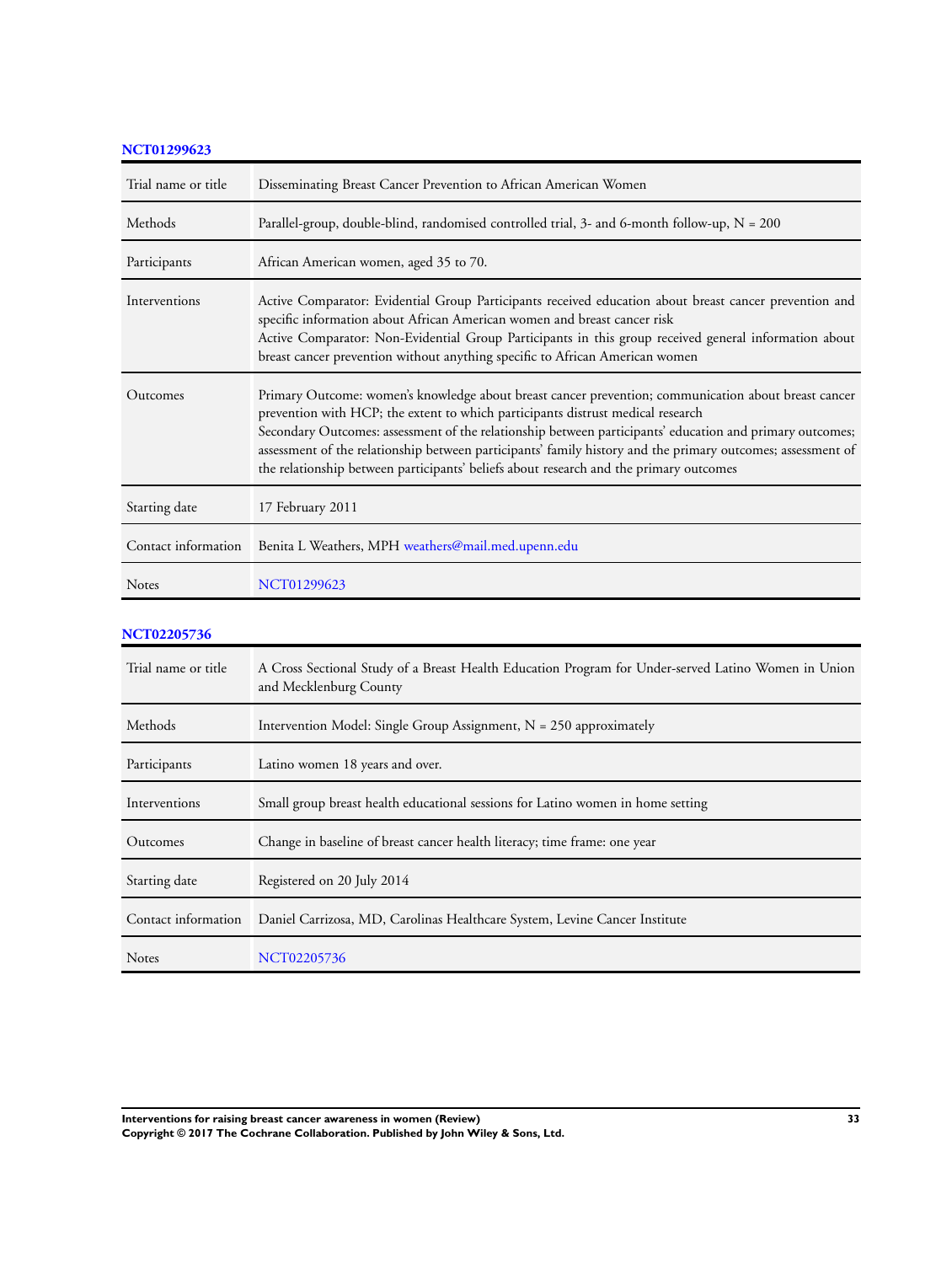## <span id="page-36-0"></span>**D A T A A N D A N A L Y S E S**

This review has no analyses.

## **A P P E N D I C E S**

## **Appendix 1. CENTRAL**

#1 MeSH descriptor: [Breast Neoplasms] explode all trees #2 breast near cancer\* #3 breast near neoplasm\* #4 breast near carcinoma\* #5 breast near tumour\* #6 breast near tumor\* #7 #1 or #2 or #3 or #4 or #5 or #6 #8 breast cancer awareness or breast awareness #9 breast near aware\* #10 MeSH descriptor: [Health Knowledge, Attitudes, Practice] explode all trees #11 MeSH descriptor: [Health Education] explode all trees #12 MeSH descriptor: [Health Promotion] explode all trees #13 MeSH descriptor: [Awareness] explode all trees #14 awareness or education or knowledge #15 (promot\* or educat\* or knowledge or intervention\* or inform\* or aware\*) #16 educat\* near intervention\* #17 #8 or #9 or #10 or #11 or #12 or #13 or #14 or #15 or #16 #18 #7 and #17

## **Appendix 2. MEDLINE**

| -1 | Case-Control Studies/                                                      |
|----|----------------------------------------------------------------------------|
| 2  | Control Groups/                                                            |
| 3  | Matched-Pair Analysis/                                                     |
| 4  | Retrospective Studies/                                                     |
| 5  | ((case* adj5 control*) or (case adj3 comparison*) or control group*).ti,ab |
| 6  | or/1-5                                                                     |
| 7  | Cohort Studies/                                                            |
| 8  | Longitudinal Studies/                                                      |

**Interventions for raising breast cancer awareness in women (Review) 34 Copyright © 2017 The Cochrane Collaboration. Published by John Wiley & Sons, Ltd.**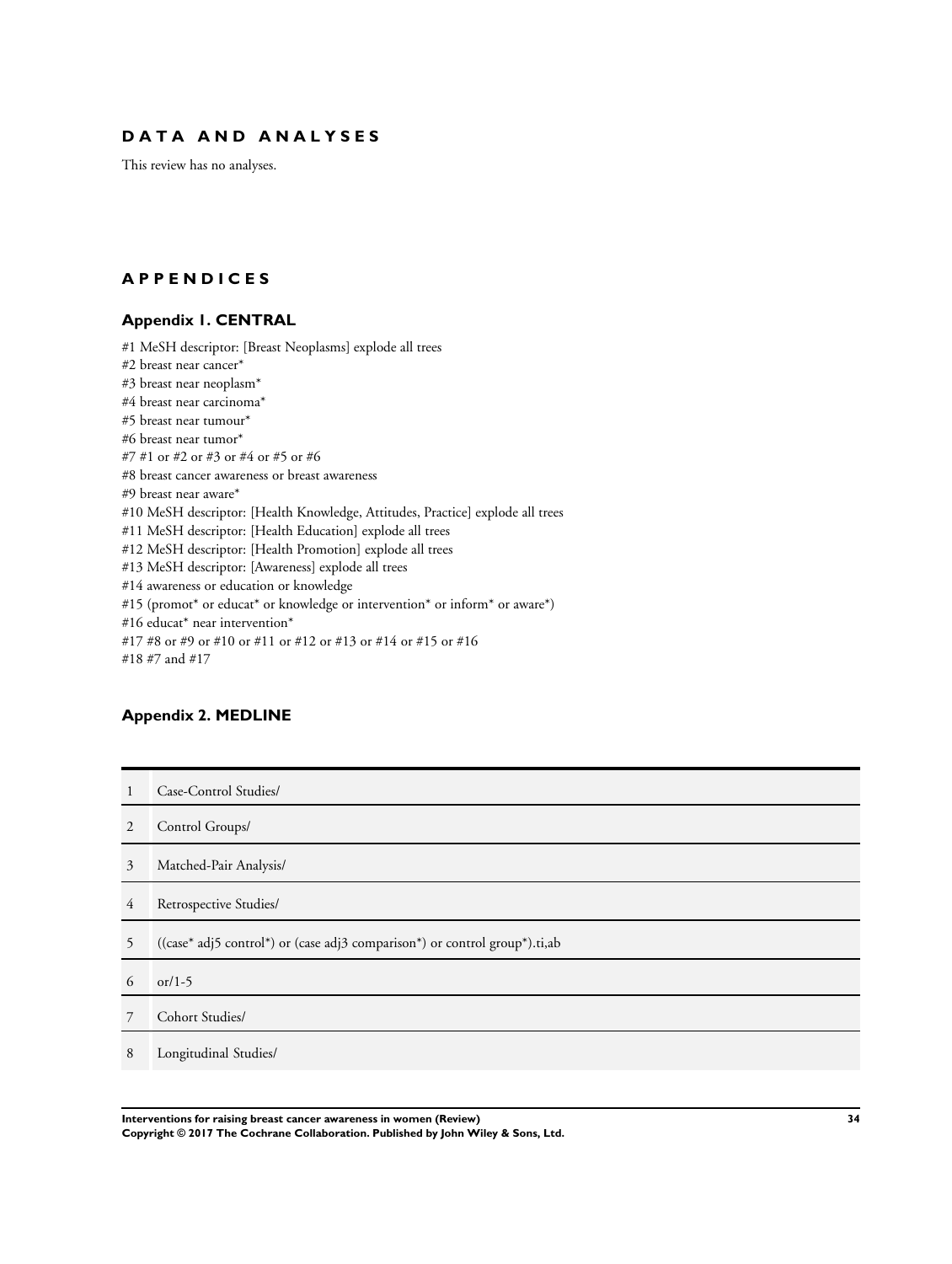| 9  | Follow-Up Studies/                  |
|----|-------------------------------------|
| 10 | Prospective Studies/                |
| 11 | Retrospective Studies/              |
| 12 | cohort.ti,ab.                       |
| 13 | longitudinal.ti,ab.                 |
| 14 | prospective.ti,ab.                  |
| 15 | retrospective.ti,ab.                |
| 16 | $or/7-15$                           |
| 17 | randomized controlled trial.pt.     |
| 18 | controlled clinical trial.pt.       |
| 19 | randomized.ab.                      |
| 20 | placebo.ab.                         |
| 21 | Clinical Trials as Topic/           |
| 22 | randomly.ab.                        |
| 23 | trial.ti.                           |
| 24 | (crossover or cross-over).tw.       |
| 25 | Pragmatic Clinical Trials as Topic/ |
| 26 | pragmatic clinical trial.pt.        |
| 27 | or/17-26                            |
| 28 | exp Breast Neoplasms/               |
| 29 | (breast adj6 cancer\$).tw.          |
| 30 | (breast adj6 neoplasm\$).tw.        |
| 31 | (breast adj6 carcinoma\$).tw.       |
| 32 | (breast adj6 tumo?r\$).tw.          |

**Interventions for raising breast cancer awareness in women (Review) 35 Copyright © 2017 The Cochrane Collaboration. Published by John Wiley & Sons, Ltd.**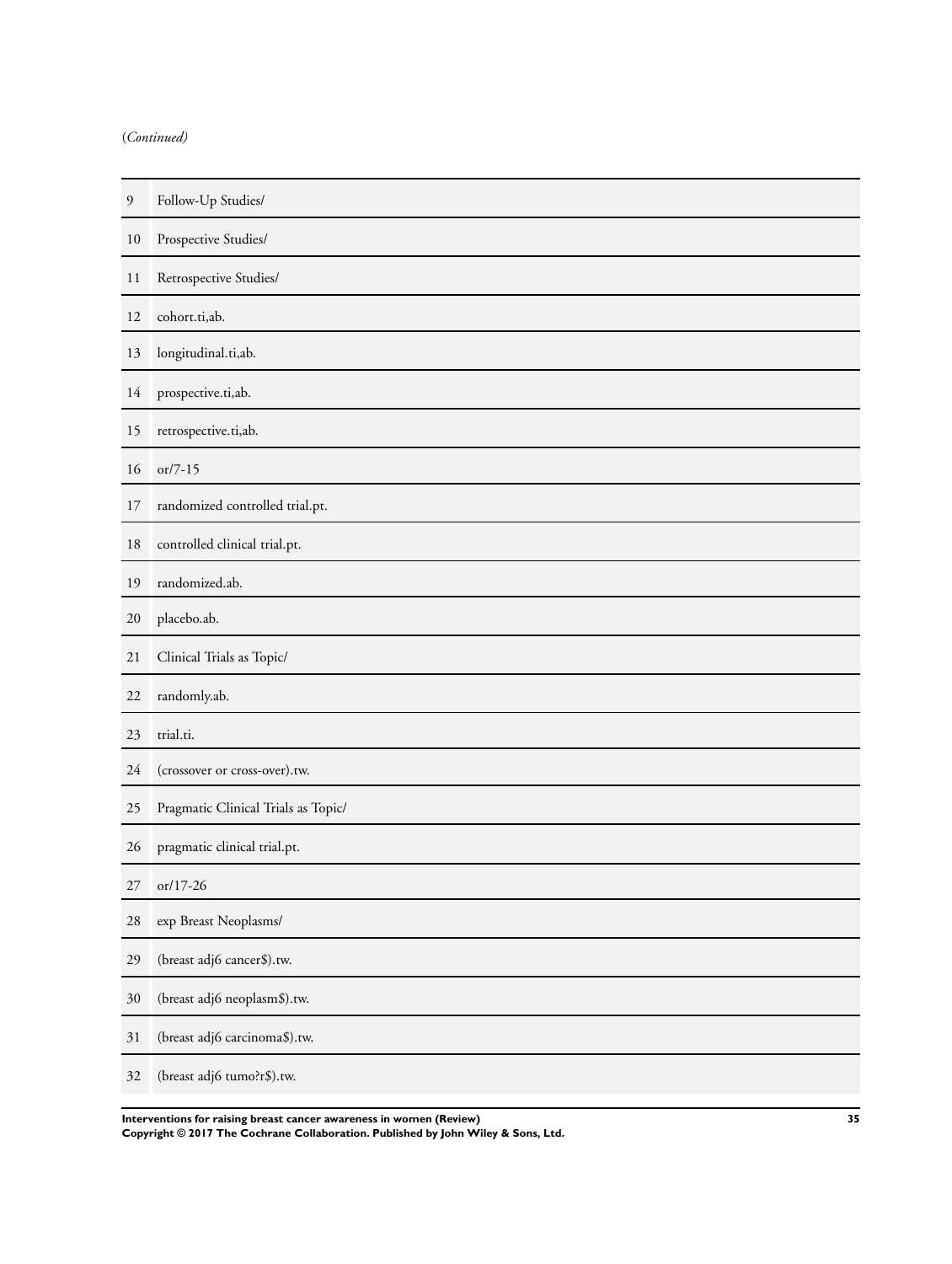| 33 | or/28-32                                                                   |
|----|----------------------------------------------------------------------------|
| 34 | breast cancer awareness.tw.                                                |
| 35 | breast awareness.tw.                                                       |
| 36 | (breast adj5 aware*).tw.                                                   |
| 37 | awareness.tw.                                                              |
| 38 | Awareness/                                                                 |
| 39 | Health Knowledge, Attitudes, Practice/                                     |
| 40 | exp Health Education/                                                      |
| 41 | exp Health Promotion/                                                      |
| 42 | education.tw.                                                              |
| 43 | knowledge.tw.                                                              |
| 44 | (promot* or educat* or knowledge or intervention* or inform* or aware*).tw |
| 45 | (education* adj5 intervention*).tw.                                        |
| 46 | Health Communication/                                                      |
| 47 | Patient Education as Topic/                                                |
| 48 | or/34-47                                                                   |
| 49 | and/33,48                                                                  |
| 50 | animals/ not (humans/ and animals/)                                        |
| 51 | 49 not 50                                                                  |
| 52 | and/ $6,51$                                                                |
| 53 | and/16,51                                                                  |
| 54 | and/27,51                                                                  |
| 55 | limit 54 to yr="2008 -Current"                                             |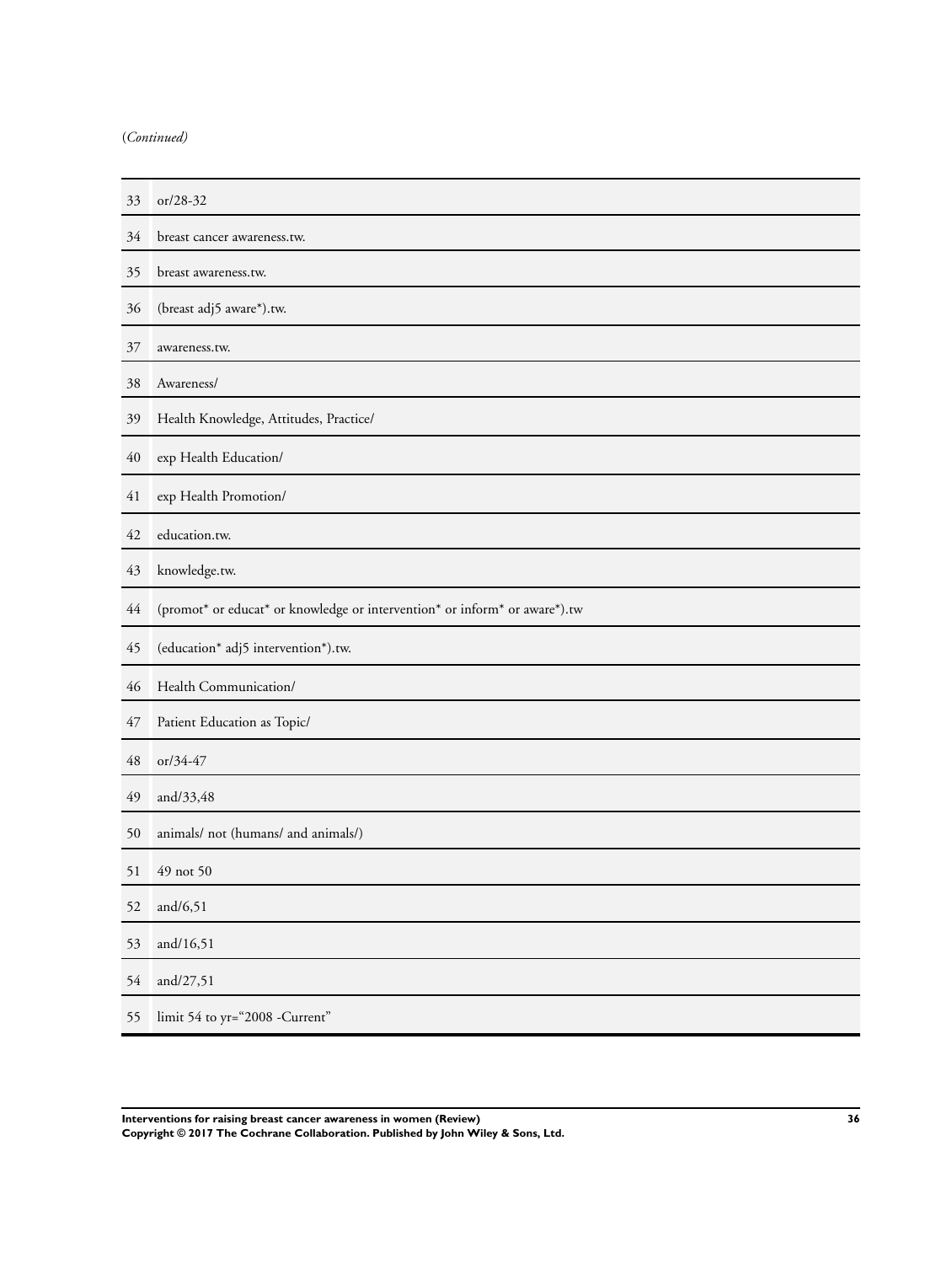## <span id="page-39-0"></span>**Appendix 3. Embase**

#1 **'case control study'**/syn OR **'case control study'** OR (**'case control'** OR **'case base'** OR **'case matched'** OR **retrospective**) NEXT/3 (**analys\*** OR **design\*** OR **evaluation\*** OR **research** OR **stud\*** OR **survey\*** OR **trial\***) #2 (**cohort** OR **concurrent** OR **incidence** OR **longitudinal** OR **followup** OR **'follow up'** OR **prospective** OR **retrospective**) NEXT/1 (**analys\*** OR **design\*** OR **evaluation\*** OR **research** OR **stud\*** OR **survey\*** OR **trial\***) OR **'prospective method'**/ exp OR **'retrospective study'**/syn #3 **random\*** OR **factorial\*** OR **crossover\*** OR **cross** NEXT/1 **over\*** OR **placebo\*** OR (**doubl\*** AND **blind\***) OR (**singl\*** AND **blind\***) OR **assign\*** OR **allocat\*** OR **volunteer\*** OR **'crossover procedure'**/exp OR **'crossover procedure'** OR **'double blind procedure'**/exp OR **'double blind procedure'** OR **'randomized controlled trial'**/exp OR **'randomized controlled trial'** OR **'single blind procedure'**/exp OR **'single blind procedure'** #4 **'breast'**/exp OR **'breast disease'**/exp AND **'neoplasm'**/exp OR **'breast tumor'**/exp OR (**breast\*** NEAR/5 **neoplas\***):ab,ti OR (**breast\*** NEAR/5 **cancer\***):ab,ti OR (**breast\*** NEAR/5 **carcin\***):ab,ti OR (**breast\*** NEAR/5 **tumo\***):ab,ti OR (**breast\*** NEAR/5 **metasta\***):ab,ti OR (**breast\*** NEAR/5 **malig\***):ab,ti #5 **'breast cancer'**/exp OR **'breast cancer'** OR **'breast neoplasm'** OR **'breast carcinoma'**/exp OR **'breast carcinoma'** OR **'breast tumour'** OR **'breast tumor'**/exp OR **'breast tumor'** #6 **#4** OR **#5** #7 **'breast cancer awareness'** #8 **'breast awareness'** #9 **breast** NEAR/5 **aware\*** #10 **aware\*** #11 **'health education'**/exp OR **'health education'** OR **health** NEAR/5 **education** #12 **'health promotion'**/exp OR **'health promotion'** OR **health** NEAR/5 **promotion** #13 **'awareness'**/exp OR **awareness** #14 **'education'**/exp OR **education** #15 **'knowledge'**/exp OR **knowledge** #16 (**promot\*** OR **inform\*** OR **aware\*** OR **educat\*** OR **knowledge** OR **intervention\***) #17 **educat\*** NEAR/5 **intervention\*** #18 **#7** OR **#8** OR **#9** OR **#10** OR **#11** OR **#12** OR **#13** OR **#14** OR **#15** OR **#16** OR **#17** #19 **#6** AND **#18**

**Interventions for raising breast cancer awareness in women (Review) 37 Copyright © 2017 The Cochrane Collaboration. Published by John Wiley & Sons, Ltd.**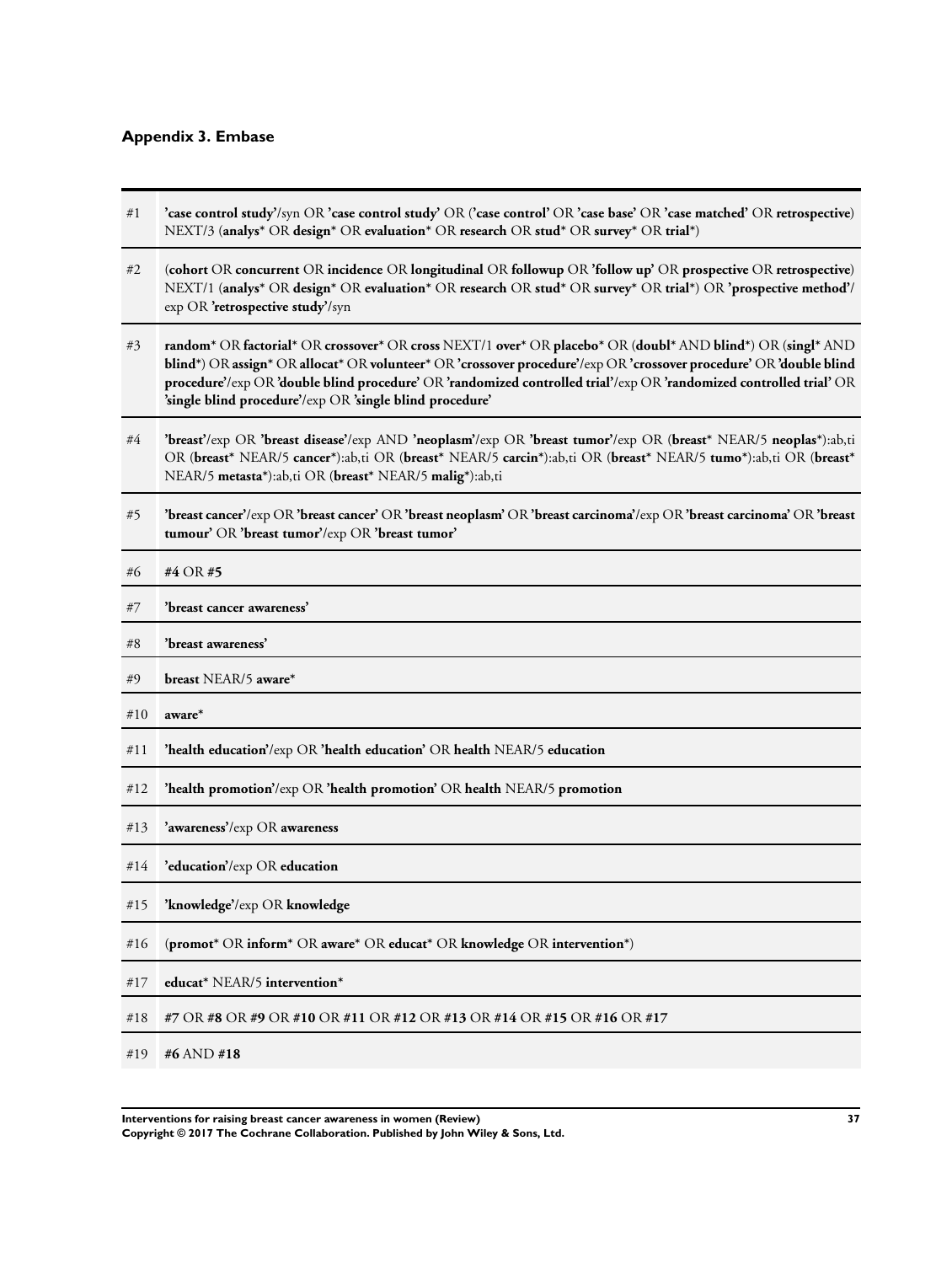<span id="page-40-0"></span>

| #20 | #19 AND [humans]/lim AND [embase]/lim |
|-----|---------------------------------------|
| #21 | #1 AND #20                            |
|     | #22 #2 AND #20                        |
| #23 | #3 AND #20                            |
|     | #24 #23 AND [2008-2014]/py            |

# **Appendix 4. Embase (via Ovid SP)**

| 1  | Randomized controlled trial/                                                                                                                            |
|----|---------------------------------------------------------------------------------------------------------------------------------------------------------|
| 2  | Controlled clinical study/                                                                                                                              |
| 3  | Random\$.ti,ab.                                                                                                                                         |
| 4  | randomization/                                                                                                                                          |
| 5  | intermethod comparison/                                                                                                                                 |
| 6  | placebo.ti,ab.                                                                                                                                          |
| 7  | (compare or compared or comparison).ti.                                                                                                                 |
| 8  | ((evaluated or evaluate or evaluating or assessed or assess) and (compare or compared or comparing or comparison)).ab                                   |
| 9  | (open adj label).ti,ab.                                                                                                                                 |
| 10 | ((double or single or doubly or singly) adj (blind or blinded or blindly)).ti,ab                                                                        |
| 11 | double blind procedure/                                                                                                                                 |
| 12 | parallel group\$1.ti,ab.                                                                                                                                |
| 13 | (crossover or cross over).ti,ab.                                                                                                                        |
| 14 | ((assign\$ or match or matched or allocation) adj5 (alternate or group\$1 or intervention\$1 or patient\$1 or subject\$1 or partici-<br>pant\$1)).ti,ab |
| 15 | (assigned or allocated).ti,ab.                                                                                                                          |
| 16 | (controlled adj7 (study or design or trial)).ti,ab.                                                                                                     |

**Interventions for raising breast cancer awareness in women (Review) 38 Copyright © 2017 The Cochrane Collaboration. Published by John Wiley & Sons, Ltd.**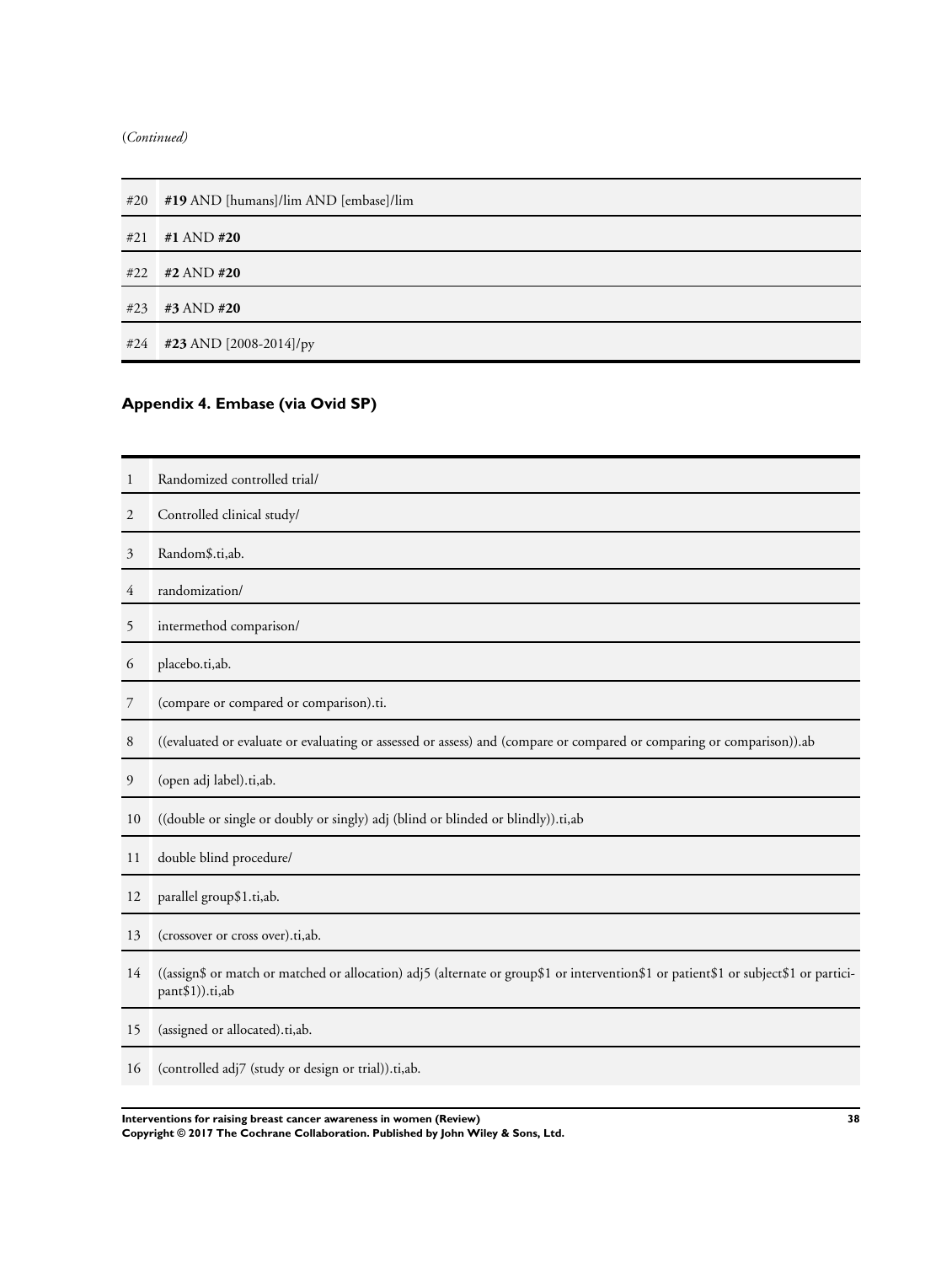| 17 | (volunteer or volunteers).ti,ab.                                                                                                                                                                             |
|----|--------------------------------------------------------------------------------------------------------------------------------------------------------------------------------------------------------------|
| 18 | human experiment/                                                                                                                                                                                            |
| 19 | trial.ti.                                                                                                                                                                                                    |
| 20 | $or/1-19$                                                                                                                                                                                                    |
| 21 | exp case control study/                                                                                                                                                                                      |
| 22 | case control study.ti,ab.                                                                                                                                                                                    |
| 23 | ((case control or case base or case matched or retrospective) adj1 (analys* or design* or evaulation* or research or stud* or survey*<br>or trial*)).ti,ab                                                   |
| 24 | 21 or 22 or 23                                                                                                                                                                                               |
| 25 | exp retrospective study/                                                                                                                                                                                     |
| 26 | exp prospective study/                                                                                                                                                                                       |
| 27 | ((cohort or concurrent or incidence or longitudinal or followup or 'follow up' or prospective or retrospective) adj1 (analys* or<br>design* or evaluation* or research or stud* or survey* or trial*)).ti,ab |
|    |                                                                                                                                                                                                              |
| 28 | 25 or 26 or 27                                                                                                                                                                                               |
| 29 | exp breast/                                                                                                                                                                                                  |
| 30 | exp breast disease/                                                                                                                                                                                          |
| 31 | (29 or 30) and exp neoplasm/                                                                                                                                                                                 |
| 32 | exp breast tumor/                                                                                                                                                                                            |
| 33 | exp breast cancer/                                                                                                                                                                                           |
| 34 | exp breast carcinoma/                                                                                                                                                                                        |
| 35 | (breast\$ adj5 (neoplas\$ or cancer\$ or carcin\$ or tumo\$ or metasta\$ or malig\$)).ti,ab                                                                                                                  |
| 36 | 29 or 30 or 31 or 32 or 33 or 34 or 35                                                                                                                                                                       |
| 37 | breast cancer awareness.tw.                                                                                                                                                                                  |
| 38 | breast awareness.tw.                                                                                                                                                                                         |

**Interventions for raising breast cancer awareness in women (Review) 39 Copyright © 2017 The Cochrane Collaboration. Published by John Wiley & Sons, Ltd.**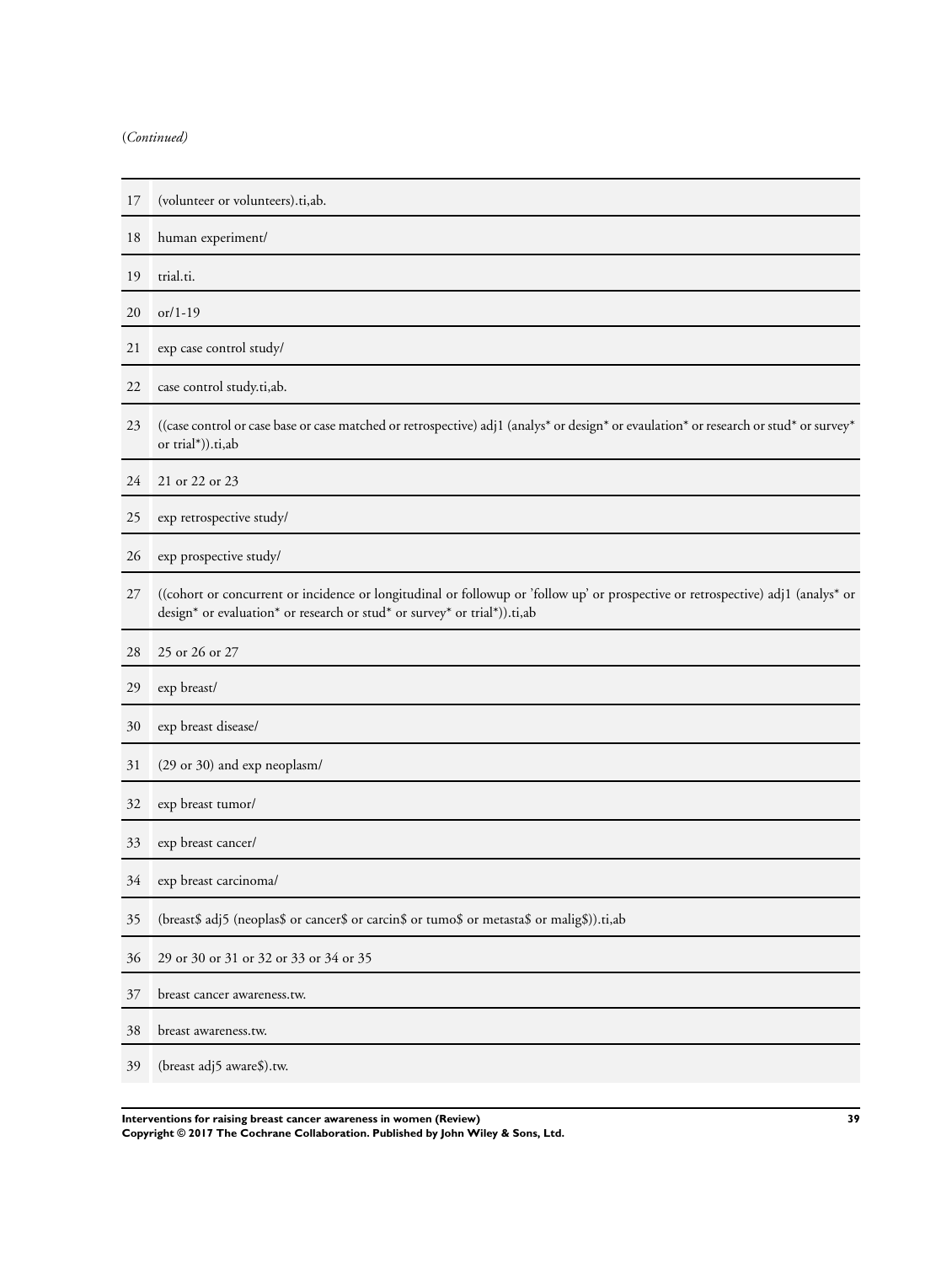<span id="page-42-0"></span>

| 40 | aware\$.tw.                                                                    |
|----|--------------------------------------------------------------------------------|
| 41 | exp health education/                                                          |
| 42 | (health adj5 education).tw.                                                    |
| 43 | exp health promotion/                                                          |
| 44 | (health adj5 promotion).tw.                                                    |
| 45 | exp awareness/ or awareness.tw.                                                |
| 46 | exp education/ or education.tw.                                                |
| 47 | exp knowledge/ or knowledge.tw.                                                |
| 48 | (prmot\$ or inform\$ or aware\$ or educat\$ or knowledge or intervention\$).tw |
| 49 | (educat\$ adj5 intervention\$).tw.                                             |
| 50 | $or/37-49$                                                                     |
| 51 | 36 and 50                                                                      |
| 52 | limit 51 to (human and embase and yr="2014 -Current")                          |
| 53 | 20 and 52                                                                      |
| 54 | 24 and 52                                                                      |
| 55 | 28 and 52                                                                      |

## **Appendix 5. WHO ICTRP search portal**

#### **Basic searches:**

- 1. Interventions for breast cancer awareness in women
- 2. breast cancer awareness AND intervention\*
- 3. breast cancer AND education
- 4. breast cancer AND knowledge
- 5. breast cancer AND information

## **Advanced searches:**

- 1. Title: Interventions for breast cancer awareness in women;
- Recruitment Status: ALL

2. Title: breast cancer awareness;

Recruitment Status: ALL

3. Condition: breast cancer or breast cancer awareness;

Intervention: health promotion or health education or educational program\* or educational intervention\*; Recruitment Status: ALL

**Interventions for raising breast cancer awareness in women (Review) 40**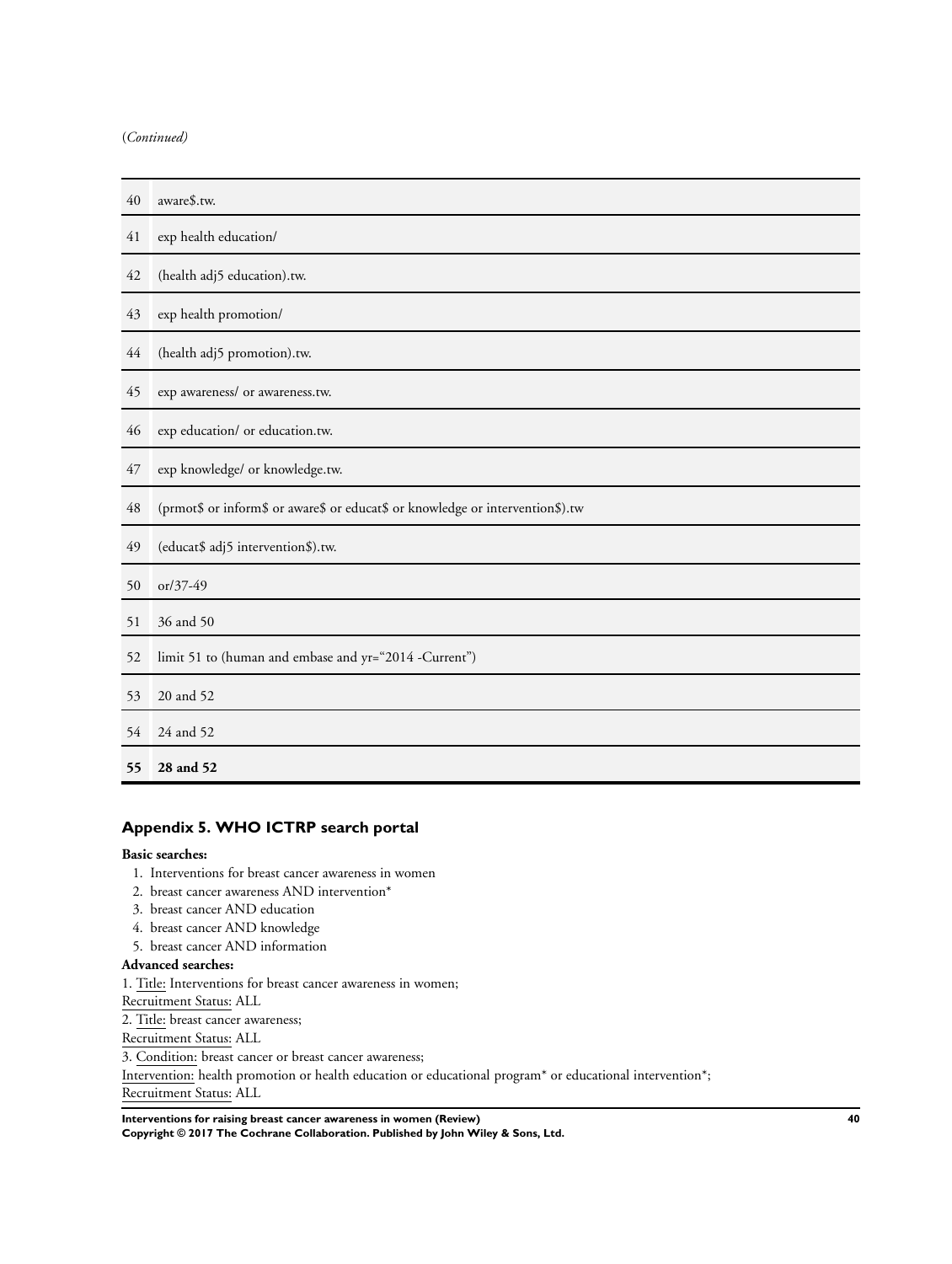## <span id="page-43-0"></span>**Appendix 6. Clinicaltrials.gov**

## **Basic searches:**

- 1. Interventions for breast cancer awareness in women
- 2. breast cancer awareness AND intervention\*
- 3. breast cancer AND education
- 4. breast cancer AND knowledge
- 5. breast cancer AND information

## **Advanced searches:**

1. Title: Interventions for breast cancer awareness in women Recruitment: ALL Study results: All studies Study type: All studies Gender: Studies with female participants 2. Title: breast cancer awareness Recruitment: ALL Study results: All studies Study type: All studies Gender: Studies with female participants 3. Condition: breast cancer or breast cancer awareness Intervention: health promotion OR health education OR educational program\* OR educational intervention\* Recruitment: ALL Study results: All studies Study type: All studies Gender: Studies with female participants

## **C O N T R I B U T I O N S O F A U T H O R S**

- 1. Drafted the protocol: MOM, JH, MGF
- 2. Study selection: MOM, JH
- 3. Extracted data from studies: MOM, JH
- 4. Entered data into RevMan: MOM
- 5. Carried out the analysis: MOM, JH, TF
- 6. Interpreted the analysis: MOM, JH, HC, TF, MAC, EAG
- 7. Drafted the final review: MOM, JH
- 8. Disagreement resolution: MAC
- 9. Updated the review: MOM